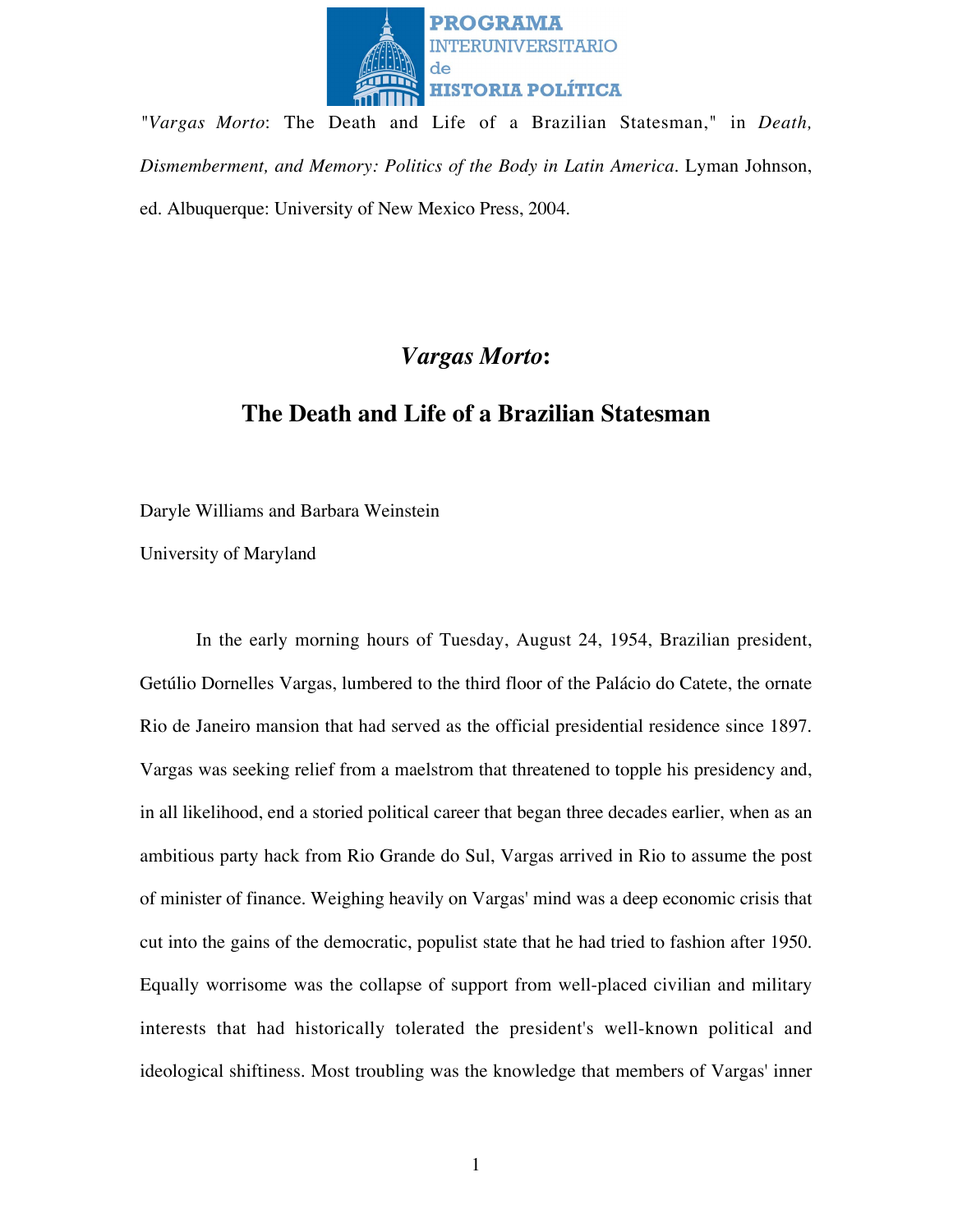circle had conspired to murder a political foe, only to see the assassination attempt result in the accidental death of an air force officer. Over the three weeks preceding August 24th, Vargas had defiantly declared his intention to complete his elected term, then stated that he might resign quietly, and then contradicted himself by asserting that he was prepared to leave the presidential palace as a "cadaver." By the time Vargas reached his bedroom around 4:45am on the 24th, the weary president took note that his security staff was busily arranging sandbags in the palace gardens in preparation for a possible attack. A small group of protesters chanted "Down with Vargas! Death to Vargas!" outside the palace gates. $<sup>1</sup>$ </sup>

Vargas changed into his pajamas, though it remains doubtful that he actually managed to rest. Twice, he was interrupted with discouraging news about his hopes to quell yet another political crisis. When word arrived that a plan for a temporary suspension of presidential powers would not appease rebellious officers, Vargas walked into the hallway and informed his butler that he intended to lie down. The butler later reported seeing an unidentified heavy object in the pocket of the president's robe. Sometime between 8:30 and 8:45, alone in his bedroom, the beleaguered president removed what turned out to be a 32-calibre Colt revolver, placed the barrel at close range to his upper left chest, and pulled the trigger. Rushing to the bedroom at the sound of the gunshot, Joint Chief of Staff General Aguinaldo Caiado de Castro found Vargas lying immobile on the bed. Alzira Vargas do Amaral Peixoto, the president's daughter and close advisor, entered the room to find her father's striped pajamas, bed sheets, and mattress covered in blood. Death came quickly, without any recorded last words.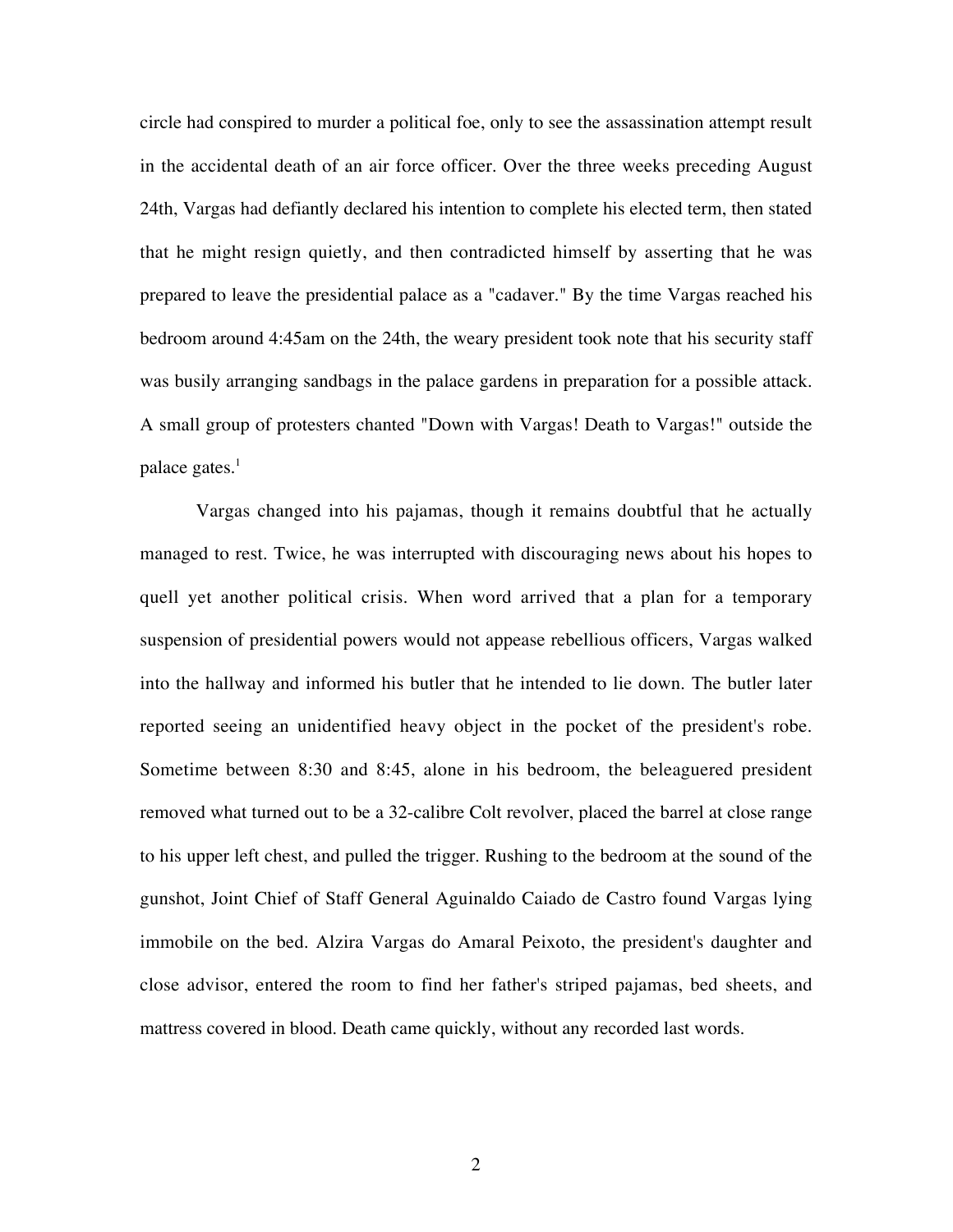Stunned by the bloody scene, Vargas' family and advisors informed the household staff of the president's suicide and searched the room for reasons why Vargas might have taken his own life and thus abruptly ending a career characterized by a will for political survival. On the dresser, the president's son-in-law found a note declaring the intention to shed blood in the defense of the Brazilian *povo* [people]. As they tried to make sense of the real and symbolic meanings of this pact signed in blood, the family set upon the difficult task of preparing the bloodied body for a speedy removal. Once news of Vargas' death hit the radiowaves, the hostile crowds outside Catete were overwhelmed by bereaved mourners, made up of men and women who tearfully gazed past the nowuseless sandbags and imagined what Vargas might look like in death.

As the various articles in this collection attest, the Latin America bodies that end up being the bones of political contention, so to speak, are most often the bodies of figures who were exemplary in life as well as in death; they are the bodies of heroes as well as martyrs. Che Guevara, Emiliano Zapata, and Eva Perón were claimed and acclaimed by a wide variety of groups well before their storied deaths. For many, the charismatic (or despised) qualities of these figures' lives became even more explicit and unambiguous after death. Che becomes the pure revolutionary, Zapata the stoic peasant rebel, Evita a *santa*.

Brazil's Getúlio Vargas presents an alternative narrative of death and life, one that deals with a self-confessed master of ambiguity. In life, Vargas once described an encounter with a would-be biographer whose attempts to gain an interview had been firmly rebuffed. "I prefer to be interpreted than to explain myself," Vargas confided to his journal.2 In death, Vargas offered an equally enigmatic story. His death-by-suicide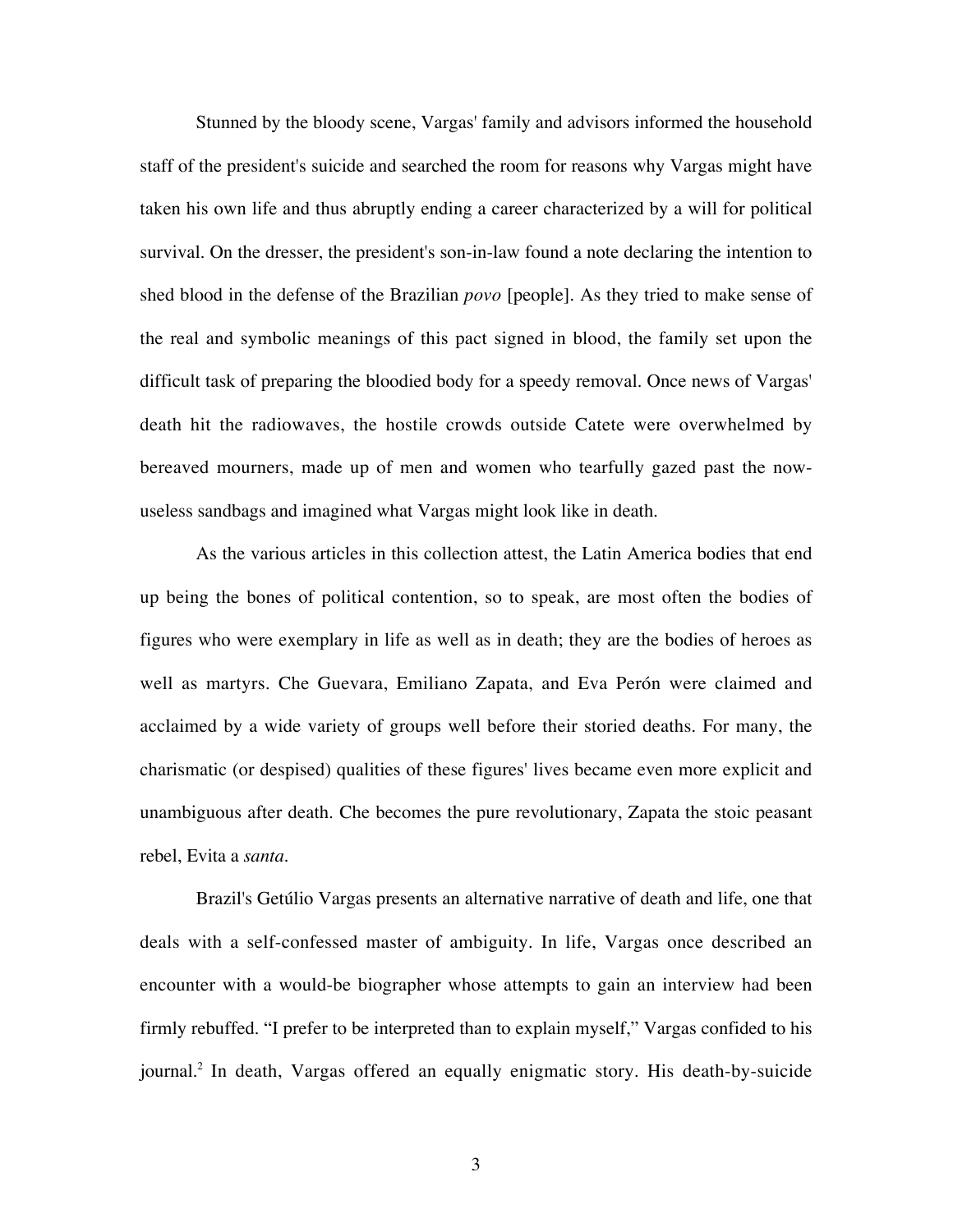simultaneously traded upon the image of a valiant warrior, selflessly fighting for the protection of national interests, alongside the image of a crafty and calculating statesman, whose political machinations reeked of demagoguery and self-interest. If death itself was a finality for Vargas on the morning of August 24, 1954, the interpretation of his death and life remains uncertain and unstable to this very day.

### **Prelude to a Tale of Two Corpses**

Vargas, who headed the Brazilian state variously as chief of the provisional government, dictator, and popularly-elected president for all but five years between 1930 and 1954, did not cut an especially commanding figure.<sup>3</sup> Relatively trim in his youth, the lawyer-turned-politician already showed signs of stoutness when he burst onto the national political scene in the so-called Revolution of 1930. Political cartoonists of Vargas's first tenure in office (1930-1945) often poked fun at the wily president-dictator, depicting him as a short, portly man, dressed in a double-breasted suit, smoking a cigar, and smiling about some inside joke. Fans and opponents knew that Vargas' speaking voice and rhetorical style could be lackluster and that his political positions could be blatantly opportunistic. By the time Vargas stormed across the country in the 1950 presidential campaign, the public received Vargas with mixed emotions, seeing the short and compact politician as both friend and trickster.

This does not mean to say that Vargas was not successful at cultivating a genuine popular following during his lifetime. Among the earliest Latin America populists, Vargas successfully styled himself the *pai do povo,* or the father of the people/the poor,

4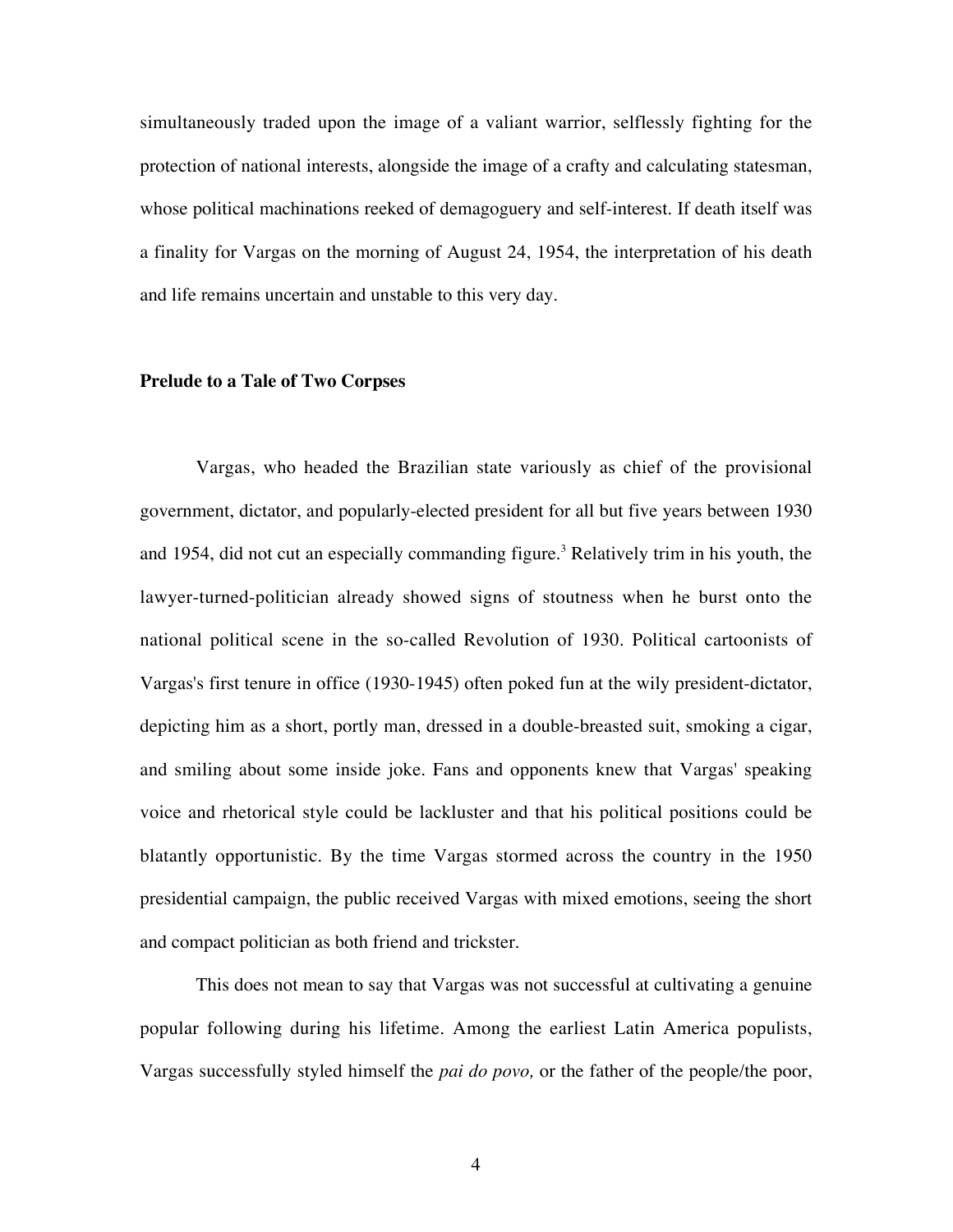even before he took "the populist gamble" in 1944-45, openly seeking working class political support during the final months of the Second World War.<sup>4</sup> And, even after Vargas staked his future on a *trabalhista* [laborite] vision of national politics, this scion of a wealthy landowning family from Rio Grande do Sul still managed to maintain the support of the *classes conservadoras*[literally, "the conservative classes," but closer at elites]. Although an understudied feature of the Vargas mystique, it is clear that Vargas was also able to count upon the support of the growing middle class, who benefited from the expansion of the central state, the pleasures of urban industrial life, and a strengthened sense of *brasilidade*, or Brazilianness.<sup>5</sup>

Even at the height of the Estado Novo dictatorship (1937-1945), when Vargas often ruled by intimidation and decree, he found it prudent to negotiate among seemingly antagonistic interests, cultivating artists and intellectuals of both fascist and communist convictions, and maintaining support within organized labor, even as he suppressed independent trade unions. Vargas was the sort of politician who could imprison the general secretary of the Brazilian Communist Party, ship his Jewish Communist wife off to a terrible fate in Nazi Germany, and later form an alliance with that very same Communist leader.<sup>6</sup> Thus, not only was the ex-dictator able to ascend to the presidency in 1950 through popular election, but he did so with the support of both working-class organizations and industrialist associations, with the latter explicitly valuing Vargas as a leader who "always sought to establish cooperation among the different social classes and never sought to incite class conflict."7 Somehow, Vargas was capable of embodying a range of political aspirations and ideological positions, synthesizing them into an apparently singular Brazilian national calling.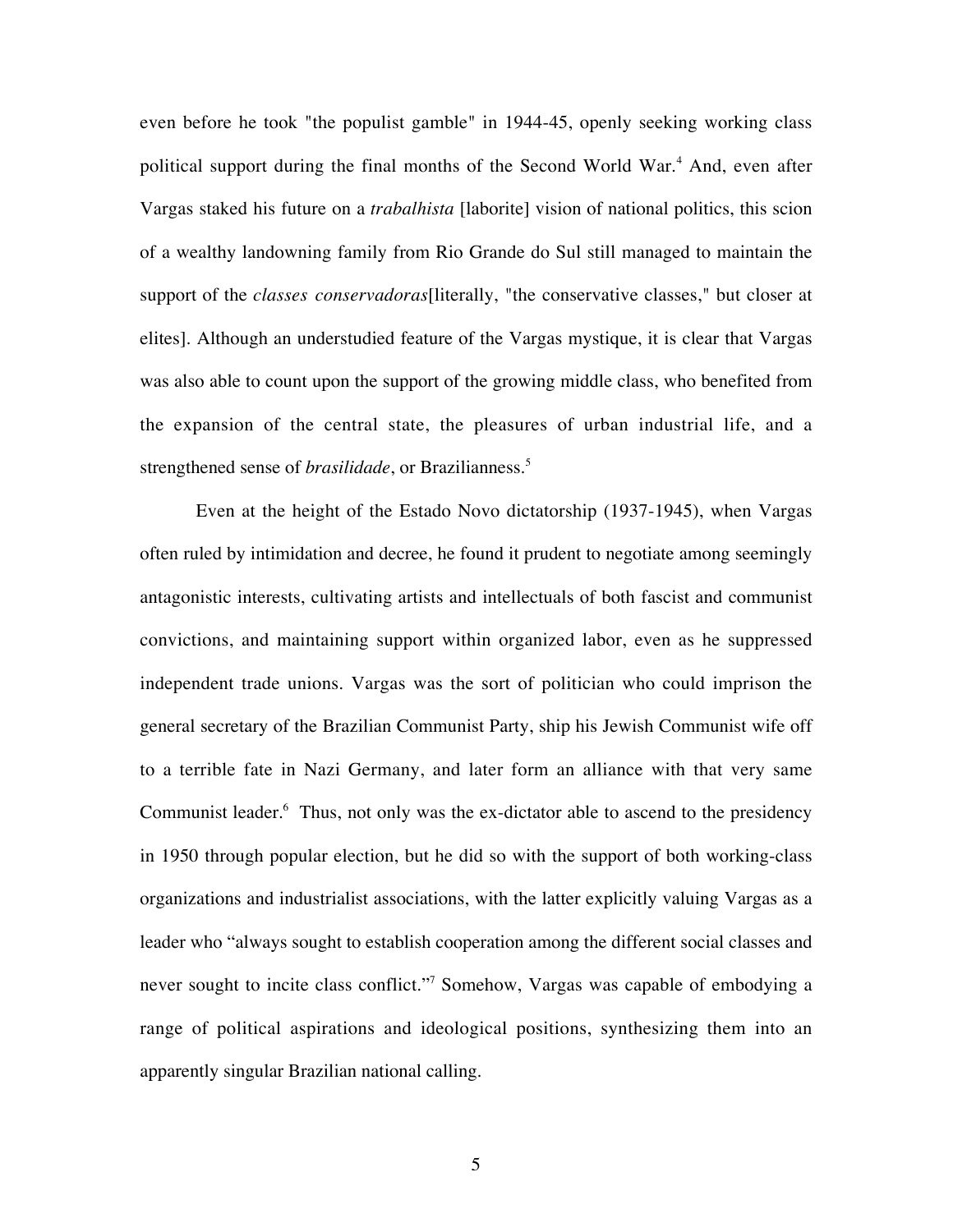The high-wire act became more difficult in the final years of Vargas' second period in power (1951-1954), when labor relations—especially wages levels for urban workers—set the tone for a broad range of conflicts over state priorities. The centrist Democratic Social Party (Partido Social Democrático, or PSD) and center-left Brazilian Labor Party (Partido Trabalhista Brasileiro, or PTB) continued to throw their legislative support behind Vargas' purified vision of *trabalhismo*, but growing segments of the elite and middle-class who once tolerated the populist rhetoric as a means of assuring class collaboration began to see Vargas as out of touch and corrupt. Some even complained that he was a closet socialist. As Vargas intensified his appeals to organized labor, important factions of the military, influenced by a creeping Cold War anti-leftism, withdrew their support from their former ally. Civilian opponents, particularly those affiliated with the center-right National Democratic Union (União Democrática Nacional, or UDN), denounced Vargas as a rank opportunist and cheap demagogue. Even groups that had consistently positioned themselves on the left, such as the Communist Party, expressed serious reservations about Vargas' heightened populism.<sup>8</sup>

Broad segments of the Brazilian population still managed to find the familiar Vargas preferable to the UDN's "liberal democrats." Other potential rivals, including the oligarchic clans who dominated the interior, urban populists like São Paulo mayor Adhemar de Barros, and charismatic military leaders, lacked Vargas' national projection. Vargas tried to change with the times, recasting himself as a friend of democratic institutions despite a long history of dispensing with constitutional protections when they proved inconvenient. Vargas, however, was never wholly successful in making himself out to be a true man of the people. His most devout followers regarded him with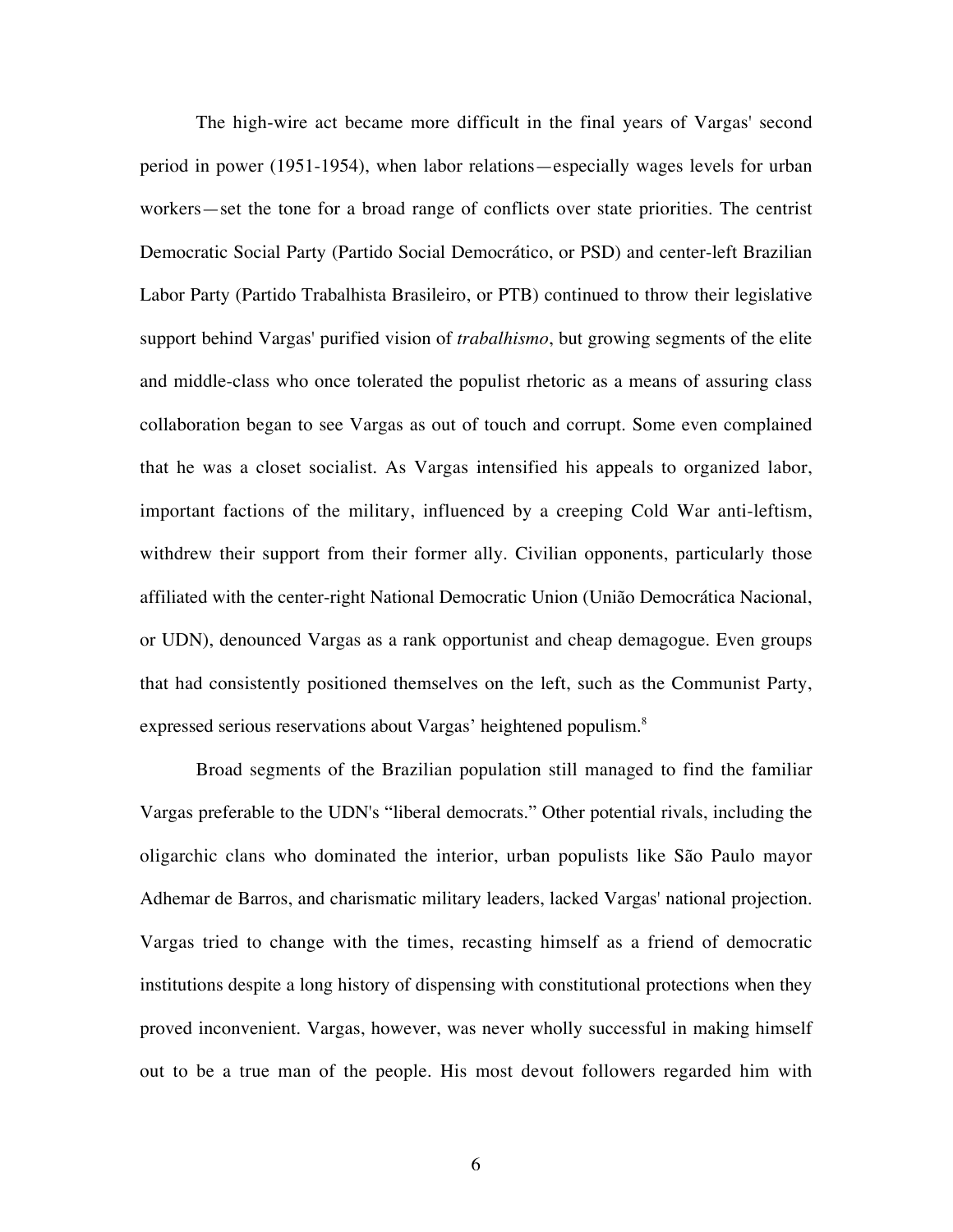affection, noting his avuncular bearing and affable public persona. They tended to overlook his past use of censorship and repression against political enemies. (Vargas certainly did not remind them of his past authoritarian streak.) His political allies offered a calculated respect for his ability to mobilize "the masses" in the delicate negotiations among labor leaders, domestic and international capital, and regional interests over the means and ends of national development. To his supporters, Vargas was ultimately an imperfect but beloved populist.<sup>9</sup>

Those who opposed Vargas saw much more than a lack of perfection. As the opposition party, the UDN was especially vocal and well-organized in working to contain or undermine the kind of nationalistic labor policies pursued after 1951. Enjoying easy access to the mainstream press, *udenistas* mounted a spirited campaign to reveal favoritism and corruption in the administration. Most vocal among the *udenista* critics was Carlos Lacerda, a young and ambitious journalist-politician from Rio de Janeiro who bombarded Vargas day and night with vitriolic accusations and criticisms. Cultivating his own political aspirations as the moralizing, middle-class antidote to Vargas' corrupt *trabalhismo*, Lacerda used the printed word and radio to crusade against a president portrayed as the root of all that was wrong in post-war Brazil.<sup>10</sup> By mid-1954, Lacerda's newspaper, Rio's *Tribuna da Imprensa*, was agitating for impeachment proceedings on the charge that Vargas had maintained improper dealings with Argentine populist Juan Perón (a figure about to suffer his own fall from grace).<sup>11</sup> Although the impeachment attempt failed in congress, it set the tone for Lacerda's verbal guerilla war on Vargas and *varguismo*.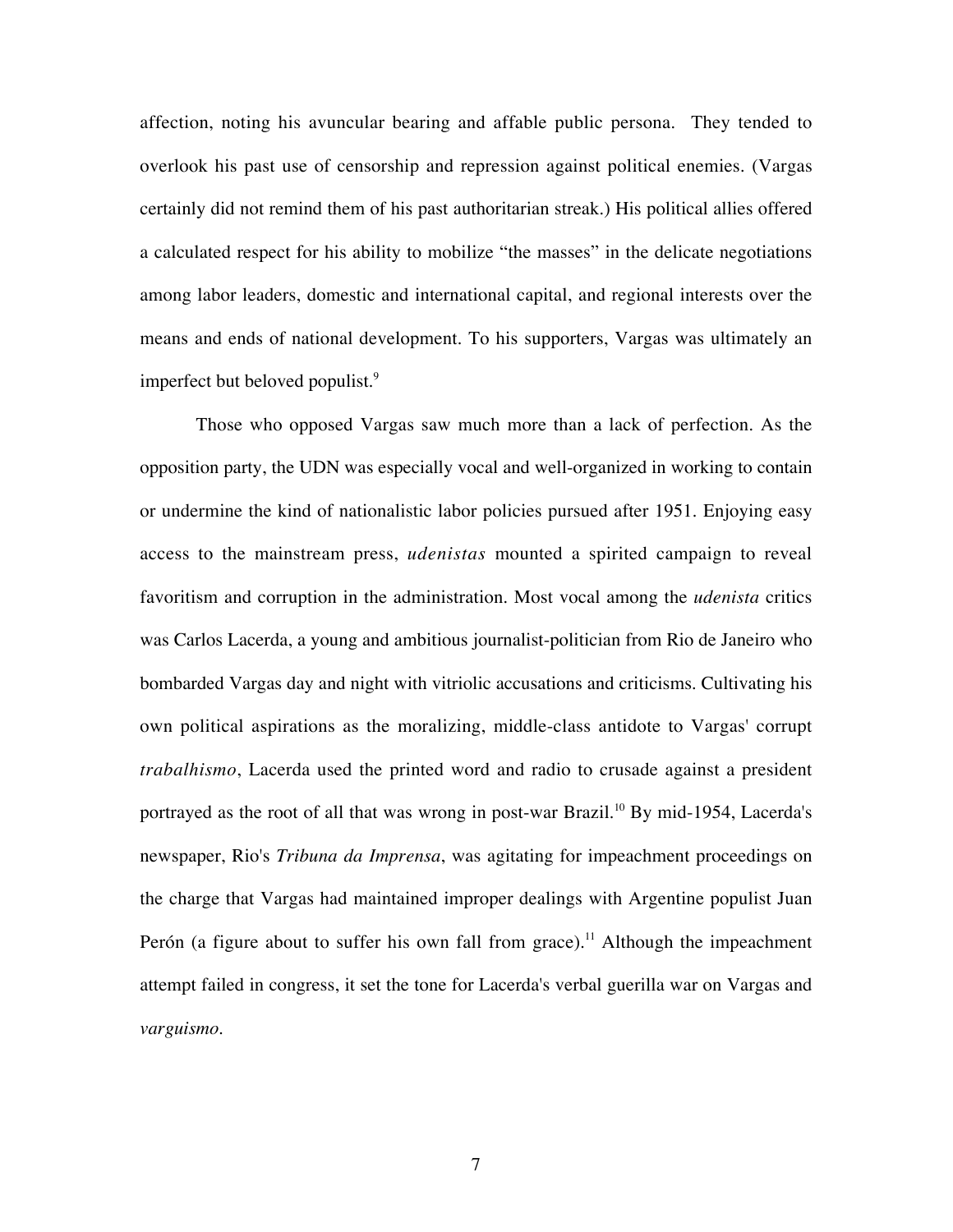Fearful that Lacerda might succeed in his campaign to bring down Vargas, close associates of the president contemplated ways of silencing the opposition. Chief among Vargas' protectors was Gregório Fortunato (1900-1962), an Afro-Brazilian who began life as humble ranch hand on the Vargas family estate and would later accompany the upand-coming Getúlio to Catete Palace, winning the plum position as chief of the president's 48-man security detail.<sup>12</sup> Fingering Lacerda as the most serious threat, Fortunato enlisted a small group of men to shadow the journalist during his numerous public appearances. Lacerda quickly realized that he was under surveillance and petitioned the police to carry a firearm. Motivated equally by well-founded paranoia and rising anti-Vargas hysteria, the journalist began to travel with armed military escorts. The increased security around Lacerda, who reveled in the political theatre, did not deter Fortunato from finalizing a secret plot to have the president's foe murdered. The unfolding of the plan, which felled Lacerda's military escort rather than Lacerda, set off a duel of dead bodies that climaxed with Vargas' own death on August 24, 1954.

## **Three Weeks and Two Corpses**

Just after midnight on August 5, 1954, Larceda, his teenage son Sérgio, and the military officer assigned to protect the bombastic journalist pulled up to 180 Toneleros Street, a fashionable address in the upscale neighborhood of Copacabana. The street was relatively quiet as Lacerda bid goodbye to his escort, thirty-two-year-old Air Force major Rubens Florentino Vaz, and walked towards the building. As Lacerda neared the garage entrance, a man rushed across the street, firing a pistol. Struck by a bullet, Lacerda drew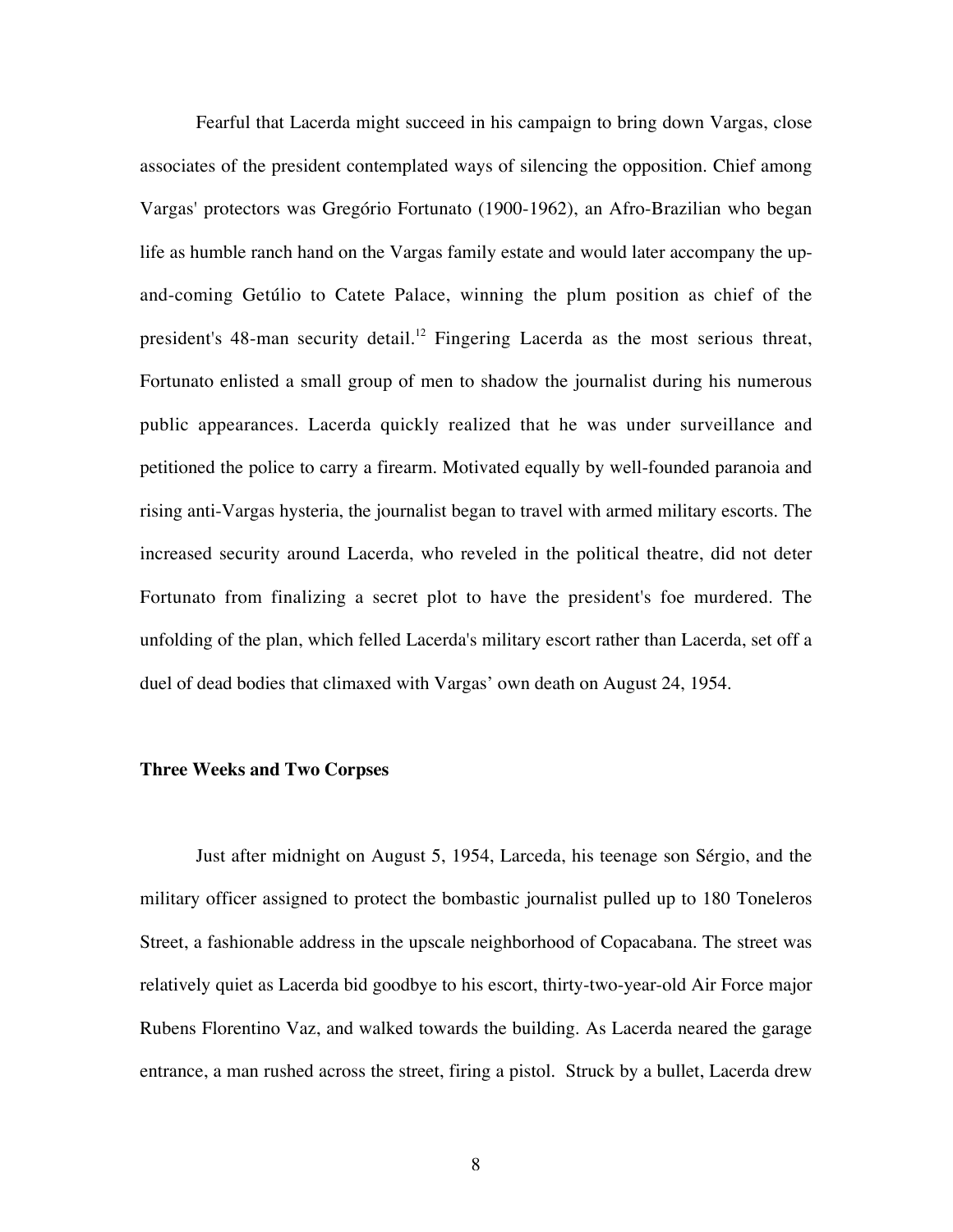his sidearm and returned fire. Major Vaz, in the meantime, stepped in to intervene. The gunman shot the major at close range and then shot and wounded a municipal police officer before speeding away in a car driven by an accomplice. Newspaper reporters were on the scene within minutes, finding a distraught Lacerda, who had suffered a minor injury to his left foot, bent over Vaz's dying body.<sup>13</sup>

In the months leading up to the botched assassination attempt, Lacerda had carped about the rising disorder of public life. His very public decisions to carry a firearm and travel with armed escort were part of the campaign to demonstrate how insecure Brazilian streets had become. Within hours of the attack, Lacerda made a direct connection between the disorder and the president, asserting "I accuse one man as responsible for the crime. He is the protector of thieves whose freedom from punishment gives them the audacity to commit such crimes. That man is named Getúlio Vargas."<sup>14</sup> The UDN seized upon Lacerda's accusation, making Vargas out to be in cahoots with cold-blooded murderers. The attack on Lacerda and the unintended death of Vaz, according to one of Vargas' prominent political supporters, "gave the opposition exactly what they needed: the cadaver of an innocent man who just happened to be an esteemed and well-placed military officer."<sup>15</sup> The wounded Lacerda lambasted the Vargas administration, demanding a formal inquiry. Air Force officials quickly responded, forming a commission to investigate Vaz's murder.

Taking their cue from Lacerda, the president's opponents intensified their denunciations. Support for Vargas rapidly eroded in the empirically nebulous, but politically important realm of "public opinion." Indeed, Vaz's dead body probably served the purposes of the opposition even more effectively than Lacerda's might have had the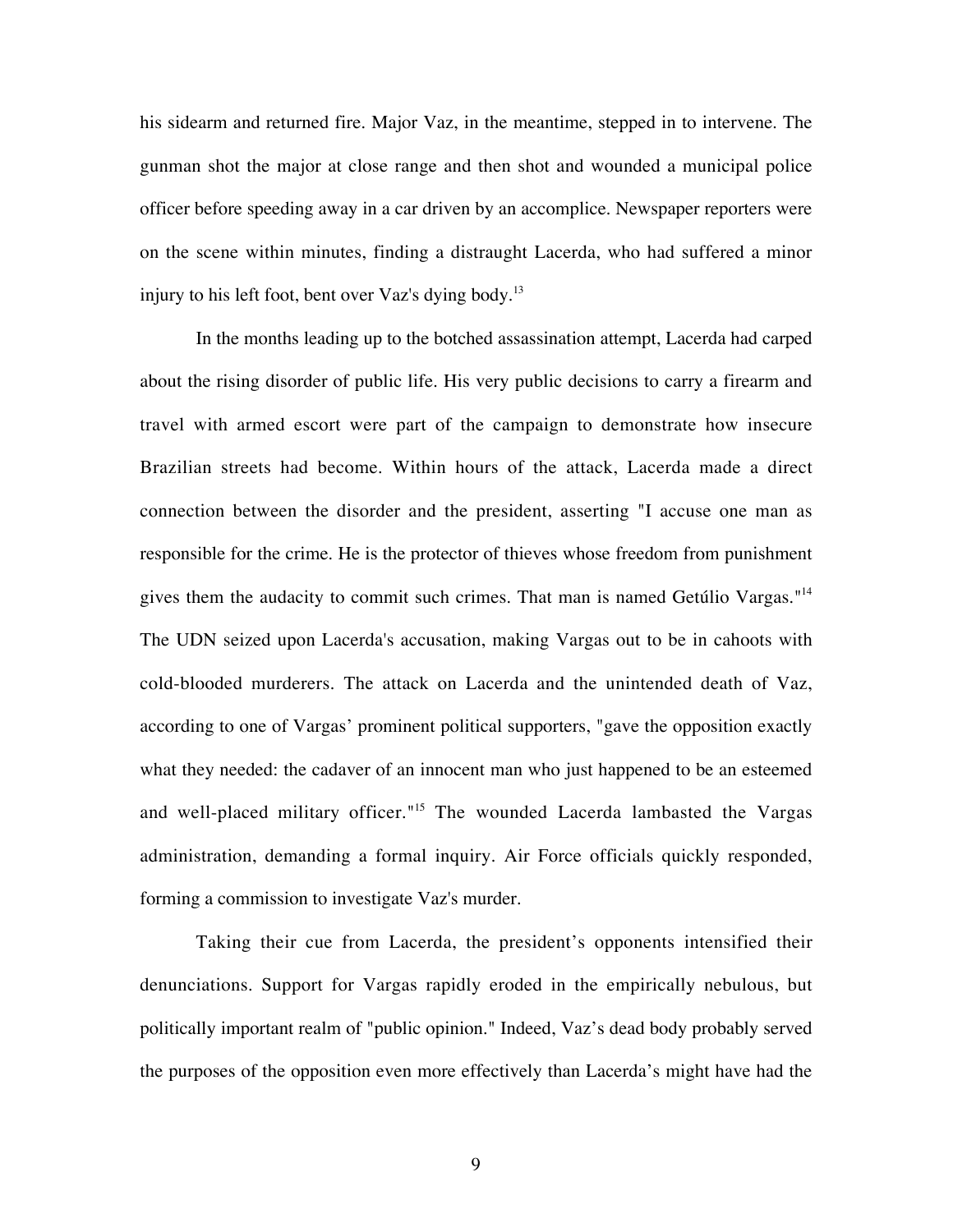assassin's bullet found its intended target. Lacerda's vitriolic and often hysterical attacks on the president had made him many enemies, and even alienated some who were hardly defenders of the president. Vaz's lifeless body— imbued with the military's aura of being above politics— was a more transparent affront to public decency and social order. If Vargas played any role in the major's death, he had committed a crime against the same public decency and social order that the military symbolically upheld.

Vaz's funeral proved to be a veritable field day for the opinion-makers in the press. The major dailies published a multitude of photographs of the funeral procession that wended its way from the Aeronautical Club, past the Senate, to São João Batista cemetery. The images were marked by poignancy, as representatives of all branches of the military joined the Vaz family in burying the slain airman in a municipal cemetery that also served as the final resting place for other fallen military heroes, including the government soldiers killed during an unsuccessful left-wing mutiny that broke out in military garrisons in November 1935. On August 12, the Archbishop of Rio led a Seventh Day Mass ( a requiem mass that is central to Brazilian Catholic funerary rituals) in Rio's imposing Candelaria Church. The major's bereaved widow and four children figured prominently in the countless press reports issued in the week leading up to the mass for Vaz's departed soul.<sup>16</sup> The spectacle of Vaz's respectable, white middle-class family grieving for its departed paterfamilias provided a perfect foil for representations of corruption and unsavory dealings in the Vargas government. The press sympathetically chronicled the expression of public and legislative outrage among Vargas' well-known opponents as well as a newly politicized officer corps.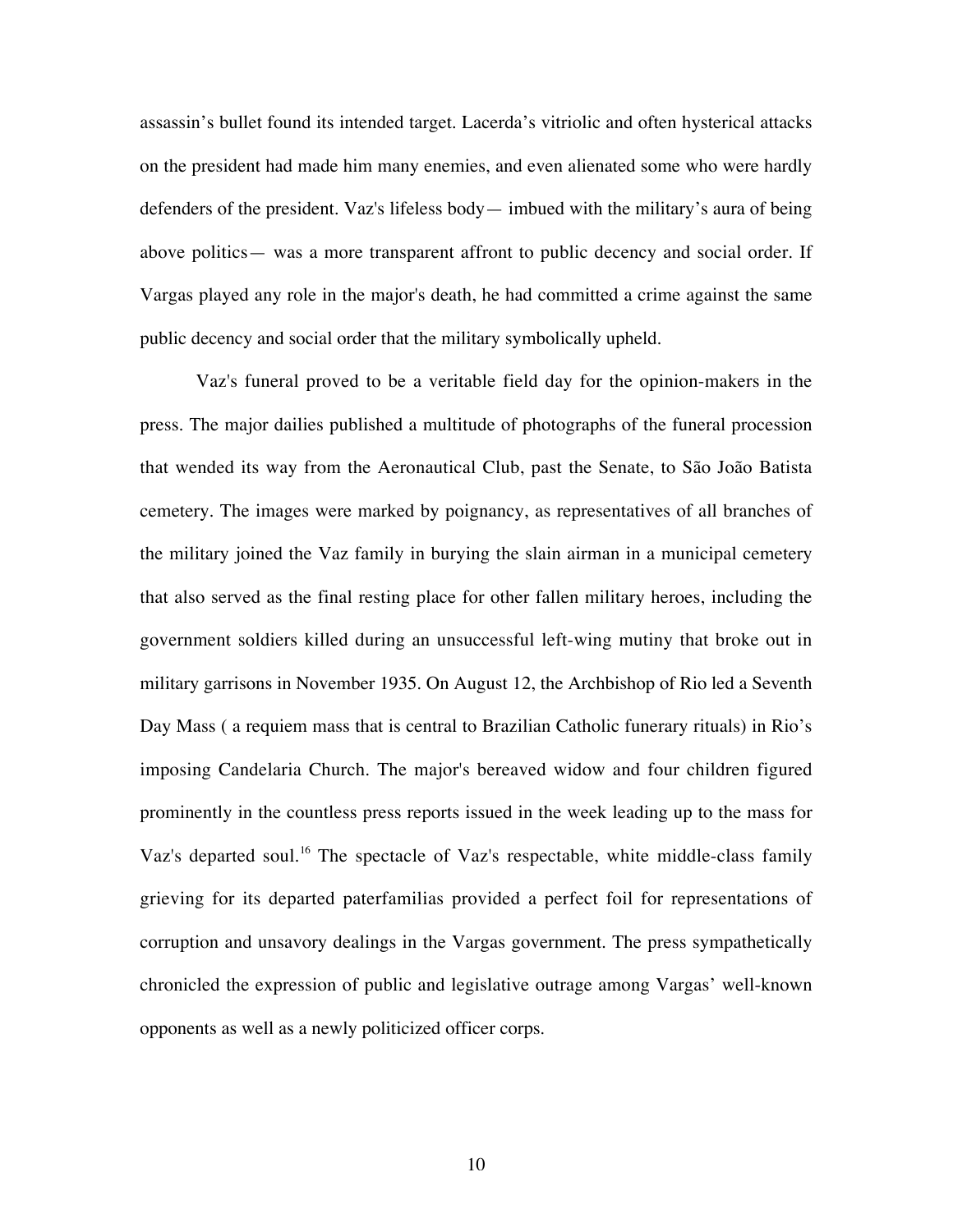Not surprisingly, the same dailies that made a bourgeois martyr of Vaz filled their columns with incriminations and revelations about those suspected of orchestrating the assassination attempt. Gregório Fortunato, chief of the president's security detail, was luridly profiled as the prime suspect. Against the propriety of a prematurely dead, middle-class military officer who selflessly gave up his life in defending the life of Carlos Lacerda, the press could not resist describing Fortunato—a freed slave's son who rose from rural poverty to circulate throughout the presidential palace—as a "sinister" figure whose dark visage sullied the nation's highest office.<sup>17</sup> To Fortunato's detractors, any sign of middle-class male respectability—his finely tailored suits, his honorable wife and children, and his important position—were to be attributed not to individual merit, intelligence, nor ambition but rather to overly dependent relations with the corrupt Vargas and his nefarious brother, Benjamin.18 Carlos Lacerda went as far as to make the outrageous accusation that Fortunato, a childhood playmate to a young Getúlio, was the president's lover.<sup>19</sup>

## [INSERT IMAGE A]

As the "crisis of 1954" unfolded, anti-Vargas factions painted a racially coded portrait of a criminal Fortunato, whose physical characteristics, in combination with his suspiciously intimate relations with the president, categorically denied him any claim to the laurels of respectability and personal honor. Dubbed the "Black Angel" in the press, Fortunato's life as the president's bodyguard was rendered irrecoverably suspect and dirty. During the murder trial that followed Vargas' suicide, Fortunato responded to the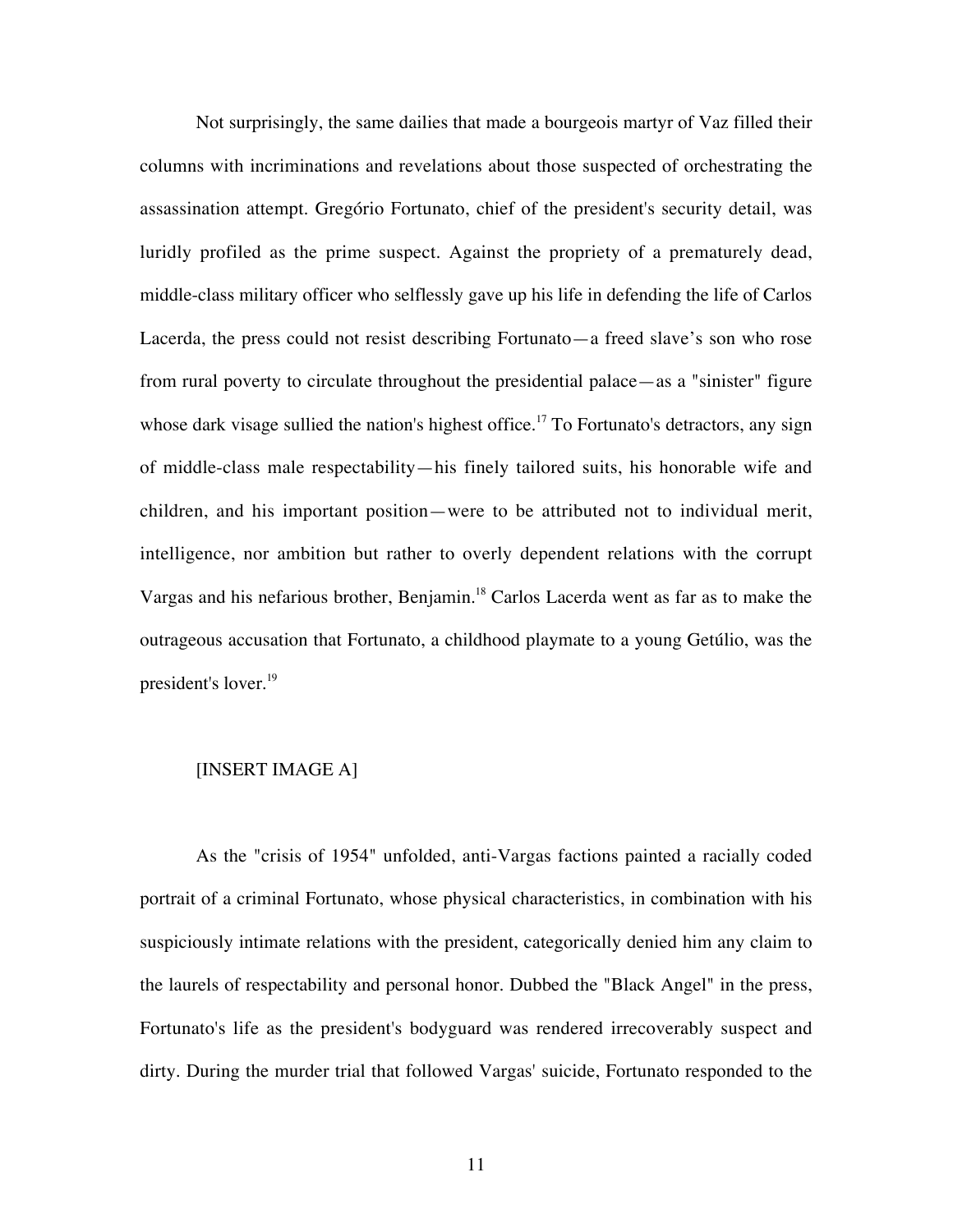charge that he was a "*negro sujo*" (dirty black) by detailing a record of service to Vargas and the nation, summing up the defense of his personal honor by declaring "*Sou negro de bem*"(I am a good black).<sup>20</sup> Long after Vargas was dead and buried, such images would endure, with Vargas' son-in-law, Ernani do Amaral Peixoto, describing Fortunato as a "coarse man, bordering on savage" and a dimwitted gangster.<sup>21</sup>

Even as Vargas felt compelled to disband his security detail out of the fear that it could only bring more dishonor to the presidency, other, more ostensibly "respectable" figures among Vargas' associates were implicated in the moral miasma that enveloped the president. Euvaldo Lodi, a prominent industrialist and longtime president of the Confederação Nacional da Indústria, had to answer to the charge of complicity in Vaz's death.<sup>22</sup> Accusations of collusion in the plot even extended to members of Vargas' immediate family; protesters defaced posters from his son Lutero's congressional campaign, and first lady Darcy found herself obliged to give testimony to the police. As for Vargas himself, the press was circumspect in making the accusation of direct presidential involvement, but implied that he was indirectly responsible for the incident as the guiding figure in a government that had spawned the corruption and dirty-dealing that made such ignominious acts possible. $^{23}$ 

Pro-Vargas forces had a difficult time responding to the respectful coverage of Vaz's funeral and the sordid charges of corruption, demagoguery, and murderous conspiracies. During the earlier campaigns to compel Vargas to resign, the president's defenders responded by impugning their opponents' commitment to democracy and to the welfare of the people/nation. *Getulistas* had argued that what motivated Lacerda, the *udenistas*, and their allies in the military was a thirst for political power, which had been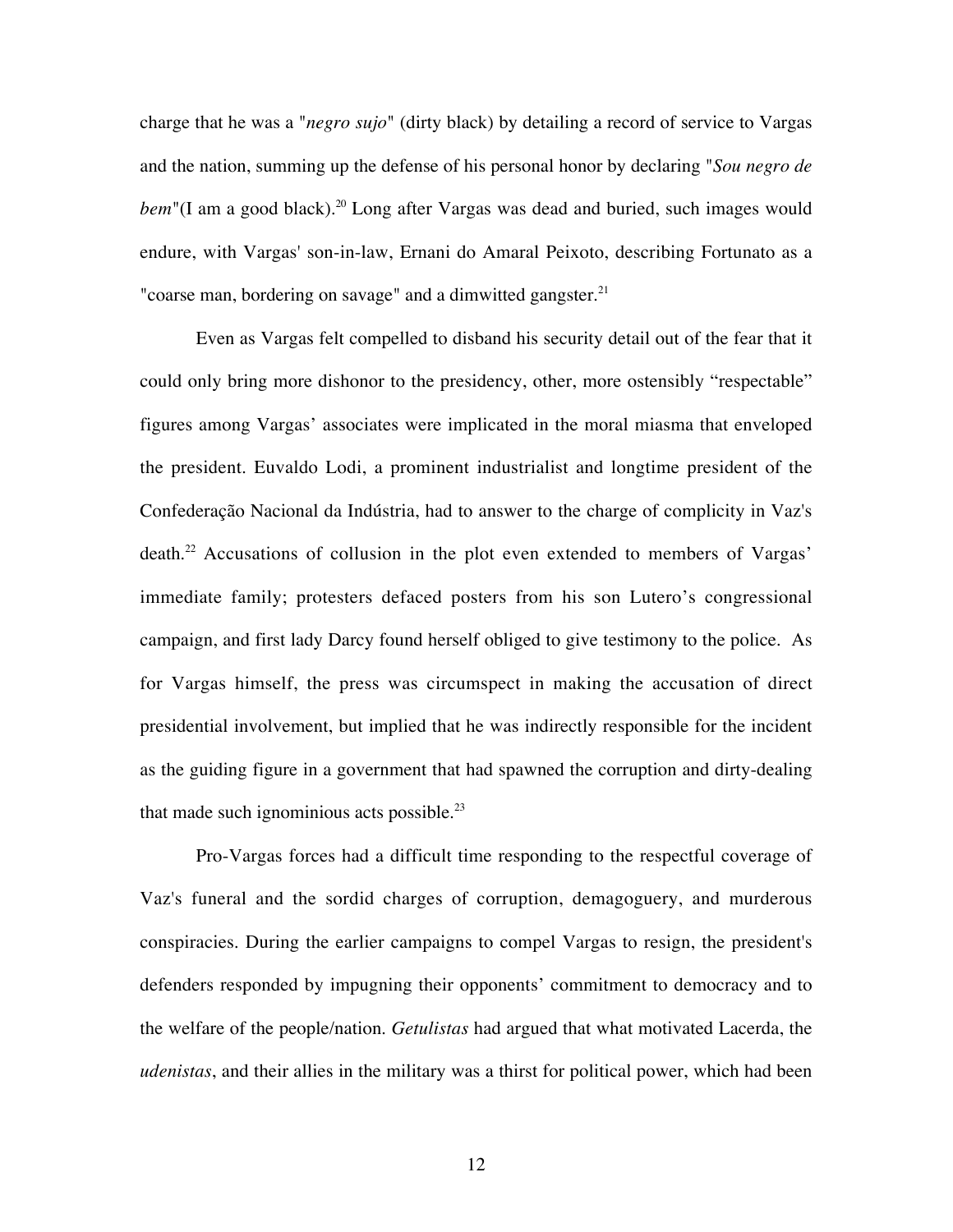repeatedly frustrated by their inability to rally the voters to their side in recent democratic contests. As Tancredo Neves, one of Vargas' most prominent and ardent supporters, recalled, "Not once did Getúlio face a democratic opposition. From the outset, what Getúlio faced was a subversive opposition. The men of the UDN, and especially UDN elements in the military, could never accept the defeat that they had suffered [in the 1950 presidential campaign]."<sup>24</sup>

The brazen way in which Vaz had been killed, and the very public way in which the body had been lain to rest, undermined this well-rehearsed defense. With their freshly murdered martyr in tow, Vargas' opponents seized upon the moral, rather than merely "political," rationale for outrage. Demonstrations against Vargas could take the form of funeral processions or solemn ceremonies, rather than public disturbances. Vaz's martyrdom allowed Vargas' adversaries to sacralize their opposition to his presidency, and by serendipity, it created a "legitimate" basis for a degree of turbulence that, together with the assassination attempt, provided grounds for the military to claim that the Vargas presidency threatened the very stability and security of the nation. Perhaps the low-point in Vargas' fortunes was the moment when Lacerda publicly demanded that the Avenida Presidente Vargas, the centerpiece of urban reforms in Rio during the first Vargas regime and staging ground for some of the largest civic ceremonies of the Estado Novo dictatorship, be re-named for Major Vaz.<sup>25</sup>

The political environment continued to deteriorate for Vargas after Vaz's requiem mass. The investigative commission organized at the Galeão air base aggressively looked towards the presidential palace for evidence related to the "Attempt on Toneleros Street." On August 13, Alcino João de Nascimento, the hapless triggerman, was brought in for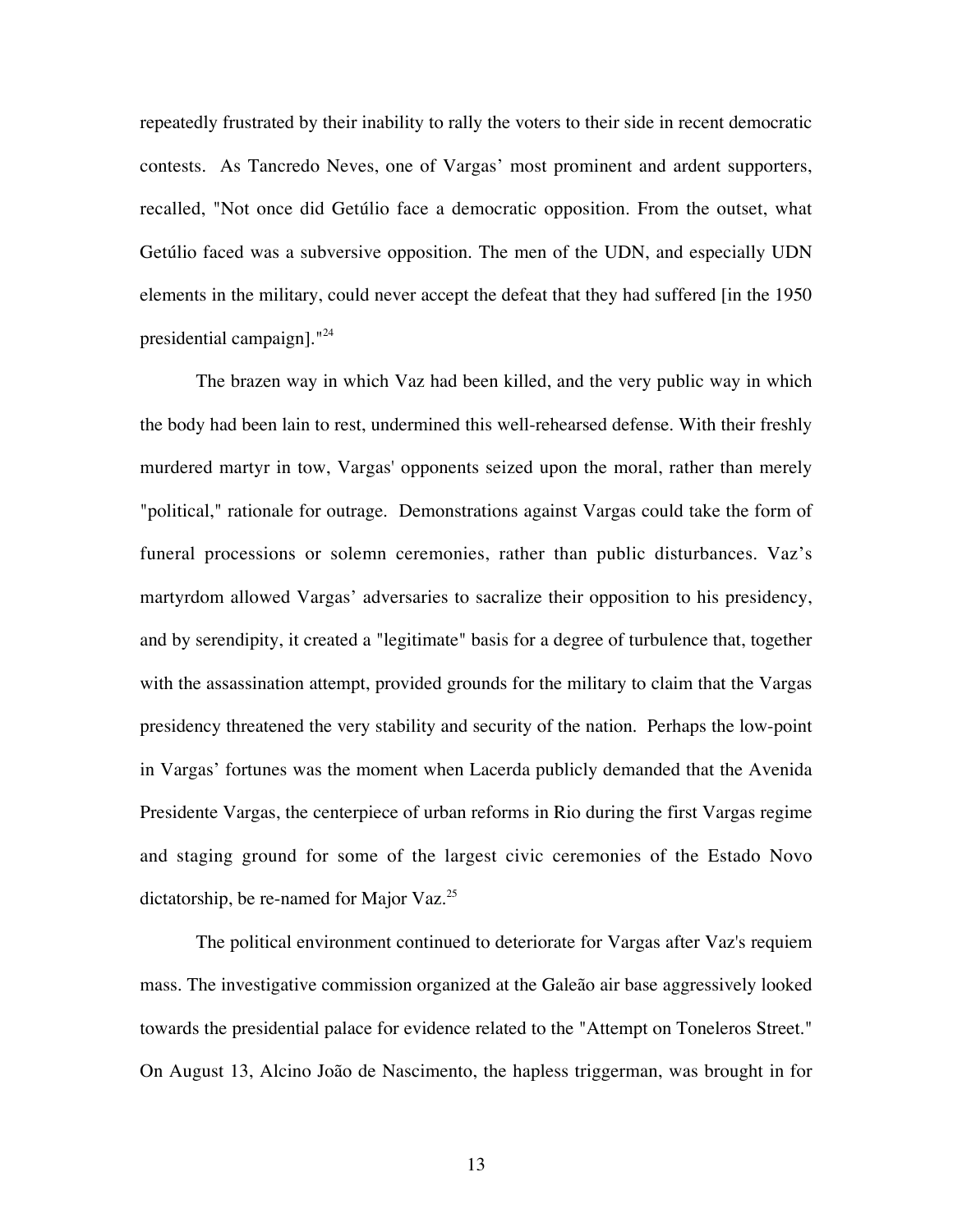questioning; Fortunato fell into the snare two days later. The latter's arrest included the seizure of a large cache of documents linking the president's security forces to the assassination attempt on Lacerda, influence-peddling, and the *jogo do bicho*, a numbers running game popular in Rio.<sup>26</sup> By August 19, several major dailies in Rio and São Paulo, including Lacerda's *Tribuna da Imprensa* and the staunchly anti-Vargas *O Estado de São Paulo*, contemplated Vargas' forcible removal from office.<sup>27</sup> Revelations that Fortunato, who was undergoing an intensive regime of interrogation that likely included torture, had coordinated the attack on Lacerda fueled the ardor with which the paper editors and opposition politicians railed against Vargas. Even more moderate papers, such as Rio's *O Globo* and São Paulo's *O Correio da Manhã*, called upon Vargas to resolve the crisis "honorably" by resigning his office. An editorial in the São Paulo daily appealed, "There is only one solution: Mr. Getúlio Vargas' resignation from the office of the president of the Republic. This would put him in high standing and assure the survival of his administration."<sup>28</sup> Striking the tone of the *gente decente* (the respectable class), who afforded themselves the duty to rise above the missteps of wayward elites and impressionable popular sectors, these editorials offered the president the opportunity to take the high ground (*coloca em nível alto*) without further scandal and social unrest.

Vargas himself was undoubtedly aware that his honor was at stake. Gustavo Capanema, PSD leader in the Congress, reported that on the day before his suicide, Vargas confided to him that the question of political survival was secondary to the question of maintaining the honor of the presidency and especially personal honor. "My most important task is to defend my honor," Vargas told his longtime ally. "I cannot leave [the presidential palace] tarnished. I cannot leave with the suspicion of impropriety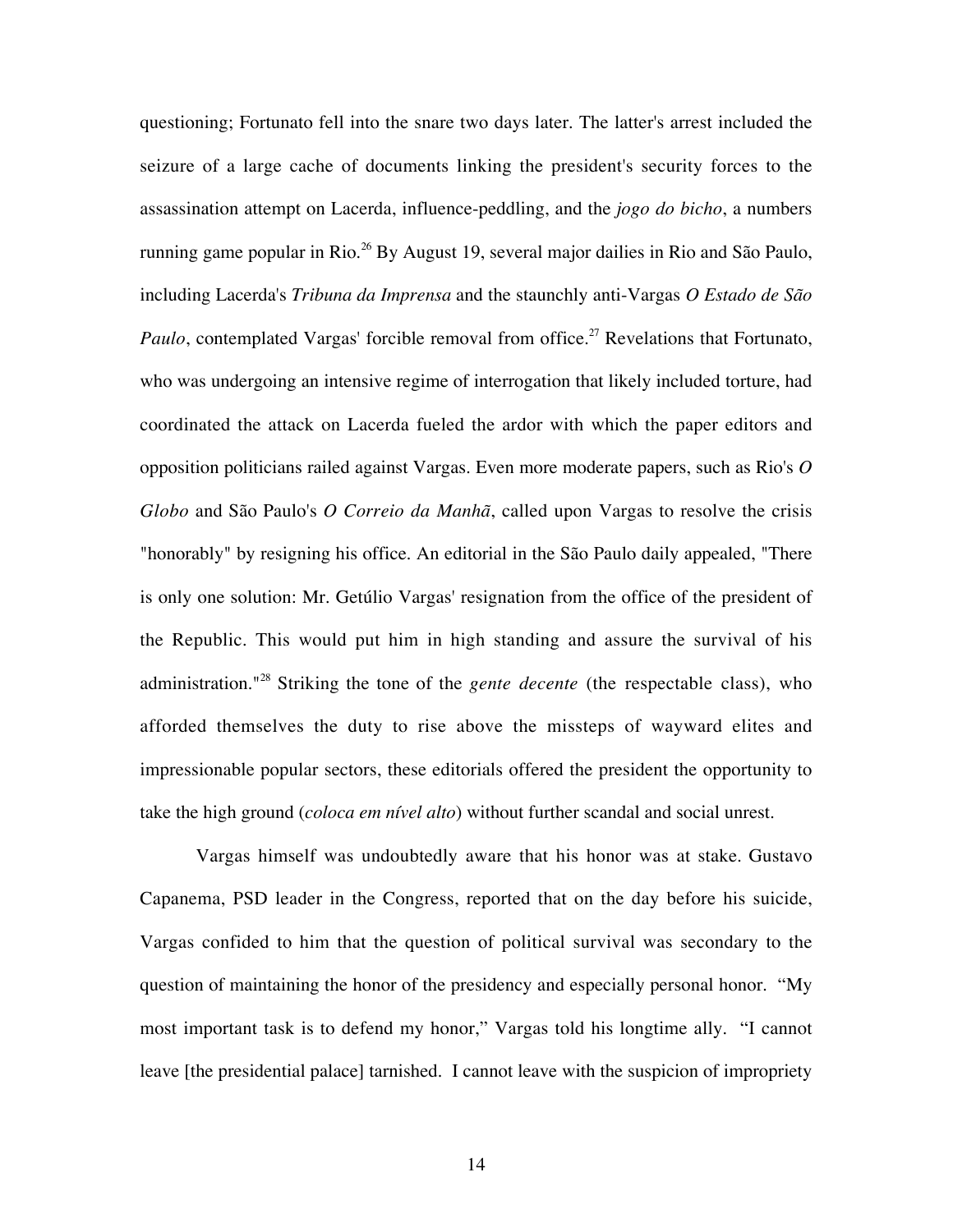or murder. I cannot leave here in dishonor [*Não posso sair daqui em desonra.*] I must remain for however long it takes to be able to defend my name." In a eulogy delivered on the floor of the Congress, Capanema argued that Vargas had remained true to this pact with honor. $29$ 

Capanema's quote may have been apocryphal. It does, however, alert us to the dilemma of honor faced by Vargas: could a resignation under duress trump the morally unassailable martyrdom of the fallen airforce major? How could Vargas compete with the claim to restoring national honor that had been seized by the wounded Lacerda? Where was Vargas to go, honorably, if he were ousted by a military coup? If the democratizing spirit of the immediate post-war period protected Vargas from the loss of political rights following the first military coup to remove him from office in 1945, the prospects for another wave of political forgiveness seemed remote. Indeed, Vargas' voluntary resignation was unlikely to bring him personal or political honor. Twenty days after Lacerda first contrasted an honorable Vaz to a dishonored Vargas, the president responded to a situation that he memorably described as a "sea of mud" by taking his own life. This was, of course, a high-risk move for Vargas for he thus deprived himself of his one indisputable virtue  $-$  his political wits  $-$  in his ultimate attempt to reestablish the honor and integrity of his office and person.

Within the limited circle of relatives and advisors who had immediate access to Vargas' body, the death-by-suicide provoked what must have been a knee-jerk reaction to make the fallen leader into the most respectable of statesmen. Almost immediately after finding Vargas dying in his bedroom, these associates set about preparing the wounded body for a public presentation befitting a president, even if he was a dead president felled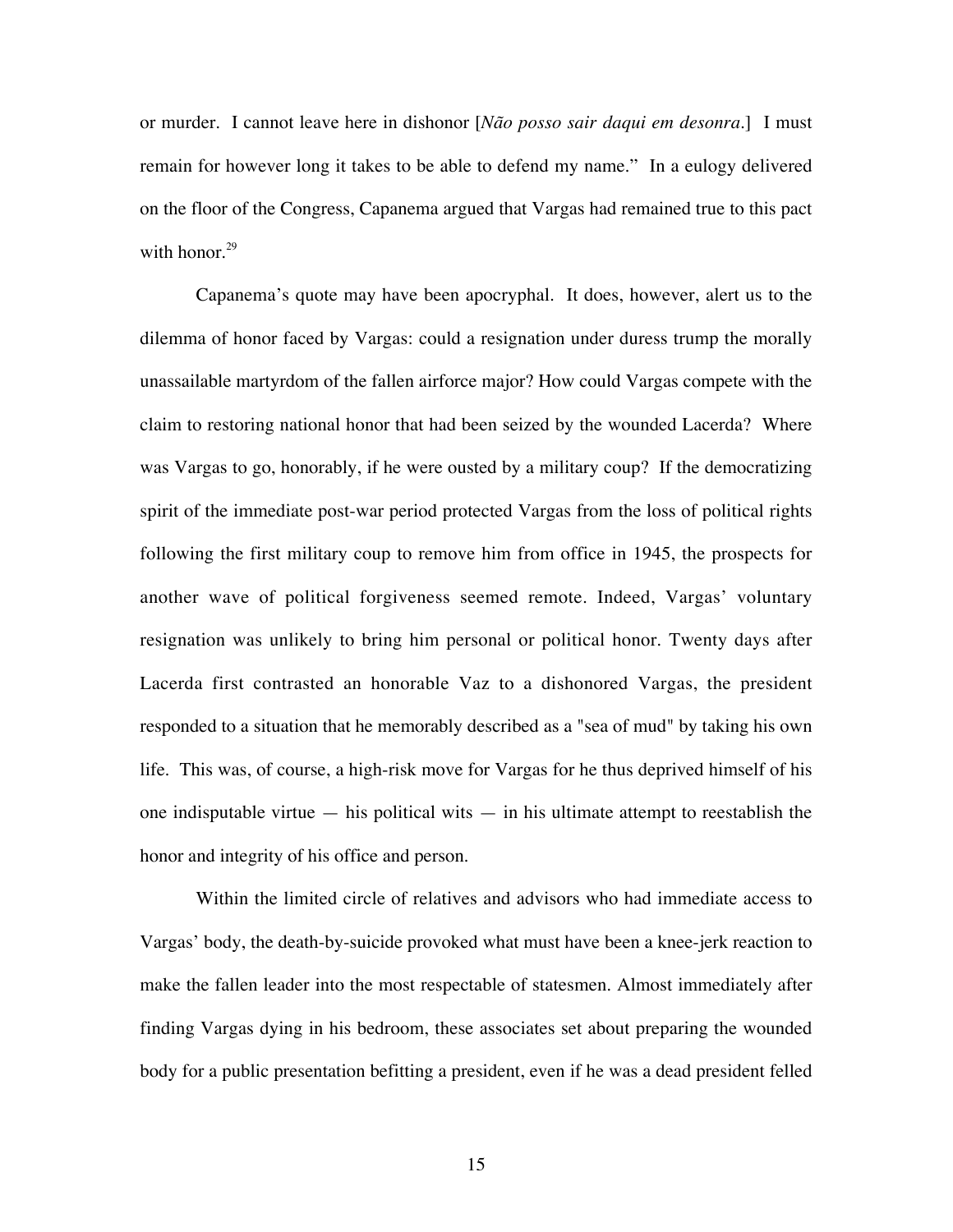by his own hand amidst a crisis of his own making. The scramble for respectability was instantly obvious to the two detectives from Rio's Fourth Police District who arrived at Catete for a forensic investigation within an hour of the president's death. The scene they encountered was quite different from the one found by Caiado de Castro and Alzira Vargas an hour earlier: Upon entering the room, the detectives found Vargas lying in bed, on his back, head facing the ceiling and eyes closed. The hands were calmly clasped together at the stomach. He wore a dark wool suit, dark cashmere vest, black socks and shoes. A bouquet of white roses lay at the foot of the bed. The tableau was exceedingly orderly, almost as if it had been painted.

As the forensic inspection progressed, the police discovered that the scene was a macabre stagecraft of sorts. The president's body, which had not yet reached rigor mortis, had been carefully prepped for the police and the subsequent appearance in public: the head was held high by a long white cloth placed under the chin. The pallid hands were carefully bound together by a white handkerchief. The suit had been slipped over the pajamas that Vargas had been wearing when he bid goodnight to his butler.

Upon removing the suit, vest, and blood-stained pajama top, the detectives discovered that the gunshot wound had been cleaned and bandaged. Except for a small entry wound near the left nipple, Vargas' chest was free of signs of trauma.<sup>30</sup> The forensic field tests quickly proved that Vargas had taken his own life, committing the ultimate act of self-destruction. Yet the scene staged for the police (and the one which was printed in the few forensic photos released to the press) suggested that Vargas had died peacefully, perhaps due to a sudden hemorrhage.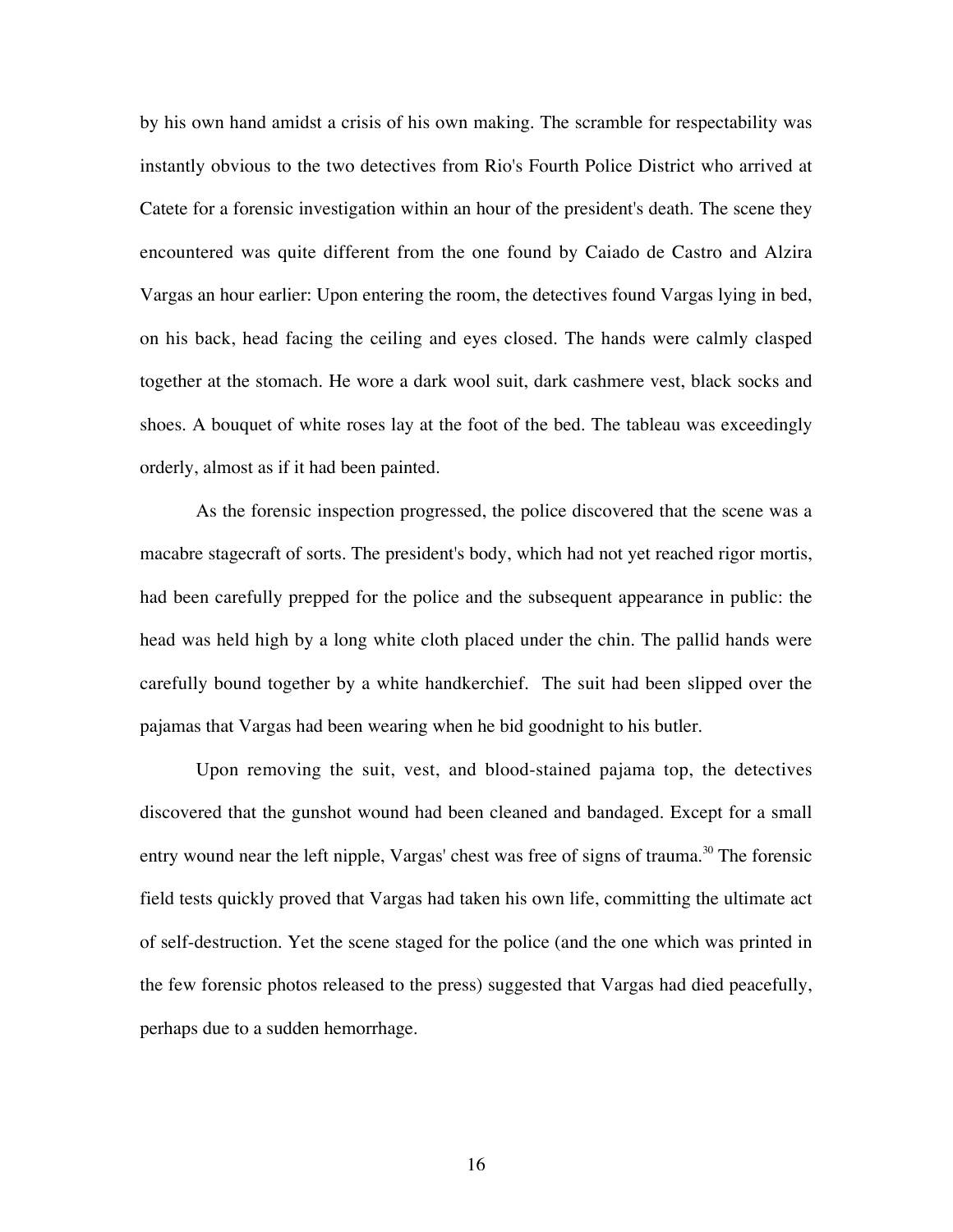#### [INSERT IMAGES B-D]

Outside the presidential palace, things were far less nuanced. News of the suicide spread quickly throughout Rio and the nation, provoking shock and dismay even among Vargas' opponents. Bereaved political allies rushed to the presidential palace, where they confronted a multitude of weeping mourners drawn from all walks of Carioca society. José Américo de Almeida, minister of transportation, recalled the scene after leaving his Copacabana apartment: "I ran to Catete. In every direction, I saw a stupefied populace, greatly concerned, lamenting their idol, a simple man who liked simple things and had the proverbial secret of making friends. Reaching the palace, I broke through the wave, seeing convulsed faces and hearing cries of desperation."<sup>31</sup> Elsewhere in the capital, and in other cities, angry mobs set upon the offices of newspapers and political interests who had denounced Vargas in the scandal-ridden weeks leading up to the suicide.<sup>32</sup> The offices of several multinational corporations as well as the United States Embassy were vandalized. Carlos Lacerda sought refuge, out of fear that he be caught by the pro-Vargas bands who shouted "Death to Lacerda" in the streets of downtown Rio.

## [INSERT IMAGE E]

The insults, sacking, and arson visited upon Vargas' foes—real and imagined—were fueled by the suicide letter found at Vargas' bedside. The text of the *Carta Testamento* was read and reread *ad nauseum* over the airwaves, in the special editions rushed to press, and on the lips of Brazilians from all walks of life. The famous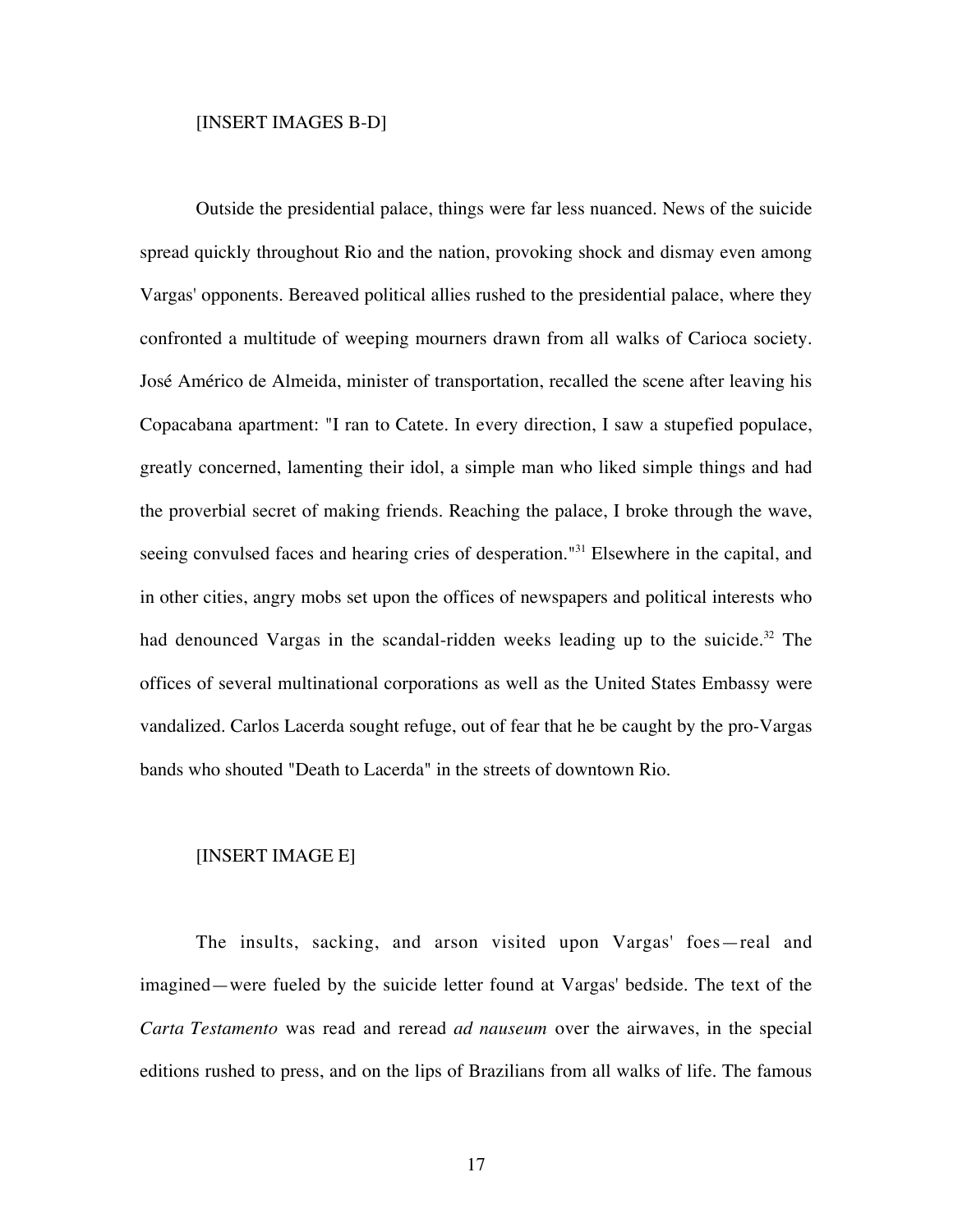letter narrated Vargas' political career, from the Revolution of 1930 to the populist second administration, stressing the gains of nationalist consolidation, while eliding the authoritarianism, corporatism, and scandal that shaped all of Vargas' career.<sup>33</sup>

Events moved rapidly in the twenty-four hours that followed the release of the *Carta Testamento*. Vice-president João Café Filho, Vargas' constitutional successor, worked to assemble a cabinet, while trying to test the political waters among the expresident's allies. The waters turned out to be exceedingly cold around Vargas' family, who informed the incoming president that the new government should discard any hopes of organizing an official burial. Well aware of the popular ire directed at interests perceived to have been disloyal to Vargas, Café Filho responded as best he could, maintaining a low public profile and declaring a period of national mourning.<sup>34</sup> In the meantime, the president's embalmed cadaver was prepared for an impromptu public viewing, arranged downstairs in the presidential palace. The viewing began in the late afternoon and lasted through the early morning of August 25. The somber mood surrounding the president's coffin was punctured by countless outbursts of grief, as political leaders and ordinary people of various physical and social types fell weak and wept (and were photographed falling weak and weeping, especially with handkerchief pressed to forehead) at the glass-topped coffin containing the former president's body, which had been re-dressed in a dark suit and adorned with a large rosary. The newsweekly *Manchete*, which joined its competitors in publishing richly-illustrated special editions on the events of August 24-25, reported that there had been an estimated 2000 cases of fainting during the public viewing. $35$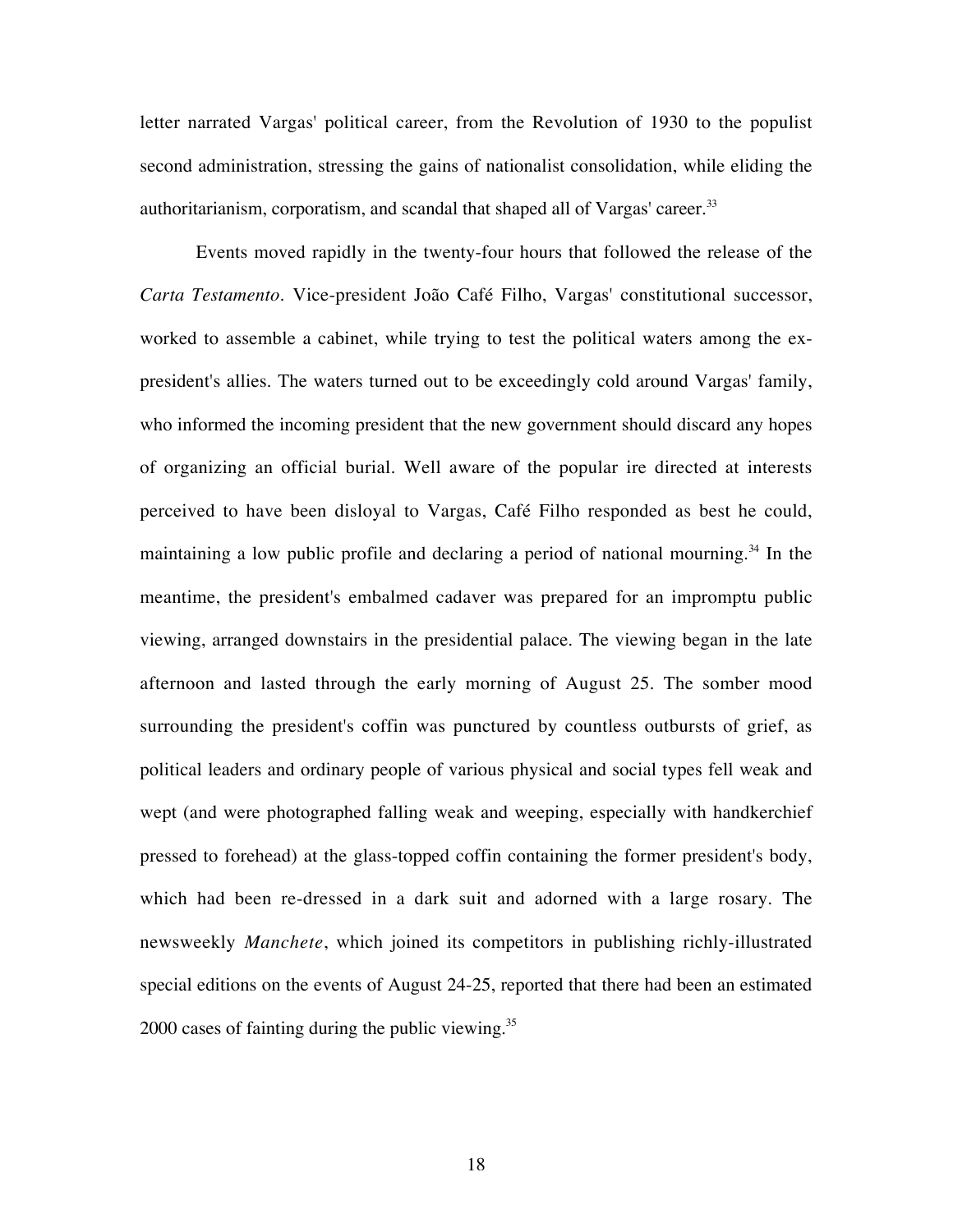## [INSERT IMAGE F]

After leaving Catete, Vargas' body was led through the streets of Rio to Santos Dumont airport. From there a civil aeronautics plane (Vargas' family having refused the airforce's offer of an official military escort) took the fallen president to Porto Alegre and then on to São Borja, Vargas' hometown, where the body was to be displayed in the town hall. As the plane departed the national capital, the earlier scenes of somber faces and white handkerchiefs raised in the air were replaced by episodes of civil unrest that lasted through the night. The burial, held under a light rain the morning of August 26, was a relatively private affair for such a public figure. Close associates of Vargas in his final days, including former labor minister João Goulart, were present, but long-time associates like Gustavo Capanema remained in Rio to reclaim the moral highground lost in the previous month's scandals.<sup>36</sup> Members of the incoming Café Filho administration were conspicuously absent. The highlight of the afternoon was an impassioned eulogy delivered by long-time friend and occasional rival Oswaldo Aranha, who drew upon Vargas' blood imagery, proclaiming "when they want to write the History of Brazil, whether they like it or not, they will have to wet their pens in the blood of Rio Grande [do Sul], and from this day forward, he who writes and tells the future of Brazil will have to wet his pen in the blood of your heart."<sup>37</sup> Once the flag-draped coffin was laid to rest in the modest family vault, the crowd of locals, friends, and reporters departed for home. Brazilians were now left with the strange task of making sense of a Brazil without Vargas.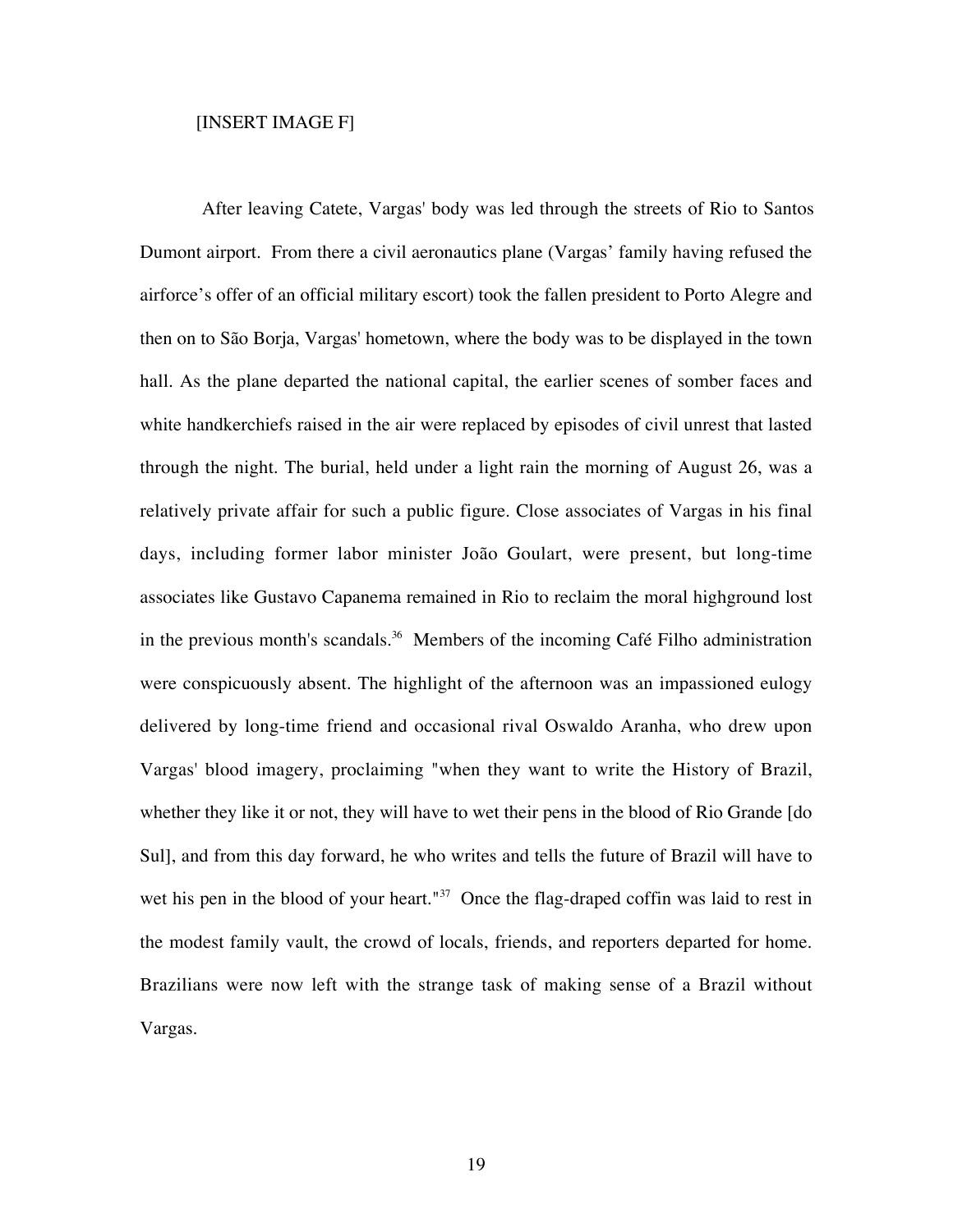## [INSERT IMAGE G]

By nightfall on August 26—three weeks after the assassination attempt on Carlos Lacerda—several hundred thousand Brazilians had participated in the funeral corteges, memorial services, and street protests that followed the deaths of Major Vaz and President Vargas. Millions more mourned, prayed, and cried in their homes, schools, and churches. These numbers indicate the truly massive nature of funerary culture in August 1954, eclipsing the intense ardor of funerary rites that surrounded public figures of the Old Republic.<sup>38</sup> In the three-week duel of dead bodies, Vargas had certainly emerged the winner, as his suicide would play a major role in determining the course of Brazilian politics over the next decade, but even Vargas, the consummate politician, could not control his political afterlife or the ritualized politics of memory that surrounded his largely absent corpse. $39$ 

## [INSERT IMAGE H]

## **The Chronicle of a Death-by-Suicide**

Vargas' dead body—real and staged—turned out to be a complicated site upon which to enact the politics of remembrance for the man and his fabled career. Once the immediate outbursts of grief and indignation had subsided, those who would mourn and memorialize Vargas quickly faced two complications. One was the remoteness of the chosen gravesite, which removed Vargas' physical remains from the realm of popular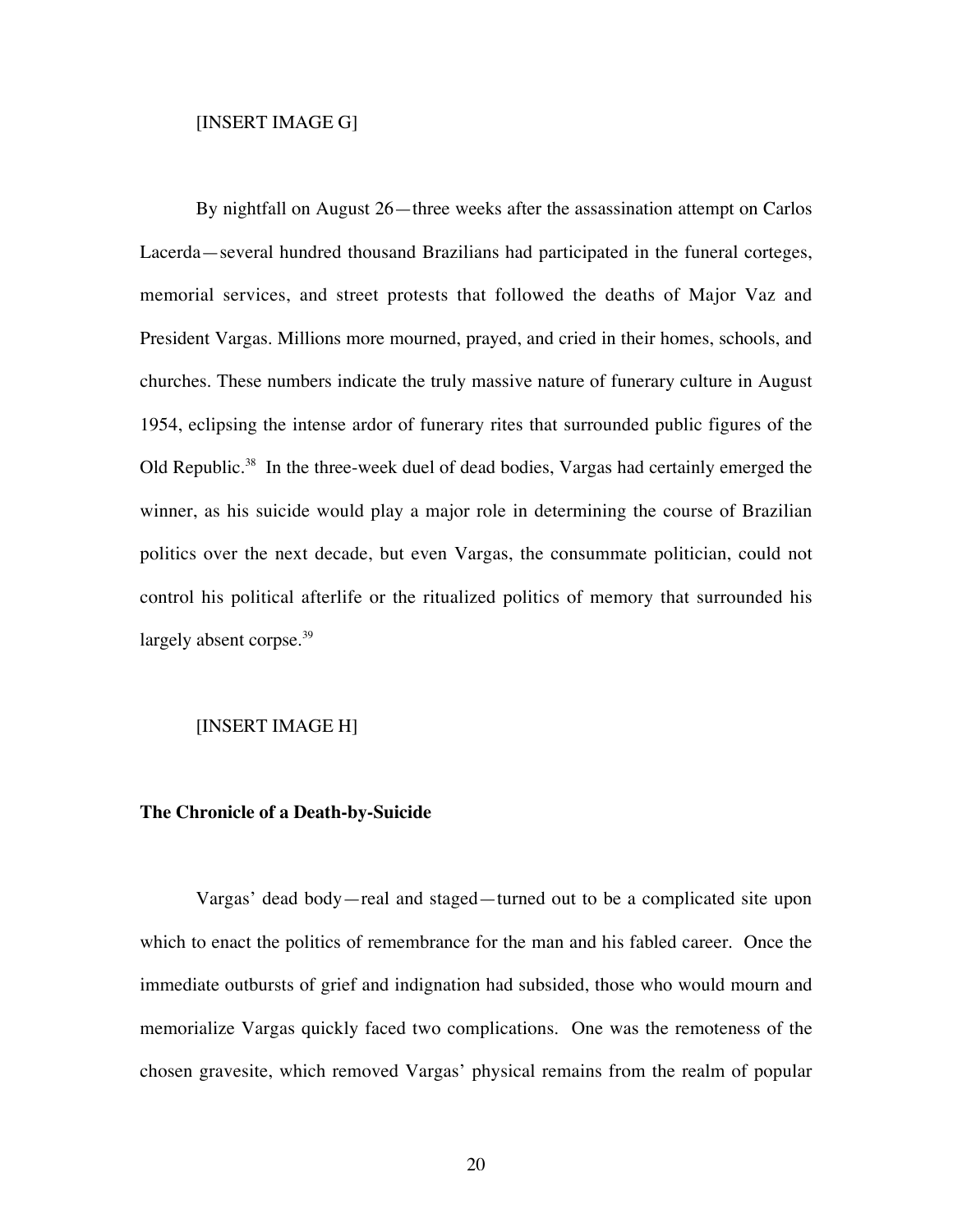observance. The other complication was the ritual and metaphorical ramifications of a death-by-suicide. Vargas had never been a particularly religious man, so the denial of a Catholic funeral was not especially insulting. Nevertheless, custom would have deemed it appropriate for a Seventh Day Mass to be celebrated on August 31. Rio's Metropolitan Curia initially announced that, due to the exceptional circumstances, it might allow a mass to be performed for Vargas' soul in the Candelaria Church, even though his suicide clearly violated church doctrine. Thus, Vargas' soul would have been celebrated in the same space from which Major Vaz's soul had departed for Heaven. But at the last minute, the curate reversed course and denied use of Rio's most prominent temple. Ignoring ecclesiastical prohibitions, mourners by the tens of thousands descended on La Candelaria, which ironically was located at the terminus of Avenida Presidente Vargas, to hold a popular religious ceremony in the spacious plaza that fronted the church. Men and women sank to their knees on the hard, rough ground of the plaza, burned candles by the thousands, and publicly displayed their devotion. Conducted without the benefit of priests or church approval, the prayers for Vargas' soul were led by lay preachers and simultaneously broadcast over the radio. As had so often happened in the history of religious ritual in Brazil, the official position of the church had been subverted by the popular will.

In many ways, this renegade mass in a very public space was the climax of popular mourning for the departed president. The worshipful throngs that had succeeded in defying the Church's prohibition on the celebration of a Seventh Day Mass had not necessarily won the right to control Vargas' embodied memory. To be sure, Vargas had seemingly "willed" his body to the masses in the text of the *Carta Testamento*, promising

21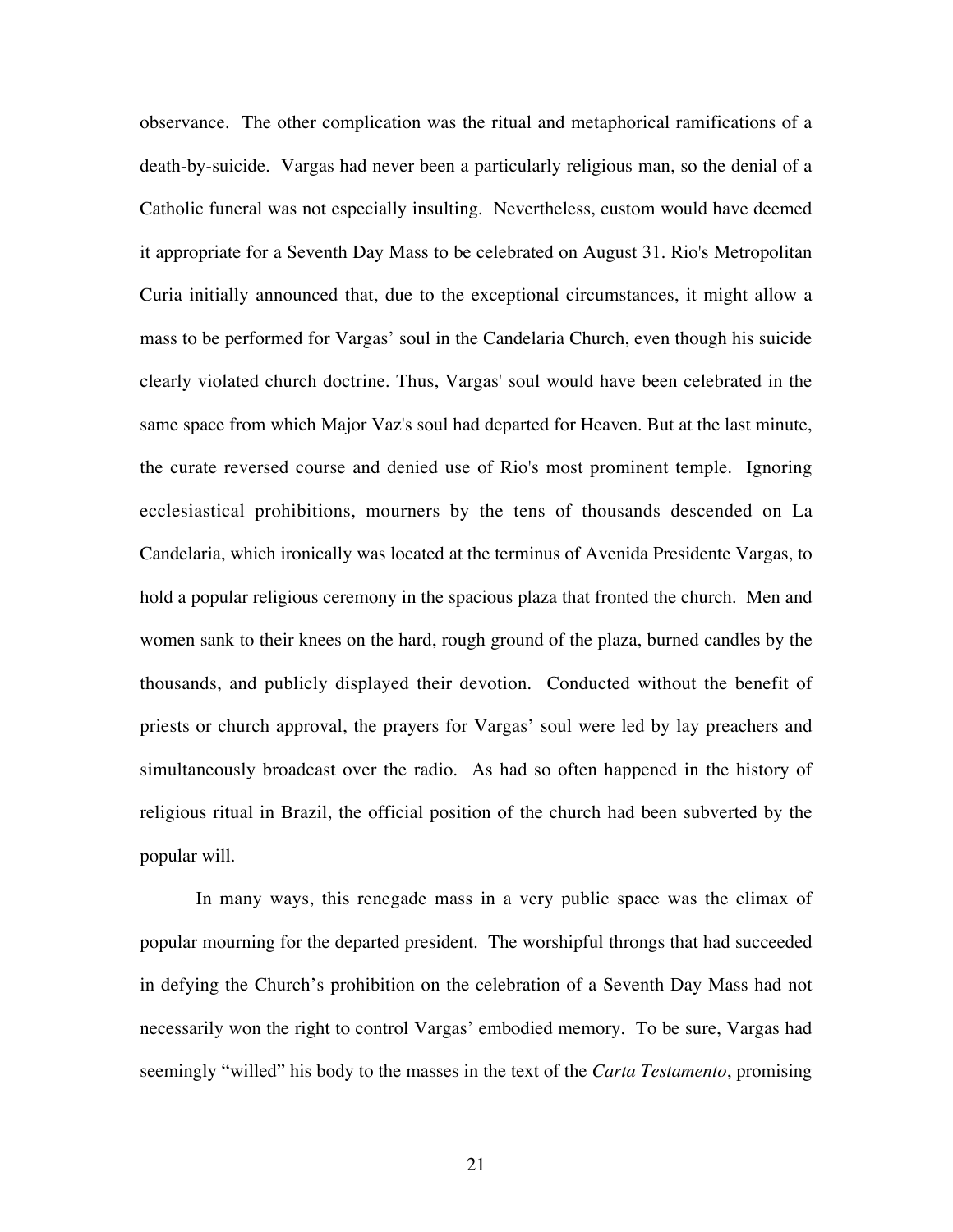that, in death, he would belong to the people/nation with whom he had forged an irrevocable compact of mutual need. Whatever his intentions, the choices made by the members of his inner circle in the solitude of the presidential bedroom left nagging questions about whether that promise could be fulfilled. Was Vargas really the Father of the Poor when the humble had to scrape for a brief, if emotional, farewell that did not even win church sanction? What was to become of the populist pact forged by Vargas without Vargas himself? For all its bravado, the suicide note painted a somber and surprisingly accurate portrait of the structural tensions between the drive for industrial development and the yearning for social justice. Given the opposition's control of the mainstream press and much of the incoming government, and the ensuing machinations among anti-*getulista* factions within the military, we could ask whether popular claims to Vargas' legacy were a means of political empowerment or, at best, artifacts of sentiment.

Furthermore, both Vargas' intimates and his grieving public had to conjure with the implications of a death-by-suicide. The rather bizarre scene staged by Vargas' aides and family members in the minutes following his death indicates the confusion displayed by even his closest associates over whether this was an honorable or dishonorable way to die.<sup>40</sup> Was Vargas' death that of a martyr whose suffering should be made as palpable as possible? Or was it the result of a desperate, unbalanced, even cowardly gesture whose physical manifestations had to be concealed at all costs? Historian Brian Hall has argued that "for a national hero, suicide is a bad career move."<sup>41</sup> Leaving aside the question of whether Vargas could be considered a hero, his decision to take his own life does not seem, at first, to have been such a bad move. Given the ambiguities of his particular political career—his reputation for opportunism and for sudden reversals in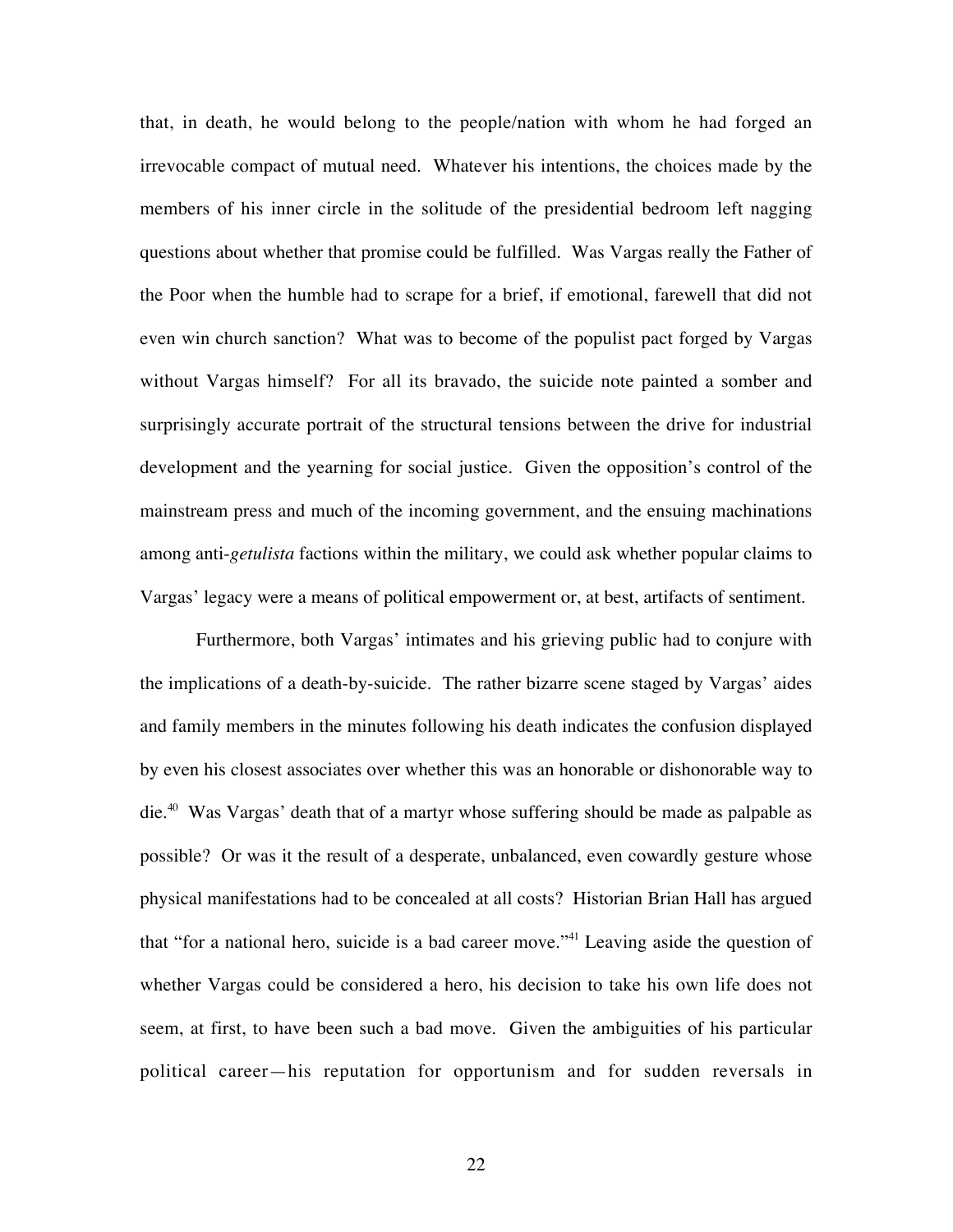direction—ending his life in such a sincere fashion could be seen as a pointed rejoinder to his relentless critics. And his suicide certainly allowed Vargas to "turn the tables" on his foes, and to momentarily release the popular sympathy that had been dammed up by the "sea of mud."<sup>42</sup> Yet both the reaction of Vargas' intimates and the eventual attenuation of popular efforts to memorialize him, indicate a degree of uneasiness with his decision to take his own life.

Indeed, the hours immediately following the suicide were marked by competing demands for political decorum, public access, personal revenge, and instant memorialization of a traumatized corpse. Vargas' family acted with remarkable dispatch to present the dead body in the most dignified light. (One can only imagine the dark comedy of manipulating Vargas' lifeless body in order to pull a wool suit over bloodied pajamas before the police arrived.) Although Darcy Vargas had never been entirely comfortable with the more populist aspects of her husband's political career, $43$  she nonetheless understood that it was incumbent upon the family to allow the (sanitized) body to be viewed publicly. The impromptu public wake and cortege of August 24-25 fit the bill well. In the same act of allowing a public mourning, the Vargas family rejected the propriety and honors of a state funeral—an especially controversial move since Vargas, after all, had died in office. Vargas' intimates thus deprived the interim president, João Café Filho (who had publicly broken with Vargas just two days earlier by proposing their joint resignation), of the opportunity to assume the mantle of the fallen president. And by denying military officials and other "disloyal" government figures the right to mourn publicly, Vargas' widow and the *getulista* stalwarts weakened the opposition's attempt to disassociate itself from the implication that Vargas' blood was on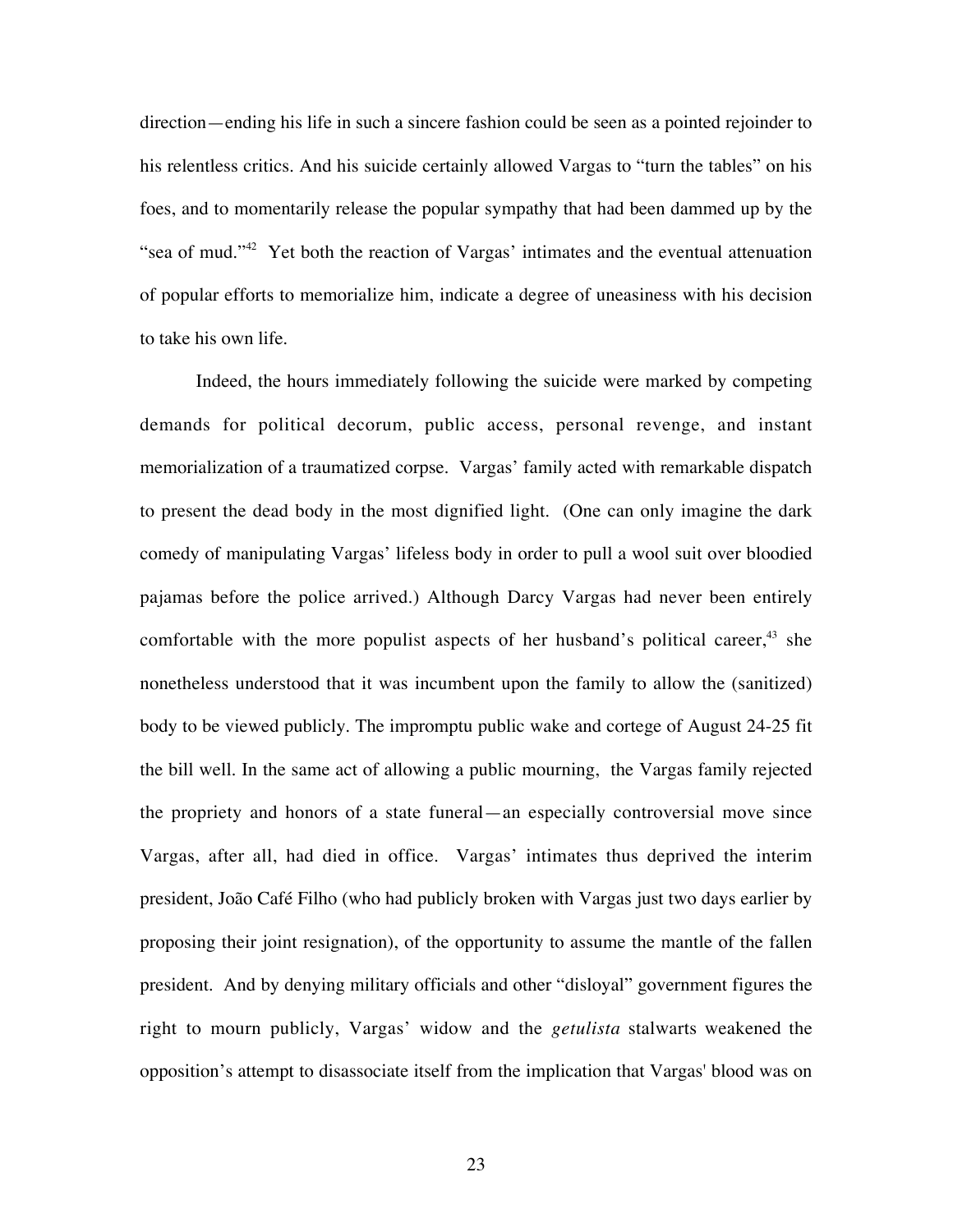their hands. In response to the claims by Lacerda and others that Vargas' death was actually the result of his betrayal by his closest associates, Getúlio's inner circle left no doubt about whom they regarded as bearing the guilt for Vargas' desperate final act.

Victorious in the initial skirmish over assigning meaning to Vargas' cadaver, Vargas' family recognized the narrow limits of the populist ploy. Although the body underwent a highly atypical embalming during the forensic analysis, Darcy Vargas was eager to have her husband's body removed from Rio, where it might incite uncontrollable popular outpourings of grief. Clearly unwelcome within the inner circle of familial mourners, the mainstream press channeled some of the first lady's apprehensions, chronicling with alarm the various "excesses" that disturbed public and private life in the last week of August 1954. The press warned of communist agitators who sought to take advantage of the people's grief, urging all Brazilians, no matter what their political affiliations, to resist the temptation to use the brief public appearance of Vargas' body as an opportunity to betray their essentially "peaceful and orderly" nature.<sup>44</sup> In this vein, a photo published in *O Mundo Ilustrado* portrayed an "agitator" trying to "incite *os populares* to assume attitudes incompatible with the nature of the Brazilian people."<sup>45</sup>

# [INSERT IMAGE I]

If Vargas' body remained somewhat unstable territory upon which to build a lasting image of his long career, the suicide letter found on his dresser provided an unparalleled opportunity to fix the meaning of his life in politics. The *Carta Testamento* is a masterpiece of populist rhetoric.<sup>46</sup> In a classic discursive operation of inclusion and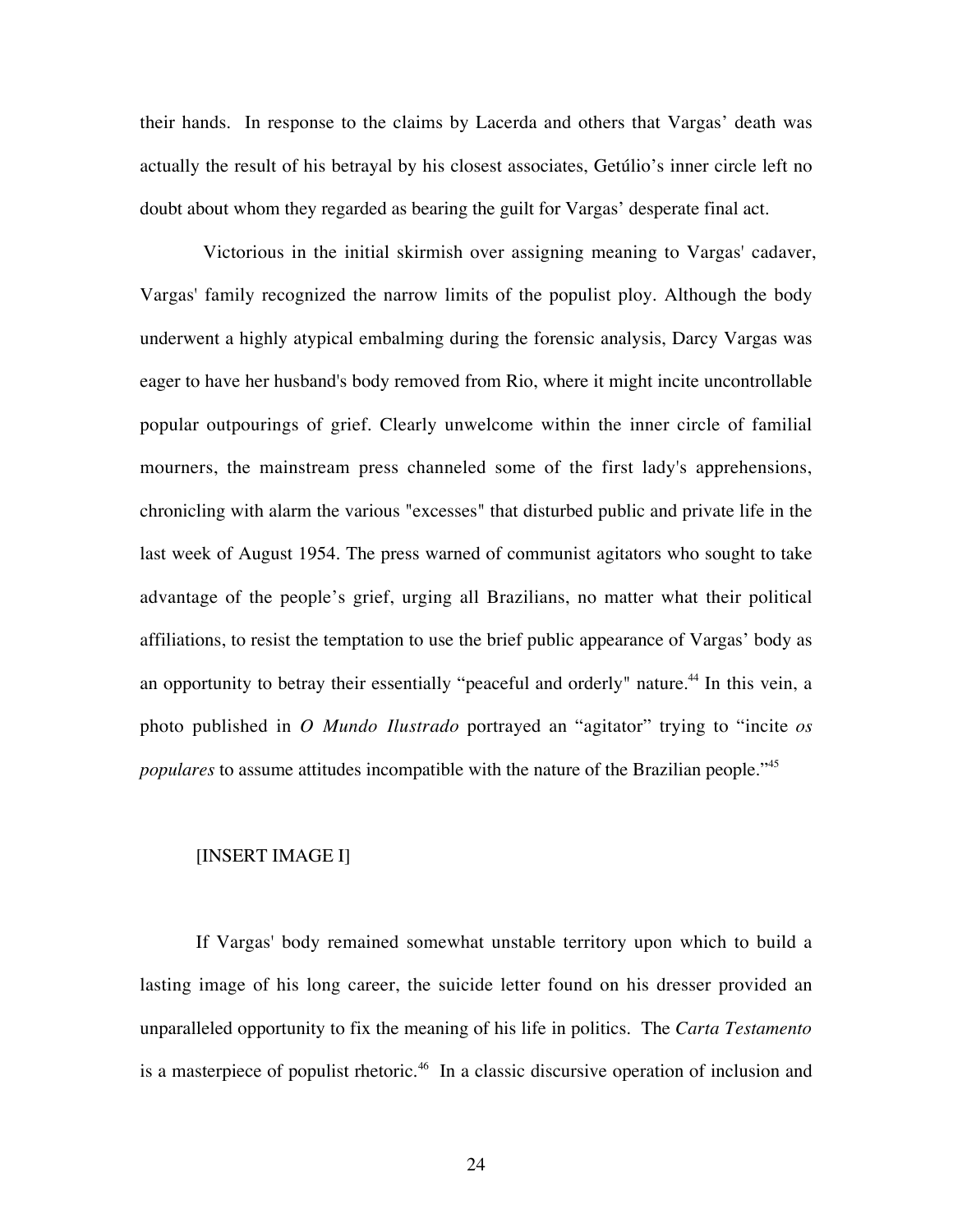exclusion, Vargas describes his suicide as a sacrifice for the people/nation and portrays the forces that have driven him to this act as alien to the interests of the people/nation. He depicts his (soon-to-be) dead body as an offering to the nation, to the weak and the humble. In contrast, his adversaries are represented as the rich and powerful, willing to betray the nation and collaborate with foreign agents. To be sure, even in this final (conscious) discursive act Vargas is still ambiguous (and ambivalent?) about his ideological inclinations, but he leaves no doubt that he wants the suicide to be seen as an act of sacrifice for the Brazilian "people," who he represents as coterminous with the Brazilian nation. In his last moments, Vargas appears to be conclusively casting his lot with the poor and unprotected.

But as always, matters were more complicated than that. Despite the compelling circumstances of its authorship, Vargas could not manage the reception of his final appeal to the nation. Now that literary theorists have declared all authors dead (metaphorically speaking), we know that a writer—even one about to take his own life—has little control over the meanings that readers give to his or her text. Hence, the *Carta Testamento*—prepared several days in advance of the suicide and probably doctored by Vargas' inner circle—could easily be read as pure artifice. The "unconquerable revolution" described in the first paragraph in fact began as a run-of-the-mill *golpe de estado*. The extra-constitutional machinations that made the first Vargas regime revolutionary (after a fashion) were not even mentioned. The alleged "subterranean campaign of international groups joined with national interests, revolting against the regime of worker's guarantees" obscured a serious lack of fiscal discipline among Vargas' economic planners during the second regime. The entire notion that Vargas was a tireless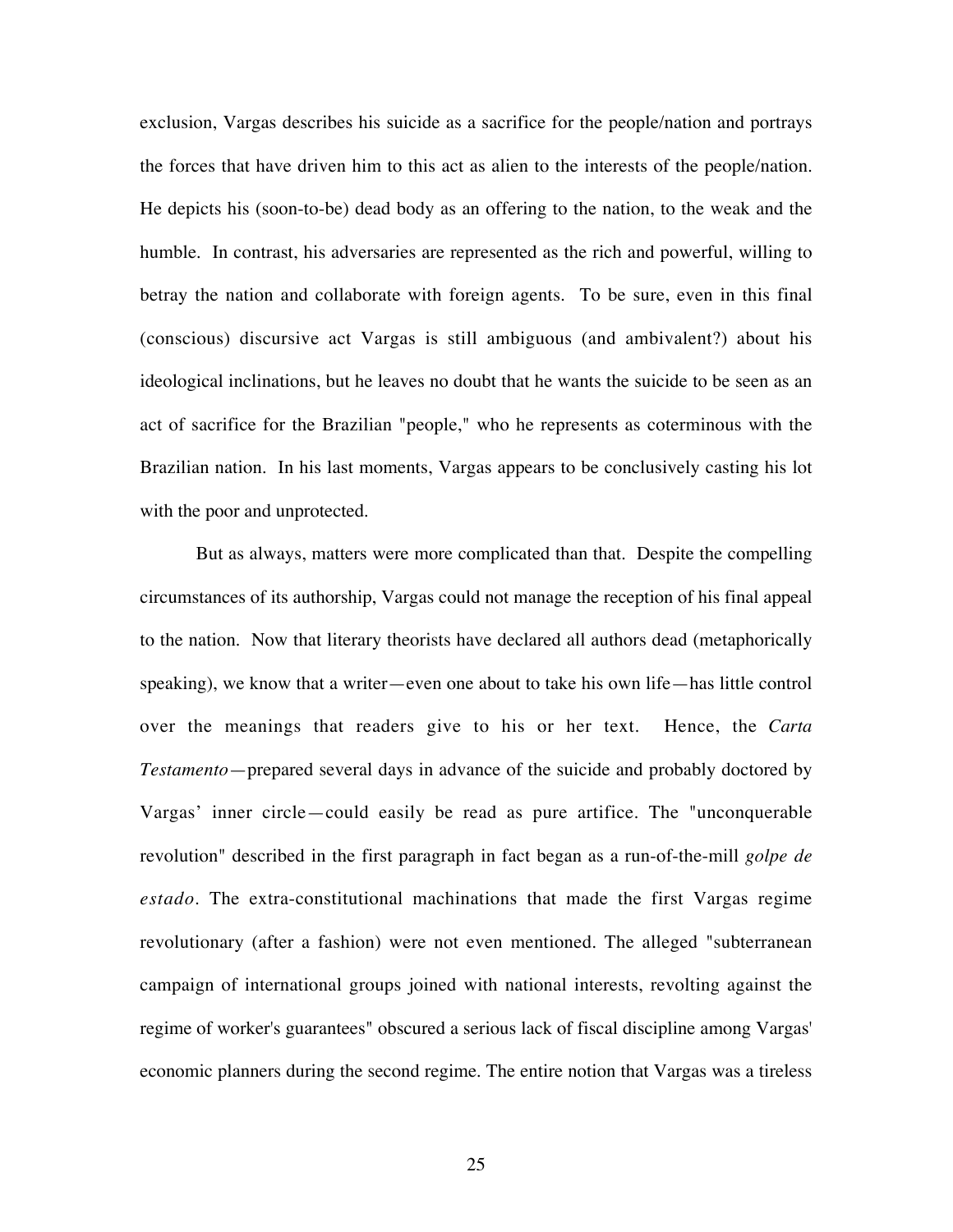defender of workers' rights elided his deep commitment to a corpus of labor laws and a labor judicial system that heavily favored state-sanctioned union leaders, while muffling rank-and-file concerns.<sup>47</sup>

The body described in the letter bleeds for the Brazilian people, without mention of the blood spilled by the Brazilian political prisoners tortured in secret cells on the Ilha das Cobras and in the abysmal penal colonies of Ilha Grande and Fernando de Noronha.<sup>48</sup> The Christ-like forgiveness that envelops Vargas in the letter's final paragraph hardly corresponded to his actual persona. Vargas was rarely outright capricious, but he was even more rarely beatific. The suicide letter, much like the body left by suicide, could never condense the multiple meanings of Vargas' remarkable political career into a single heroic image. Instead, Brazilians were left with a disquieting, if heartfelt, sense of loss for a vital organ abruptly removed from the national body politic.

## **Getúlio as a Museum Piece**

In the months that followed the president's death, the Brazilian polity experienced mixed success in charting a path without Vargas. On August 25, the PTB adopted a resolution declaring the *Carta Testamento* as the party's guiding ideological statement, seeking to take advantage of the continuing popular sympathy generated by the suicide, but the party soon found it increasingly difficult to manage *getulismo* without Getúlio.<sup>49</sup> Unionized labor and industrialists won some added maneuverability, but the structural crises of 1954-1955 limited their ability to broker a new political pact of development.<sup>50</sup> The fallen president's close advisors, as was the custom among politicians from elite or middle-class families, made their peace with the new Café Filho administration, sought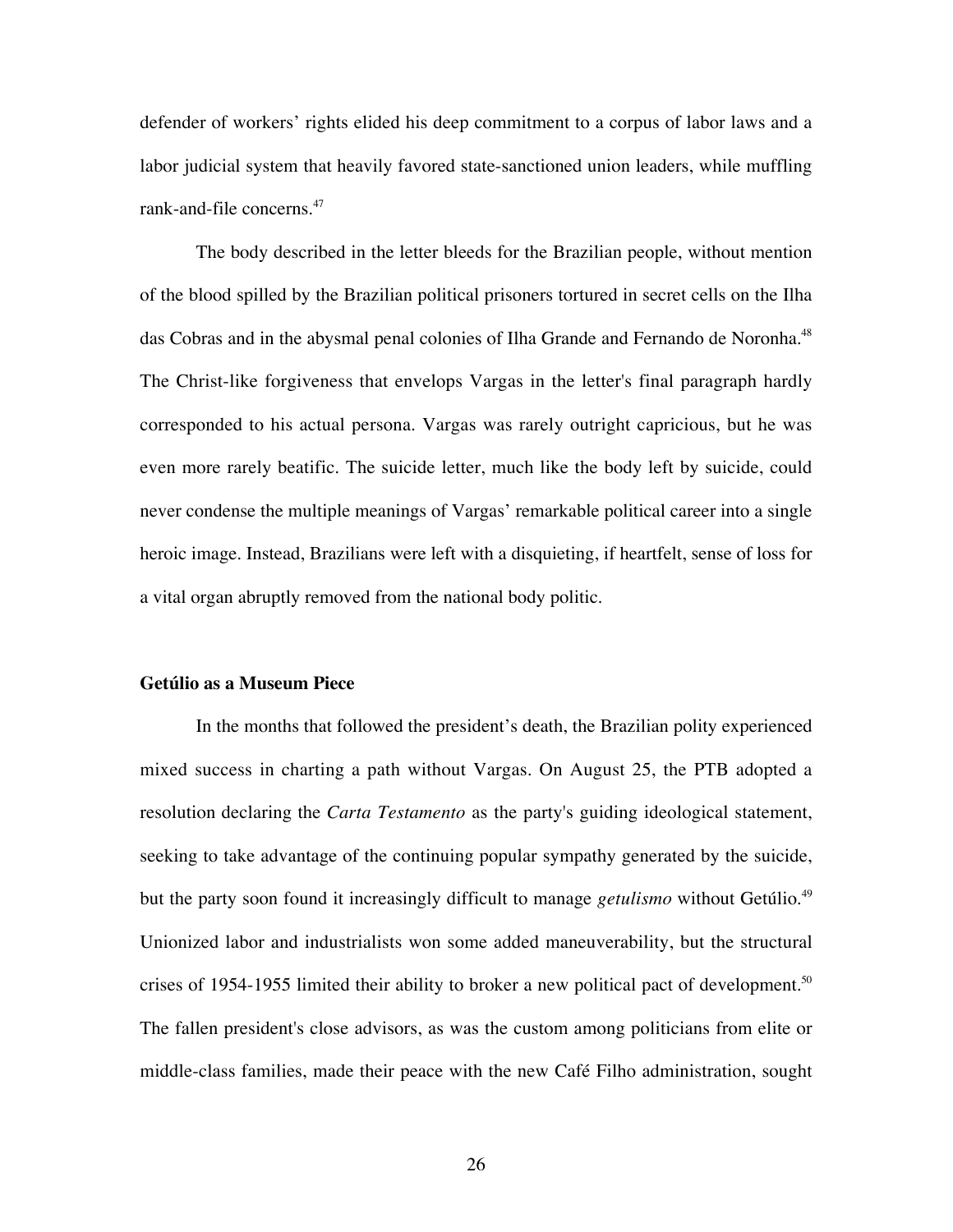legislative office, or temporarily retired to private life, waiting for an opportunity to return to the national stage. Vargas' popular minister of labor, João Goulart, was particularly eager to re-enter the fray.

Intimates of Vargas who hailed from more humble backgrounds faced more uncertain and precarious futures. Gregório Fortunato, Vargas' all-too-loyal bodyguard, was tried and sentenced to twenty-five years in prison. (The term would subsequently be reduced by presidents Juscelino Kubitschek and Goulart, but to no avail, as Fortunato was killed by a prison inmate in 1962.) Vargas' *povo*, meanwhile, got their first, bitter taste of runaway inflation.

The opposition did not necessarily fare any better. Major Vaz continued to climb through the ranks after death, being posthumously promoted to lieutenant colonel and then again to colonel in 1965 by a military regime looking to invent a heroic past. As for Carlos Lacerda, after briefly seeking refuge on the Galeão military base, returned to the national political scene first to beat out Lutero Vargas for a congressional seat, and then to become the leader of the UDN in congress and governor of the state of Guanabara. Fixated on dishonoring Vargas even in death, Lacerda's 1954 successful congressional campaign was rhetorically organized around the defeat of the "*gregórios*."51 As a party, however, the UDN did not fare as well as Lacerda. In spite of its hopes of finally seizing the presidential palace emptied of Vargas and his cronies, the UDN suffered losses in the congressional elections of 1954 and the presidential elections of 1955. In 1960, the party opted to support the independent Jânio Quadros, fearing that a straight UDN candidacy would again lead to defeat. Quadros won the presidency, only to resign in an act of political suicide that, ironically, tried to echo Vargas' exit from office. To the intense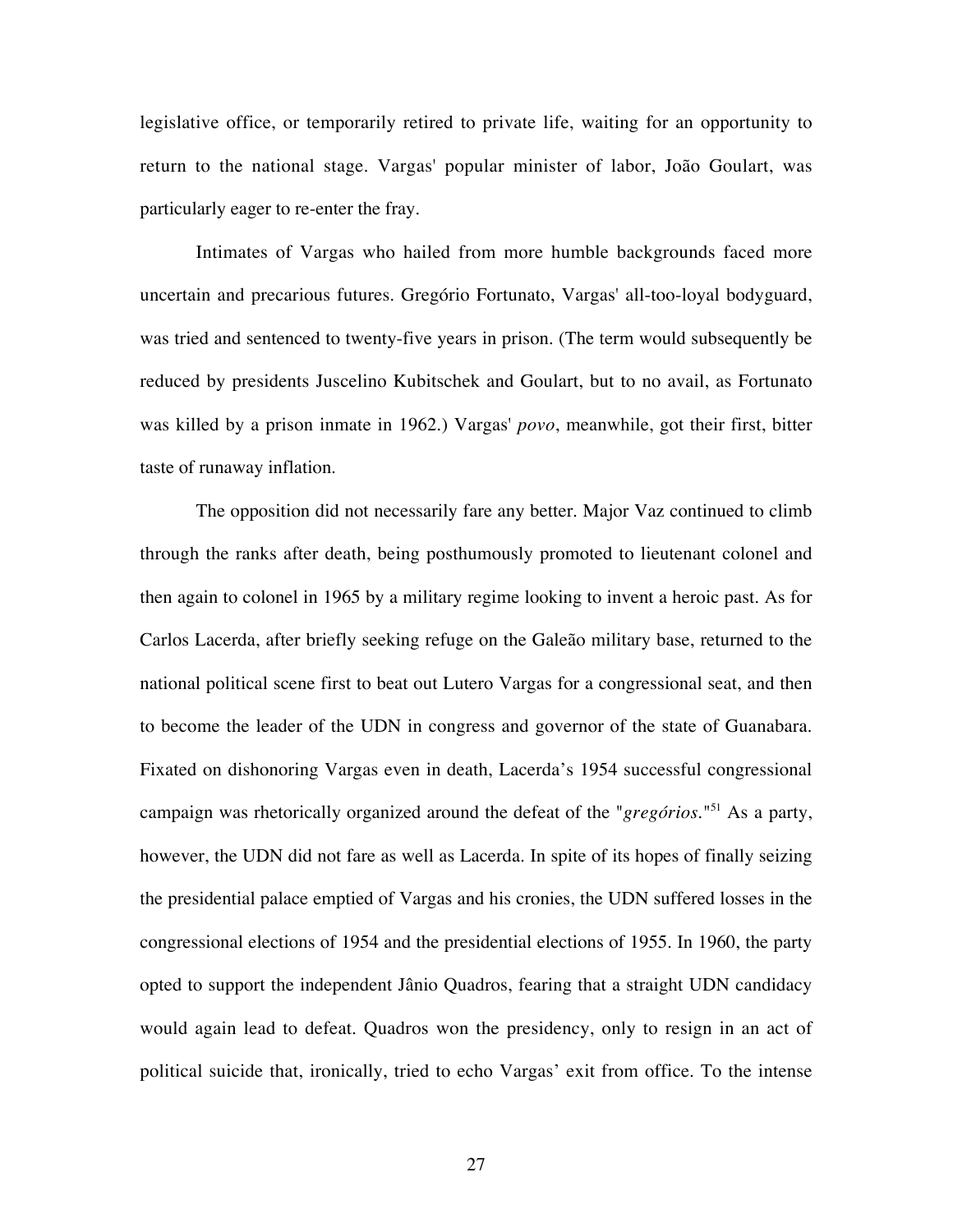frustration of its leadership, the UDN remained the minority party for the entire democratic interregnum that lasted from the end of the Second World War until the coup d'etat of April 1, 1964.

As the PTB, unions, industrialists, and the UDN thrashed about, trying to make or break *getulismo* without Getúlio, another pillar of Vargas' political edifice—the state apparatus—slowly moved to find its place in a world without Vargas. No federal organ had a clear claim to guiding Vargas into the History that the ex-president charted for himself in his suicide note. Moreover, the rapid timeline that took Vargas from his deathbed to the family grave in São Borja in just over forty-eight hours made it almost impossible for state planners to craft a public space that might effectively embody Vargas in death and life. Monumental public venues closely associated with Vargas' first administration—the modernist Ministry of Education headquarters, Vasco da Gama stadium, the Avenida President Vargas—had lost much of their allure well before the crises of August 1954. Other recognizable sites closely attached to Vargas' vision of national cultural renewal, such as the historic town of Ouro Preto, had become increasingly delinked from the office and body of the president. Plans to use the death mask molded from Vargas' cadaver on the day of the suicide as a model for a public monument went nowhere.<sup>52</sup> In theory, the cultural "landmarks" most successfully consecrated by the second Vargas regime, including the "national sport" capoeira, commercialized Carnaval music, and the ideology of racial democracy, might have proved useful to memory-makers, but these figures would confront the fact that these monuments were less extensions of Vargas' political corpus and more artifacts of a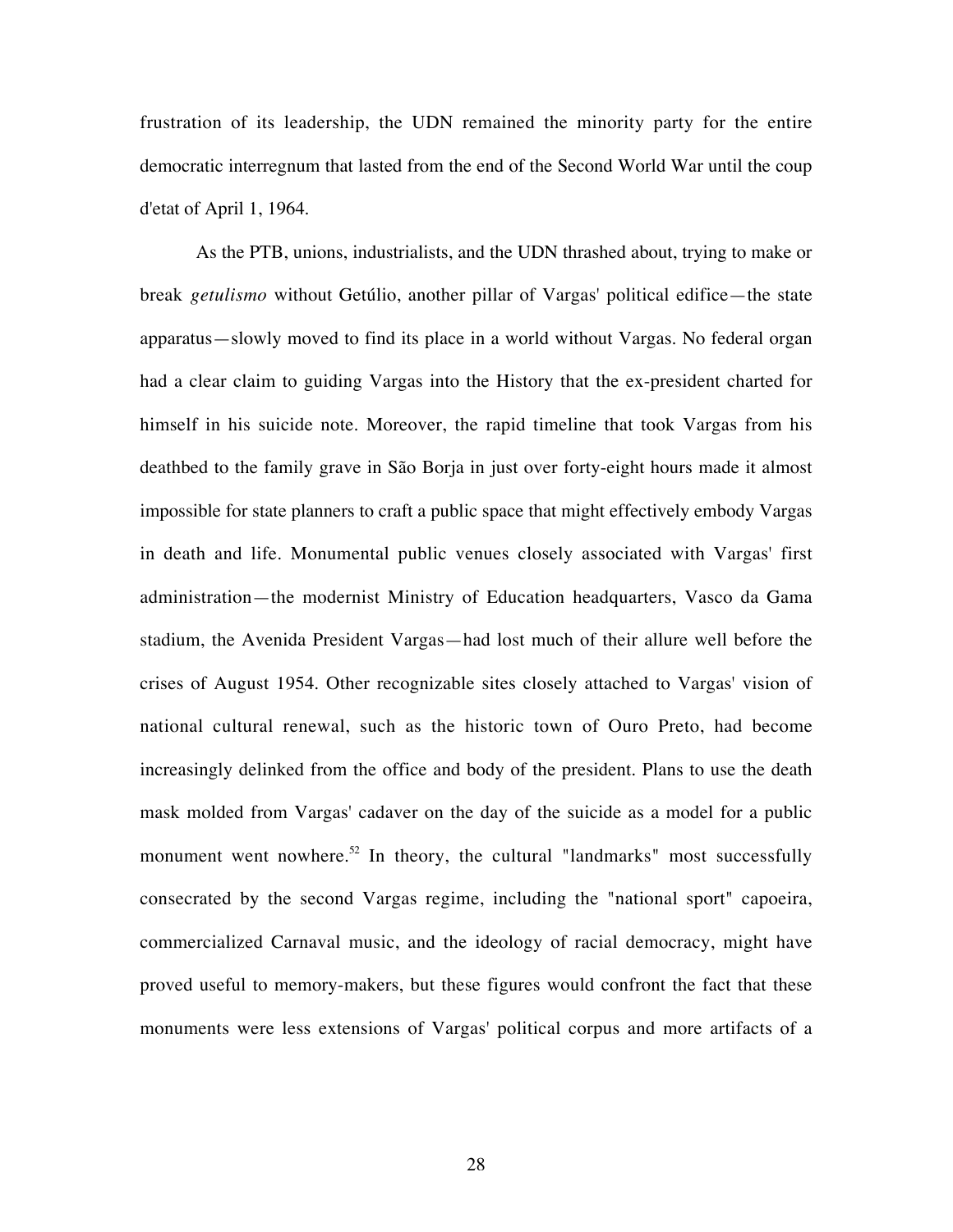complex interplay of popular, commercial, and international actors vying to articulate a modern Brazilian culture that did not necessary turn about Vargas and the state.

Thus, the official memory-makers loyal to Vargas in the late 1950s—a time when Juscelino Kubitschek's "Fifty Years of Progress in Five" used the recent past mainly as a foil against an ever-brighter future—were faced with a dilemma. The president's dead body was safely buried in a family grave located in a remote border city. The actual instruments of Vargas' death (His Passion, if you will) were in the possession of the Rio police or family members. The death scene was off-limits to public visitation. The difficulties in locating a space to sacralize Vargas' body was somewhat ironic in that Vargas himself had learned that there was much political capital to be gained from attending public rituals enacted at the official tombs of national heroes such as the Duke of Caxias, Dom Pedro II, and the participants of the Inconfidência Mineira.<sup>53</sup>

The institution best prepared to venerate Vargas in death—with or without the support of Vargas' family and political allies and even without direct access to his mortal remains—was the Museu Histórico Nacional (MHN). As early as 1930, the museum had been a beneficiary of Vargas' material and symbolic support to the point that the museum's permanent exhibition included a special gallery honoring Vargas.<sup>54</sup> So, within eight months of Vargas' suicide, the museum director Gustavo Barroso gladly relieved the Café Filho administration of the indelicate burden of what to do with the objects associated with Vargas' death, taking possession of most of the furniture found in Vargas' bedroom.55 Taking advantage of a reorganization of gallery space already underway in 1954-1955, the museum made room in its permanent exhibition for a new gallery, named the Sala 24 de Agosto. The room recreated the mise-en-scène of Vargas' final hours.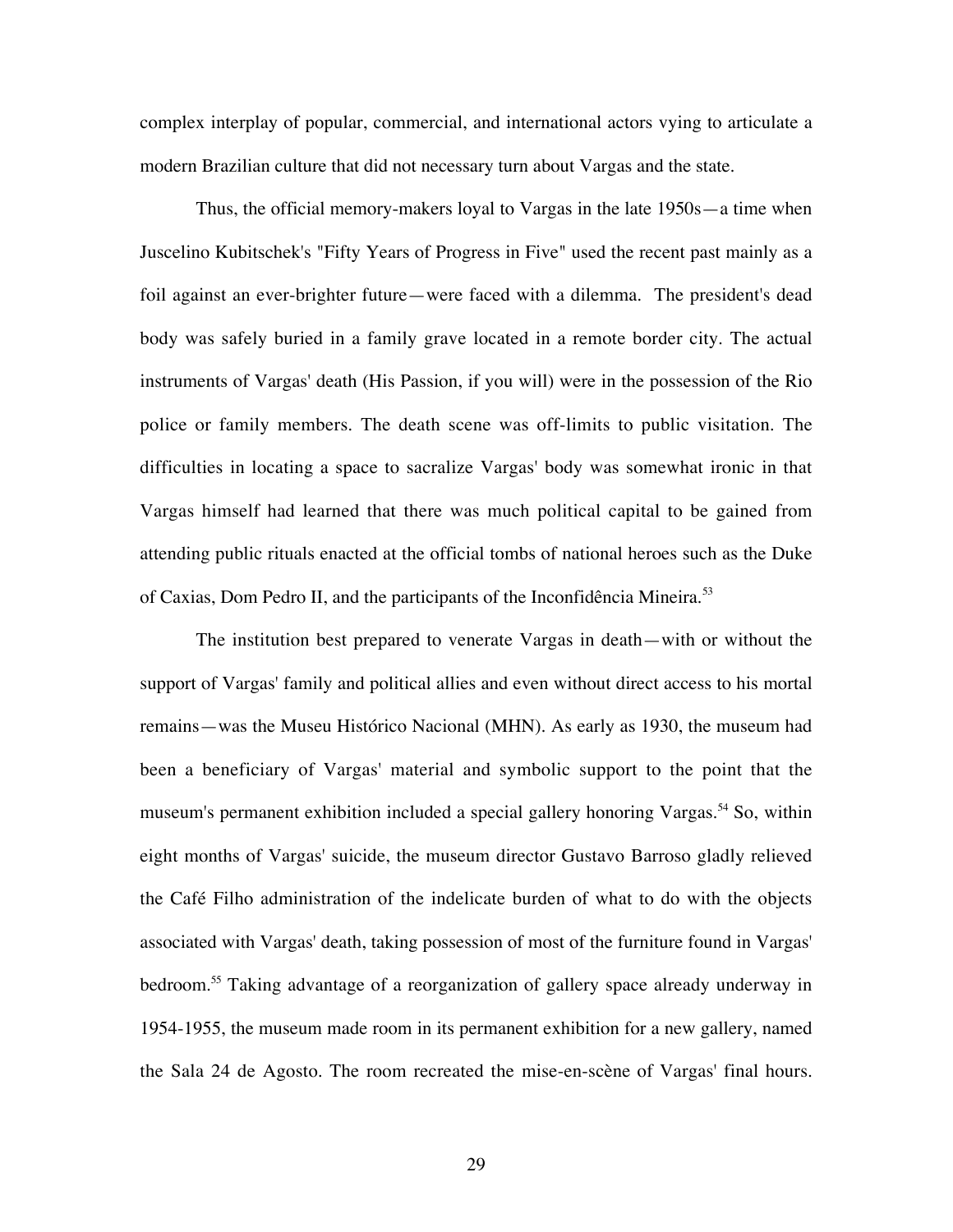Barroso later informed the president's daughter Alzira that the museum would guarantee that "everything that evoked Vargas's historic personage as a man of state and a man of sentiment [*sua figura histórica do homem de estado e de homem de coração*] would be religiously preserved."<sup>56</sup> Thus was born the precursor to one of the few sacred spaces in the otherwise secular national museum network.

Unfortunately, there is no photographic record of the MHN's Sala 24 de Agosto. There is, however, evidence that the new gallery and the older Sala Getúlio Vargas became sites where a bereaved public paid homage to their slain hero, even if the central state was unable to create a formal mausoleum. In mid-December 1954, *Última Hora*, the Rio daily that remained ardently loyal to Vargas and *trabalhismo* throughout the second regime, reported:

The Sala Getúlio Vargas is one of the most visited at the Museum, for the beauty and rarity of the objects on display, and, most importantly, because the gallery is a true reliquary of memories for the great popular leader who sacrificed himself to the wrath of his enemies. The people will never forget him. He is in the streets and the humble homes, suffering at their side. He is also in the silence of that gallery, which does so well to protect his everlasting presence.<sup>57</sup>

The report then described an unnamed woman bowed before one of the gallery's display cases, crying at the sight of a golden plaque containing a particularly melodramatic statement of Vargas' selfless commitment to Brazil's *humildes* [humble].

The episode reported by *Última Hora* may not be entirely accurate—the MHN's records indicate that the museum was closed to public visitation from June 1954 through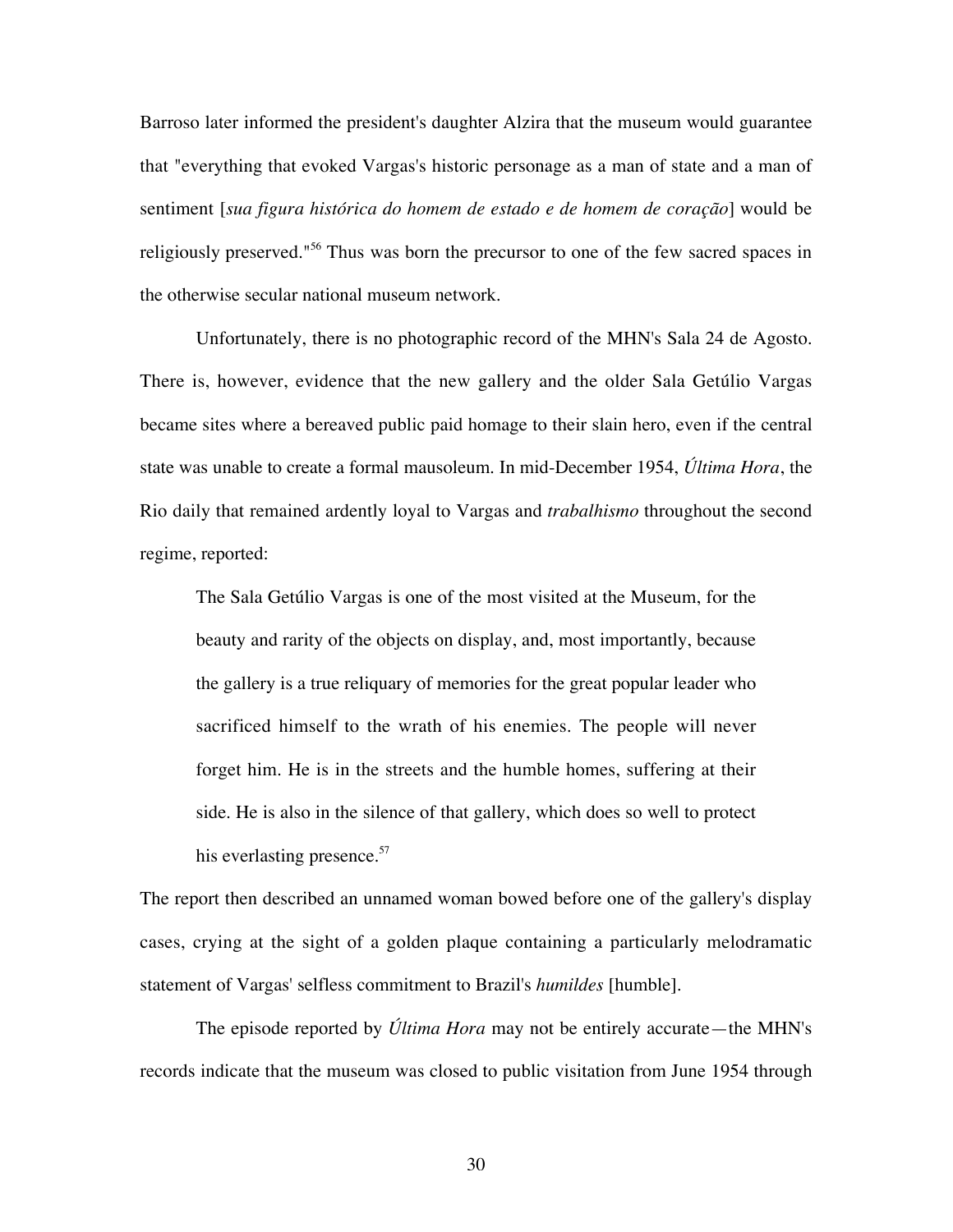March 1955<sup>58</sup> – but this does not discount the fact that interests sympathetic to Vargas worked, in the absence of an official place of mourning, to make monuments out of sites already invested with Vargas' physical and spiritual presence. Even as a fiction, the *Última Hora* article tells us that the Vargas galleries at the National Historical Museum had become sites where the faithful might continue to pitch themselves forward in emotional outbursts, reinscribing a ritual of grief (one that the mainstream press consistently gendered as female) that marked the national body politic in August 1954.

Women and men faithful to Vargas' memory earned a more authentic place to see a re-embodied Vargas as a result of Kubitschek's drive to craft a plan of national development that would satisfy the interests that Vargas failed to reconcile in 1954. On March 3, 1960, Kubitschek, wagering heavily on a go-for-broke scheme to complete Brasília before the end of his term, authorized the transformation of the Palácio do Catete into a new federal museum to serve as the official repository for objects related to the history of the republic. In short order, the scene of Vargas' suicide would be a permanent, public part of the new Museu da República (MR).

Months before the museum actually opened, MHN director Josué Montello stated to the press that the transfer of the Sala 24 de Agosto to the MR would be of special interest to the visitor, who now could see the objects in their historical setting. And, once the museum was open to the public, Montello's observations about popular interest in the Vargas bedroom suite proved correct, as the bedroom and its blood-stained mattress proved to be crowd-pleasers. Public visitation to the museum for the last six weeks of 1960 topped 15,000, climbing to a very impressive 156,751 visits during the first full year of operation.<sup>59</sup>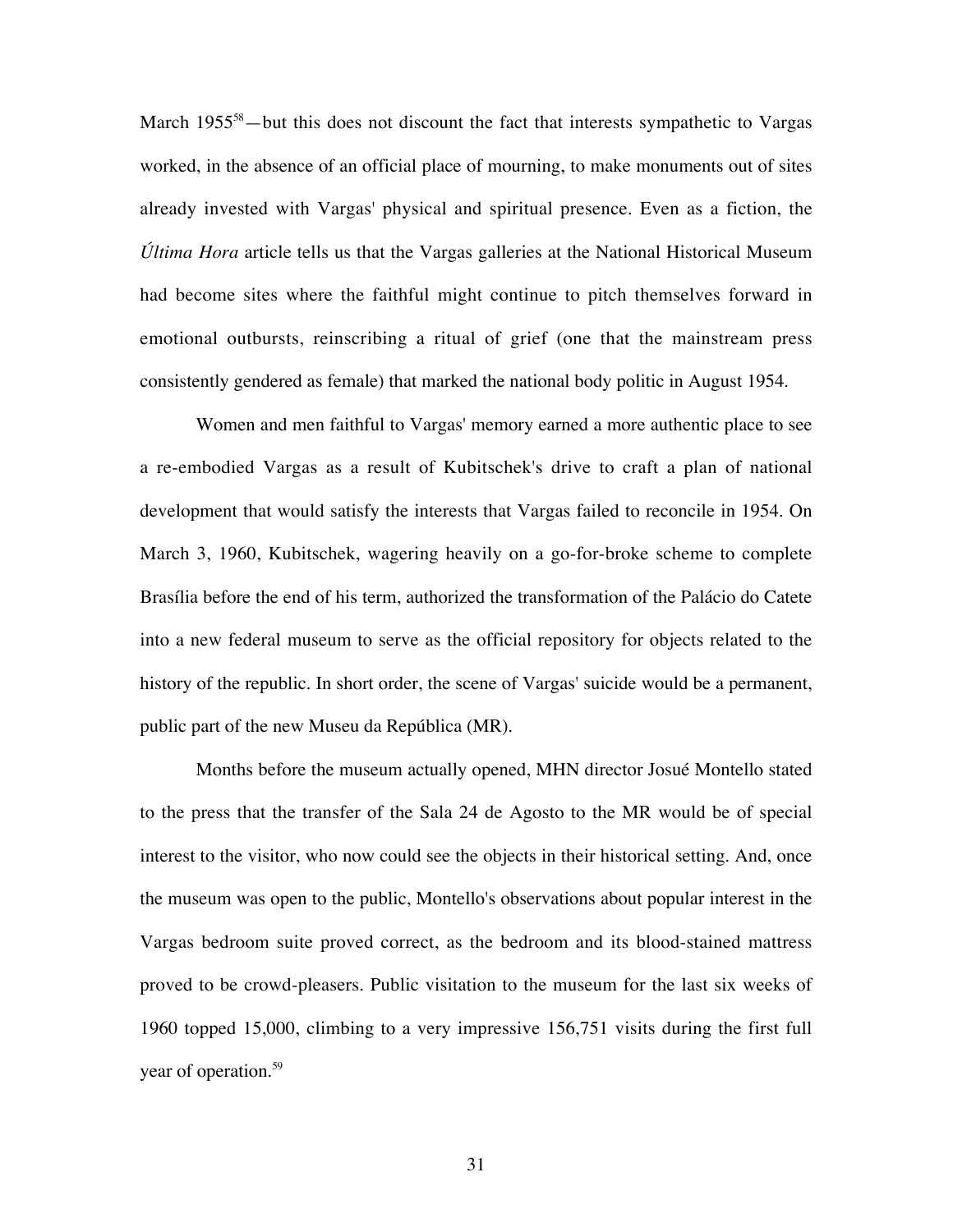The archival records say relatively little about the ways in which visitors actually experienced the Vargas suite during their visits. The bedroom was certainly a site of curiosity, and for some it may have been a site of ritual pilgrimage. The scene described in *Última Hora* would suggest that the forces most loyal to *getulismo* looked to museums as sacred spaces to remember Vargas. It seems plausible, then, to think that some visitors to the Museum of the Republic would have been overcome with emotion once they saw the bed where Vargas fell dead, still in his pajamas. (Never mind the fact that few would know that the dead body had been staged for its first public viewing just as the museumified bedroom suite was a stage for remembrance.)

Their need to grieve, however, could not compete with the political polarization that plagued the presidency of João Goulart. The coup of 1964, which ousted Goulart and suspended the political rights of politicians and activists associated with the left, made it all the more awkward for a state institution such as the MR to give aid to a cult of veneration for a populist such as Vargas. The possibilities for a legitimate public memorial to Vargas' death grew slimmer as the military regime matured into a fullfledged bureaucratic-authoritarian regime.<sup>60</sup>

At the Museu da República, the signs of a narrowing politics of memory were subtle, but the astute observer could see that the progressive deterioration of the palace gardens formed a poignant reminder that Catete's role as the seat of the nation's republican memory was unraveling. Throughout the 1960s, museum director Jenny Dreyfus was frustrated in her attempts to secure the funds necessary to recuperate the once-lush museum grounds, which had degenerated into a mass of rat-infested foliage and stagnant, mosquito-filled pools. These unpleasant conditions surely contributed to the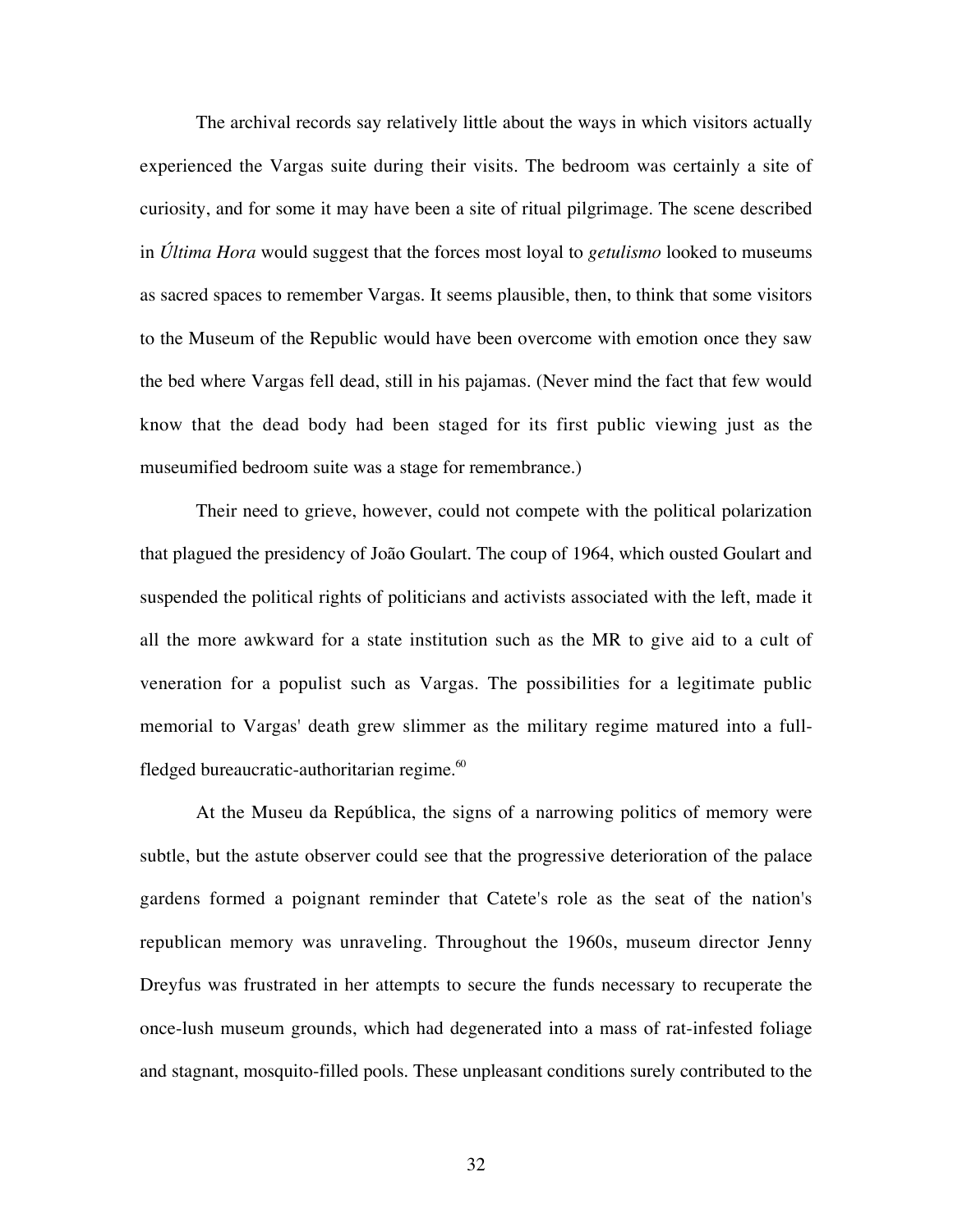steady decline in annual visitation figures, which dropped by half between 1961 and 1967.

More troubling for Dreyfus were rumors that briefly circulated in the press in the first half of 1967 that the Serviço Nacional de Informações (SNI), the military government's internal intelligence unit, and the political police were secretly using the garages behind the Palácio do Catete as interrogation cells. Dreyfus' superiors denied knowledge of any such interrogations, while conceding that the annex to the former presidential palace was under the control of the Ministry of Justice and other state agencies.<sup>61</sup>

The rumors of clandestine interrogations vanished almost as quickly as they surfaced, no doubt influenced by the appointment of a naval officer, Leo Fonseca e Silva, to oversee the Museum of the Republic staff. With the support of Fonseca e Silva, the MR cultivated closer relationships with the military state, inaugurating a gallery to honor General Humberto Castelo Branco, author of the April 1964 coup. More ominously, the rising tide of press censorship, intimidation, and direct repression of dissent that culminated in the imposition of Institutional Act 5 (December 1968) made it highly unlikely that the mainstream press would report on possible human rights violations on the museum premises. The psychic and cultural damage was, nonetheless, done. By 1969, the public would find it difficult to count on the Museu da República as a site for patriotic pilgrimage or diversion, even if they were able to see the curious bloodstains on Vargas' mattress (which, magically, resisted all purported attempts at cleaning). The combination of new admission fees to the museum, a small arson attempt resulting in the temporary closure of the Sala Getúlio Vargas, and labor disputes that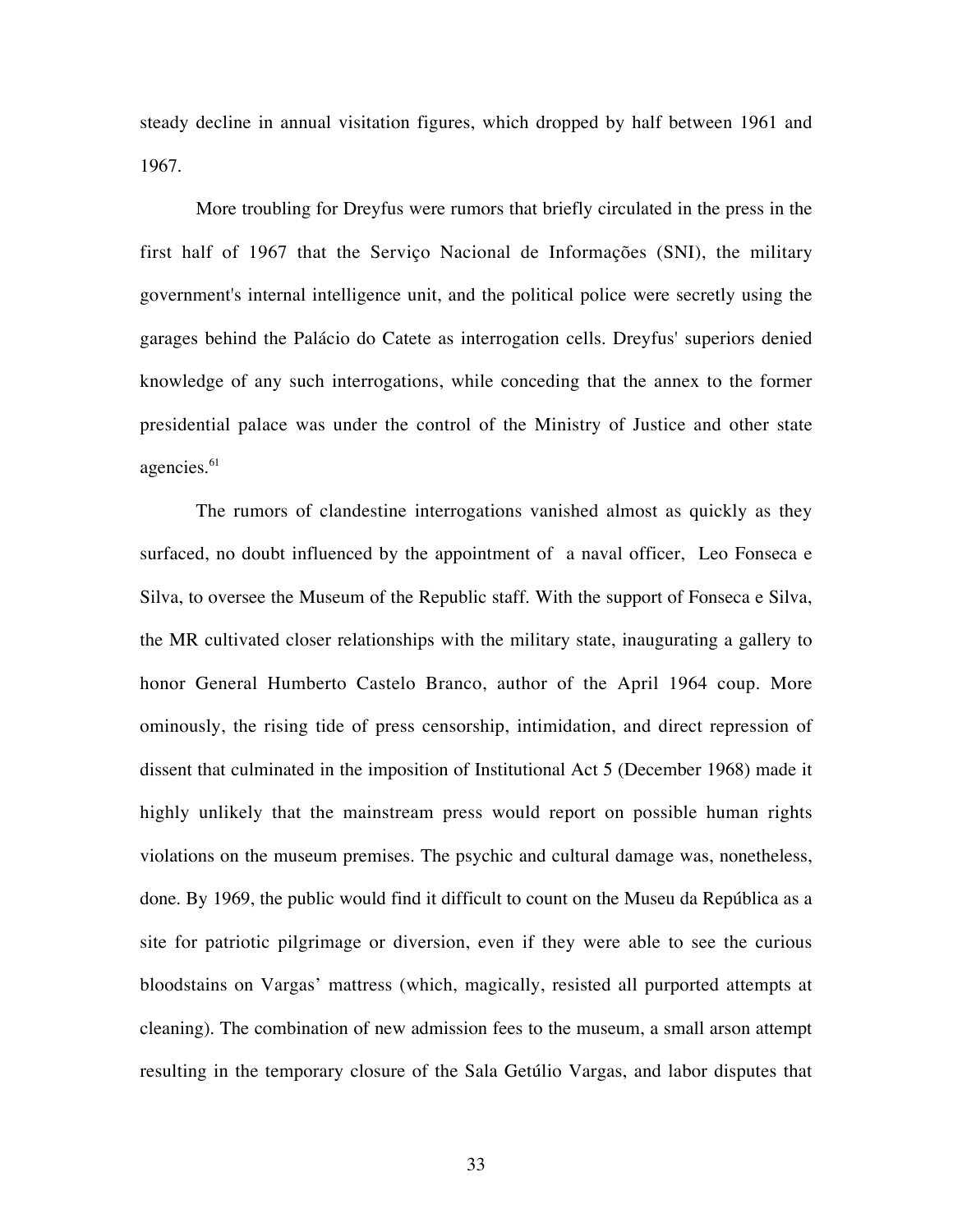closed the entire museum for a time pushed Vargas' death scene near the edge of oblivion.

In short, the museum galleries dedicated to Getúlio Vargas at the Museu Histórico Nacional and the Museu da República gained multiple, contradictory meanings. Run out of the presidential palace in 1954, Getúlio remained a resident of the *Casa do Brasil*, as the Museu Histórico fancied itself, into the late 1950s. The conversion of the Palácio do Catete into a public museum stoked, for a time, public interest in another of Getúlio's reconstituted state homes. The interest in the Vargas suite at the MR was just as much driven by respect and duty to the fallen leader as by puerile voyeurism. But, in time, the visit to Catete grew bittersweet, as the visitor saw a decaying edifice that symbolized the shifts in Brazil's political and cultural capital. Even with the attraction of Vargas' deathbed, the museum offered diminished opportunities for emotional connection. To this melancholic mood we must add the psychological discomfort caused by the nagging rumors—never factually substantiated, yet eminently plausible—that Catete had become a node in a growing network of state offices used for the systematic violation of political and human rights. On dates such as April 19 (Vargas' birthday), May 1, and August 24 (Vargas' death date), Getúlio's life and death could continue to frame a certain politics of public commemoration, albeit quietly. The surrogate tomb erected in the Museu da República, however, grew increasingly uninviting, and for some, symbolic of the nation's descent into a kind of politics of terror that was widely regarded as originating, ironically, in the first Vargas regime.

#### **Bodies of Evidence**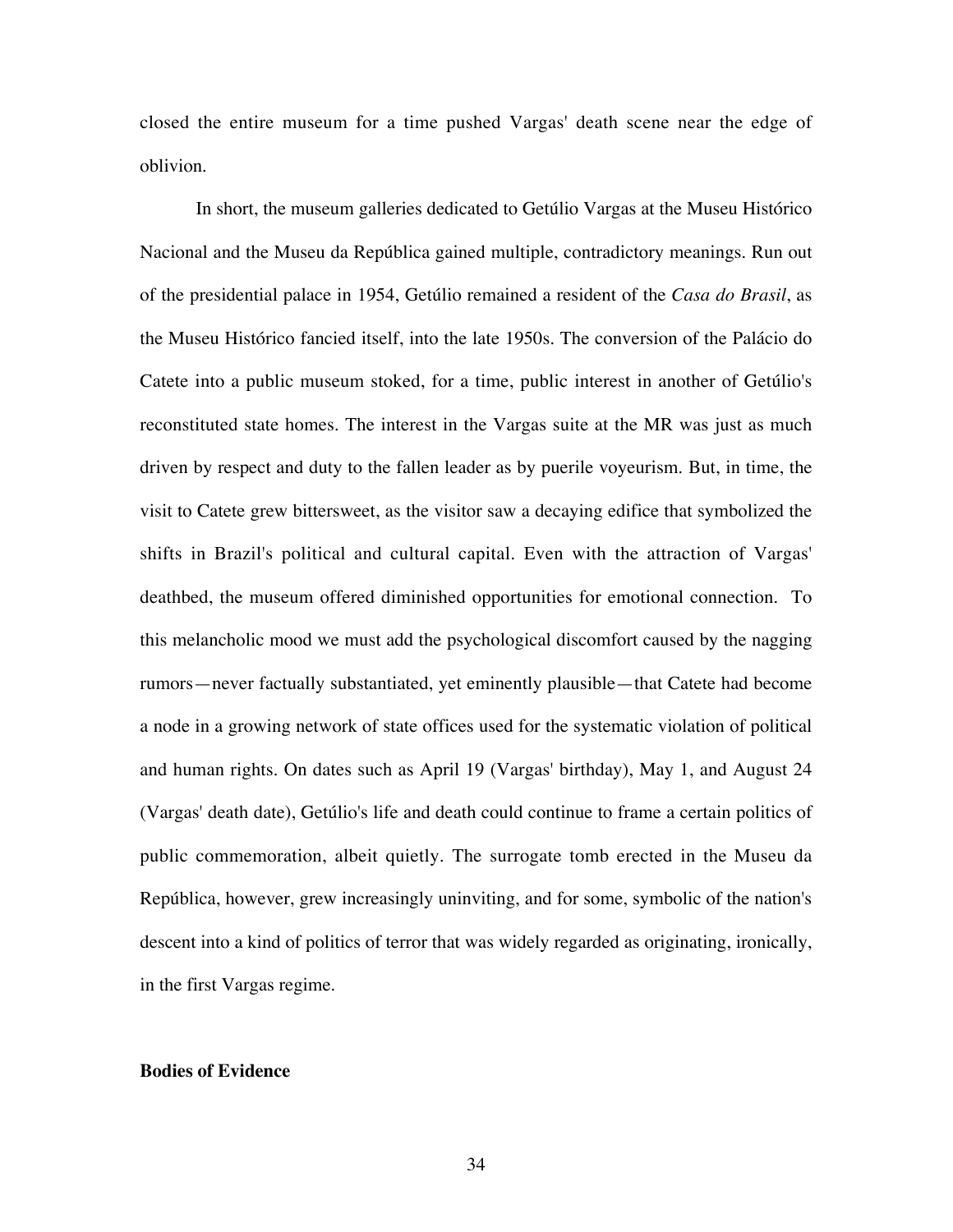The declining popularity of the Vargas exhibit in the Museu da República mirrored both the sorry state of republican ideals under the military and the disavowal of *getulismo* by both the right and the left. In the eyes of the military and its supporters Vargas' politics exemplified the demagoguery and corruption that the National Security State had been designed and imposed to combat, especially with the hardening of the dictatorship after 1968. The Vargas who inhabited this rightwing imaginary was the elected populist president of the early 1950s whose nationalist appeals to the *povo* and whose alliances with the labor left had supposedly set Brazil on a course the right regarded as leading ineluctably to a disastrous revolutionary conflagration (had the armed forces not intervened). Ironically, the rebuff by the right did nothing to endear Vargas to the left. On the contrary, by the late 1960s scholars and intellectuals on the left in Brazil identified Vargas as responsible for the authoritarian/corporatist policies that had led (also ineluctably) to the military regime; more specifically, prominent intellectuals such as Francisco Weffort claimed that Vargas' authoritarian-populist politics had produced a labor movement whose leadership was beholden to the state and thus limited workers' capacity for militant action.<sup>62</sup> In this left-wing imaginary, Vargas was forever the dictator of the Estado Novo, the authoritarian figure with vaguely fascist leanings who manipulated the labor movement to his own political advantage. Furthermore, this view of Vargas did not remain confined to academic circles; among the founding principles of the Workers' Party was a rejection of the formal ties between labor and the state that had originated under the first Vargas regime.<sup>63</sup>

Thus, Vargas remained a figure of multiple meanings but none of them had significant political appeal during the era of the military dictatorship. Indeed, Vargas'

35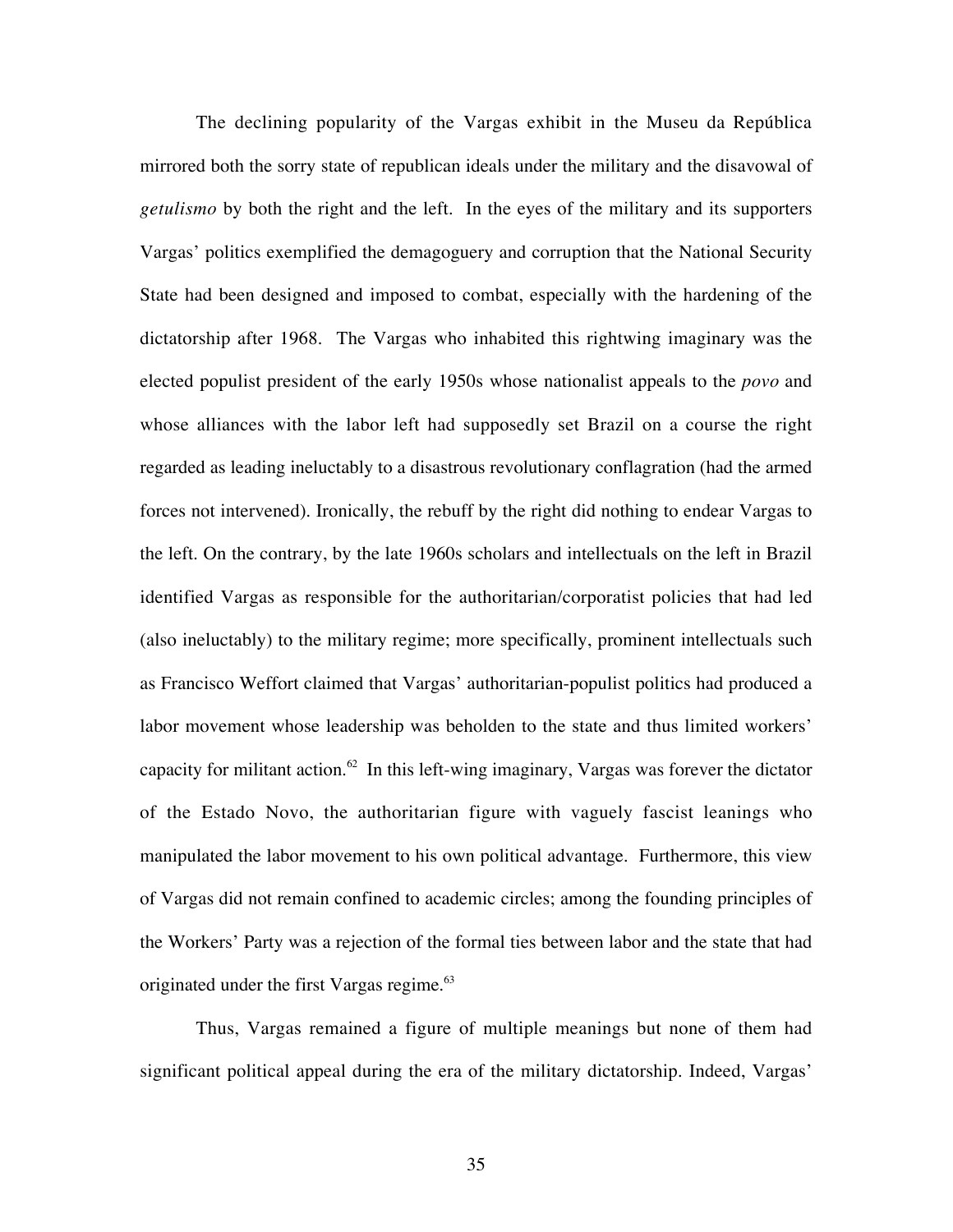family may have been the only group actively interested in amplifying the memory of the clan's political patriarch. In this regard, Vargas' devoted daughter, Alzira Vargas do Amaral Peixoto, played a prominent role in making an honorable political figure out of Vargas. Daughter to a man who styled himself to be the "father" of the Brazilian people and to a matrician first lady, the possibilities for Alzira to assert political agency would appear to have been limited to acts associated with conventional feminine gender roles. Alzira herself tells us that her father's vision of appropriate womanly knowledge could be reduced to mastery of typing, driving, and speaking English—semaphores for a modern, but domesticated femininity.<sup>64</sup> The manly roguery of the political sphere was, apparently, beyond the pale for a female member of a respectable political clan. Unlike many of her male relatives, Alzira neither joined a party nor sought elected office, and when she was publicly associated with established political parties, her name was attached to feminized labels like "nanny of the PTB" and "mother of the PSD."<sup>65</sup> Thus, her "public" political performance during the dramatic events of August 24—supervising the cleansing of Vargas' wounds and stoically standing by her father's coffin—could be read as honorable and indispensable feminized forays into the otherwise dangerous world of male body politics.

Truth be told, Alzira was a hard-nosed political actor who served as a close confidant to her father throughout his two presidencies.<sup>66</sup> Although she was quite capable of playing the "appropriate" role as loyal daughter and faithful and demure wife to politician-diplomat Ernani Amaral Peixoto, Alzira was intimate with the innermost workings of the Vargas state. Her physical presence within the state body began in the early days of the Revolution of 1930 and lasted until the fateful ministerial meeting, held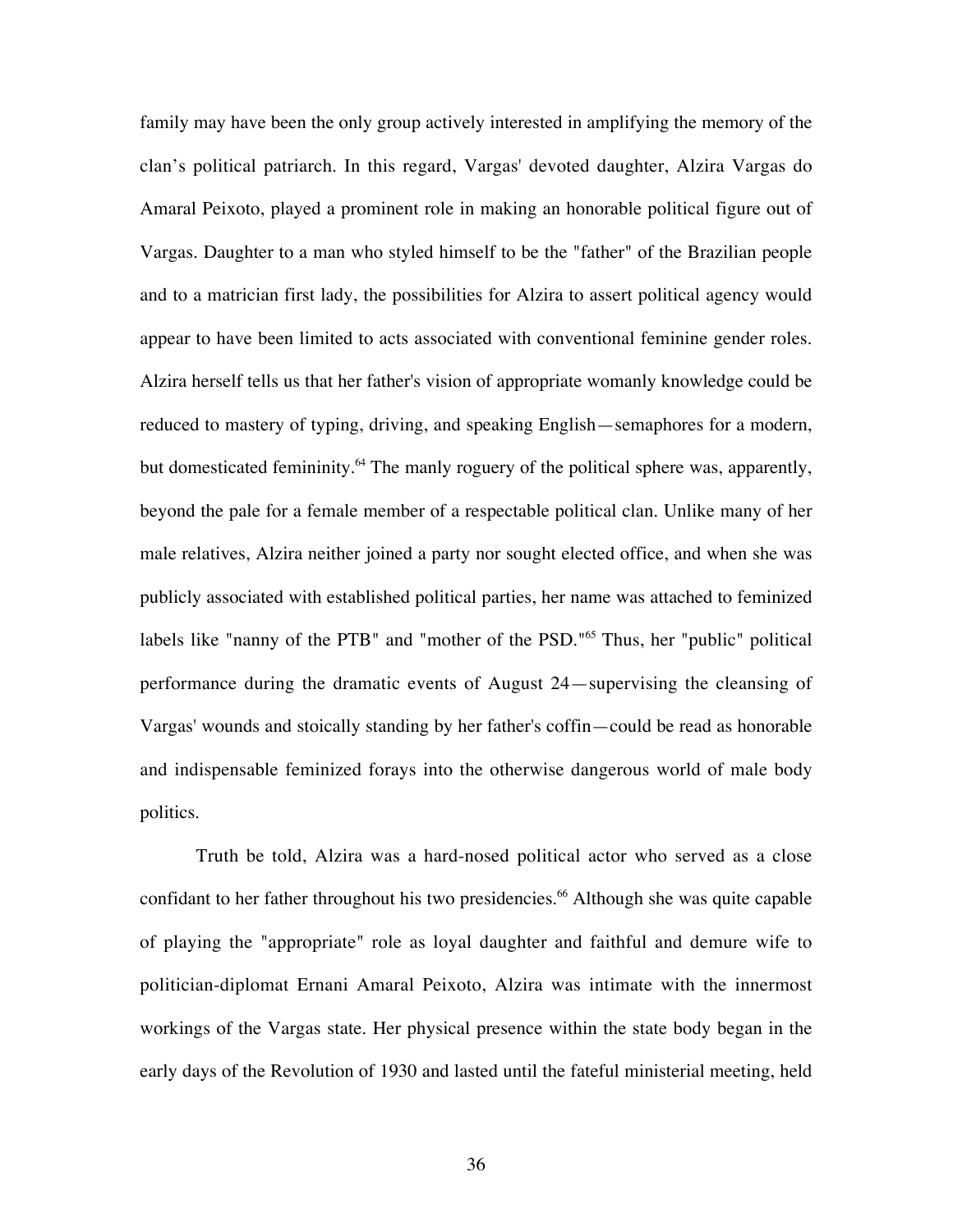at 3:00am on August 24, 1954, during which Alzira advised her father on how to respond to the collapse of military support. Alzira was, then, well positioned to negotiate the proper insertion of the late president into the Brazilian public's fickle appetites for a memory of Vargas.

In the preface to her memoirs of the first Vargas regime, *Getúlio Vargas, Meu Pai* [*Getúlio Vargas, my father*], "Alzirinha" positioned herself as the family gatekeeper to Vargas's memory.<sup>67</sup> By the 1970s, Alzira had decided to take her memorial work to a more public forum, organizing her father's voluminous papers and preparing them for transfer to a public archive. The fortunate recipient was the Centro de Pesquisa de Documentação da História Contemporânea do Brasil (CPDOC), a semi-private research center established in 1973 within Rio's Fundação Getúlio Vargas. The Getúlio Vargas archive organized at CPDOC opened up entirely new ways of knowing Vargas—knowledge based upon the ever-growing body of archival materials once handled, in some way, by Vargas and his intimates. Alzira, the Vargas family's "guardian of memory," remained generous to CPDOC and other public institutions dedicated to preserving and promoting Vargas studies until her death in 1992. A reinvigorated Museu da República even won the bloodied pajamas worn by Vargas on the night of his suicide. Alzira's daughter, Celina Vargas do Amaral Peixoto, continued the family tradition of rememorializing Vargas through a series of donations made to CPDOC, the Museu da República, and the city of Volta Redonda in the 1990s.<sup>68</sup>

The philanthropic interest exhibited by Vargas' family in institutions dedicated to memory proved to be the perfect counterbalance to the physical atrophy of the Vargas state (and, of course, his long-dead body). As a political body, Vargas was reborn in the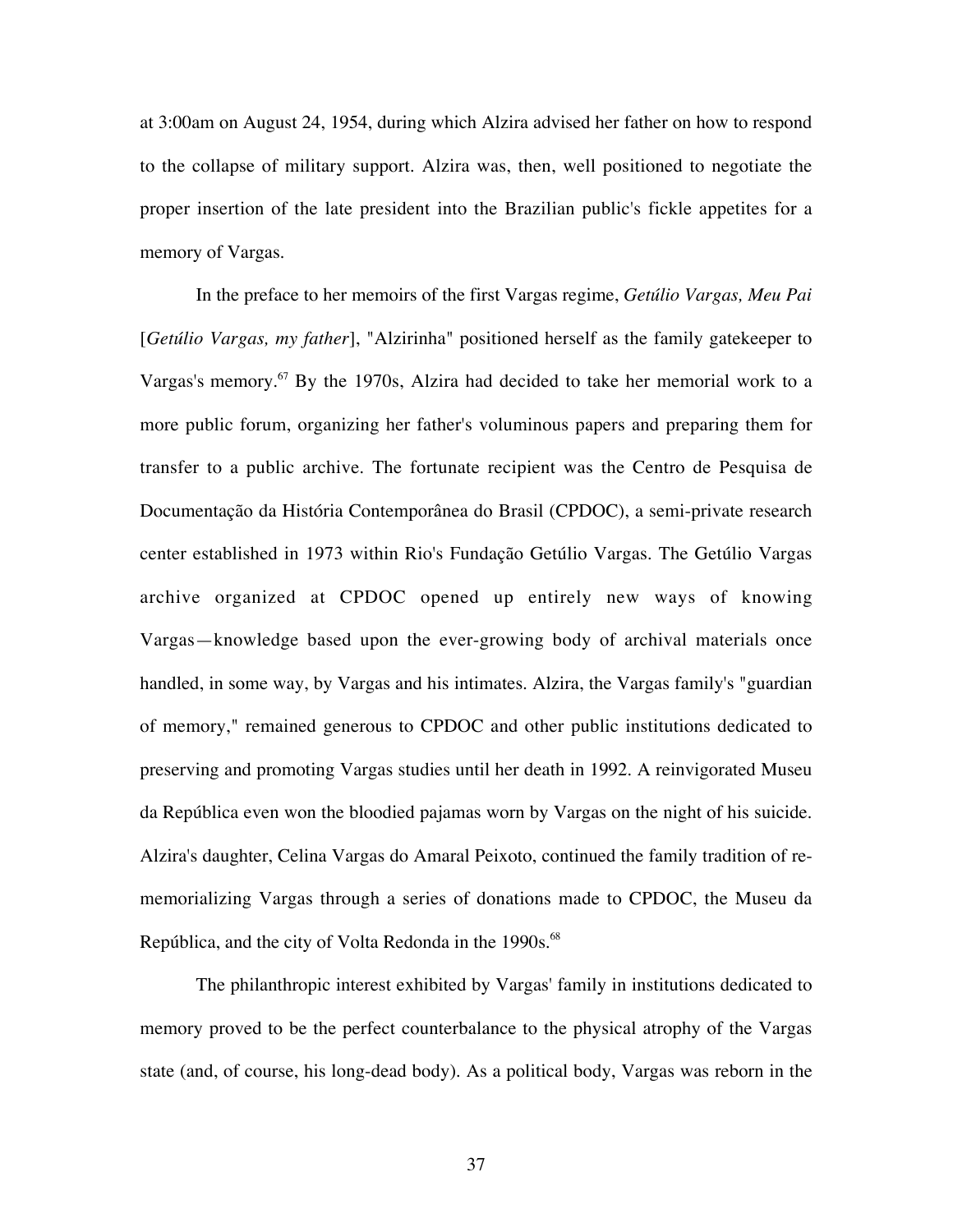CPDOC archives, gaining vitality in direct relationship to the temporal distance from the fateful events of August 1954. Following the example set by Alzira (and brokered by Celina, who served as director of CPDOC and the National Archives), the families of many of Vargas' most important interlocutors—Gustavo Capanema, Oswaldo Aranha, and Alexandre Marcondes Filho, just to name a few—made large donations of documents, photographs, and print publications, many of them official papers that made their way into the "personal" archives. The archival collections assembled after the initial donation of Vargas' archive have turned CPDOC into the single-most important research center for post-1930 Brazilian historical studies. The scholarship produced by the CPDOC research staff pioneered new standards in Brazilian political and intellectual (and later social, cultural, and business) history as well as archive management. Given the dearth of solid documentation in official archival repositories, many topics in the history of the Vargas era can *only* be researched at CPDOC.

The Vargas family, who denied Café Filho the privilege of staging a state funeral, proved to be quite generous to researchers, both academic and amateur, as well as to educators and documentary filmmakers who sought out Vargas in death. CPDOC became, in a sense, a kind of surrogate memory site for Vargas. The fact that the site has precious few images of Vargas on permanent display; that the mechanisms to enforce a "standard" interpretation of Vargas are very weak; and, that the majority of the visitors are historians and social scientists toting pen-and-paper or laptop computers rather than white handkerchiefs readied for the unexpected emotional outburst, cannot discount the fact that the floors occupied by CPDOC in Oscar Niemeyer's edifice on Rio's Praia de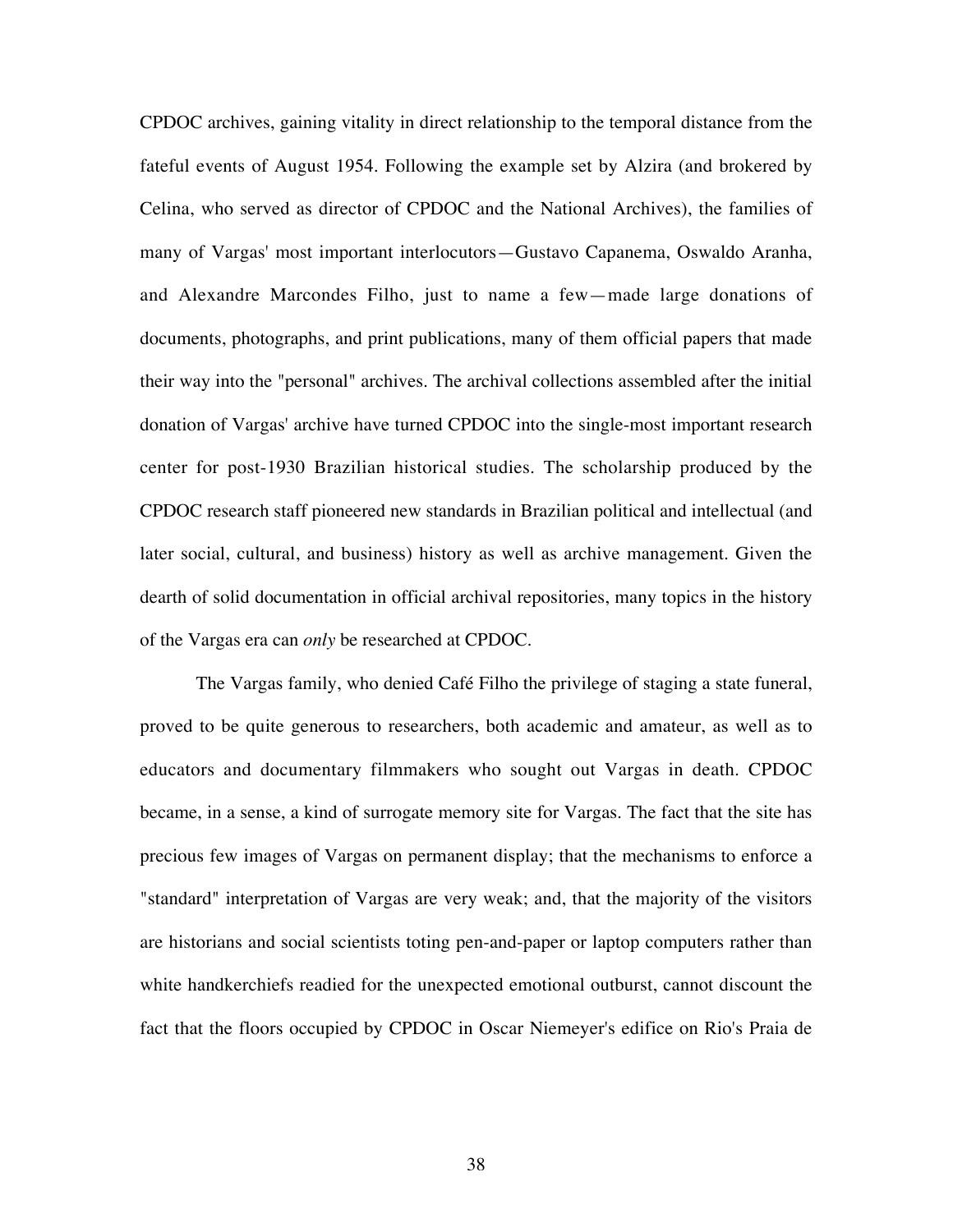Botafogo are a site for seeing, touching, and scrutinizing the *restos mortais* of Vargas and his era.

The re-embodied access to Vargas' enigmatic mind and contradictory legacy proves to be all the more significant at a time when, according to former president Fernando Henrique Cardoso, "the Vargas era is over."<sup>69</sup> The Brazilian and international scholarly community continue to reinvest their interests in Vargas as a symbol if not a person. An enduring, if sardonic, popular interest in Vargas also suggests that Vargas will remain with Brazilians. The popularity of Rubem Fonseca's novel *Agosto* (1990) and the TV Globo miniseries of the same name brought the events of August 1954 into the libraries and living rooms of millions of Brazilians.<sup>70</sup> The theatrical reenactment of the final weeks of Vargas' life, staged within the Museu da República in the last quarter of 1992 (amidst the popular and legislative battle to have president Fernando Collor de Mello removed from office for corruption), brought the public into the very spaces through which Vargas passed during the victories of his first administration and the crises of his last days.

Finally, the 1997 reinstallation of the permanent exhibition of the Museu da República, named *A Ventura Republicana* [The Republican (Ad)Venture]*,* brought Vargas' bedroom back into the museum-goers' gaze. Spartanly decorated with the same furniture used by the president-populist-dictator during his second administration, the bedroom is the closest that the iconoclastic reinstallation comes to an emotional climax.<sup>71</sup> Together, *A Ventura Republicana* and *Eu Getúlio*, a museographic valentine organized in 1999 by the Museu da República in response to a large donation from Celina Vargas do Amaral Peixoto, de- and re-constructed Vargas for generations of Brazilians who were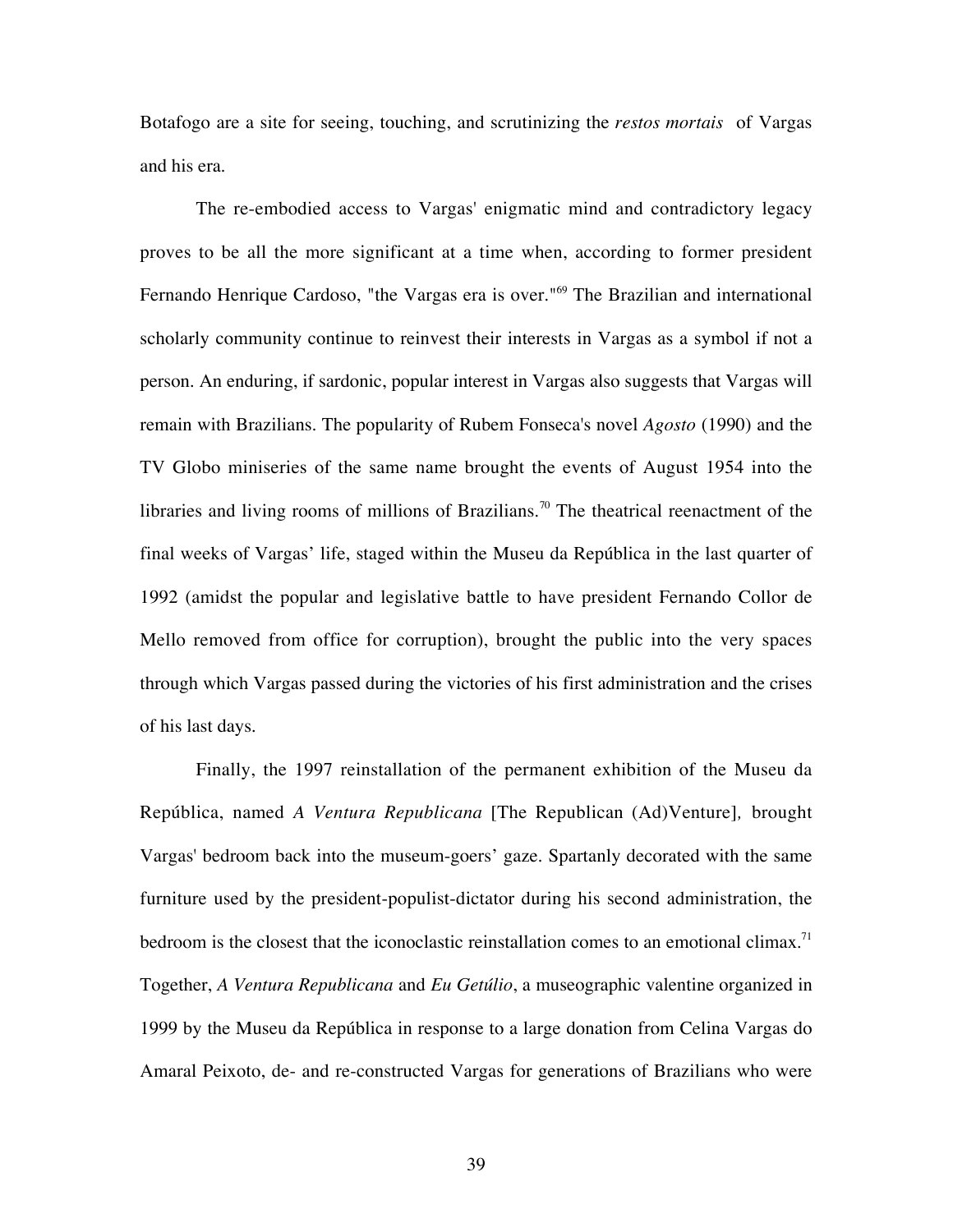not alive when he dominated the national political scene. For these Brazilians, Vargas' inimitable contradictions and ambiguities are not necessarily so hard to reconcile.<sup>72</sup> They are, after all, part of the Brazilian body politic to which these museum visits belong.

## **Conclusion**

Sometimes presented as Shakespearean in drama, Vargas' final moments play out more like a Greek tragedy: A well-known, yet aging, patriarch, mired in a moral quagmire brought on by arrogance, willful ignorance, and deceitful associates returns to the stage one last time to make an impassioned appeal to declare his convictions before the audience. Covered in blood drawn from a self-inflicted wound, the protagonist recounts the trials and tribulations of duty and sacrifice, honor and nation.<sup>73</sup> He declares his intention to leave life and enter History. The audience recognizes the leader for his demagogic sleights of hand, yet is compelled to look on in horror as the final death scene plays itself out. The death is, indeed, tragic, full of chest-beating, accusations, and selfrecrimination. For a select few, the loss of status, material possessions, and even life are at stake. Eulogies are hastily thrown together and cathartic rituals enacted. But the perverse twist to this Brazilian tragedy is that Vargas' death did not end in a burial service on sacred ground in which the collective was able to re-gather to mourn the dead and bid him fortune in the afterlife. No *deus ex machina* restored order on or after August 24. Instead, political and moral instability dogged those who tried to assume, or reject, the personal and institutional mantles of the fallen president.

In the epilogue to our tragedy an unscripted plot of mourning and memorial, in which closure and catharsis would remain incomplete, rules the day. This unconventional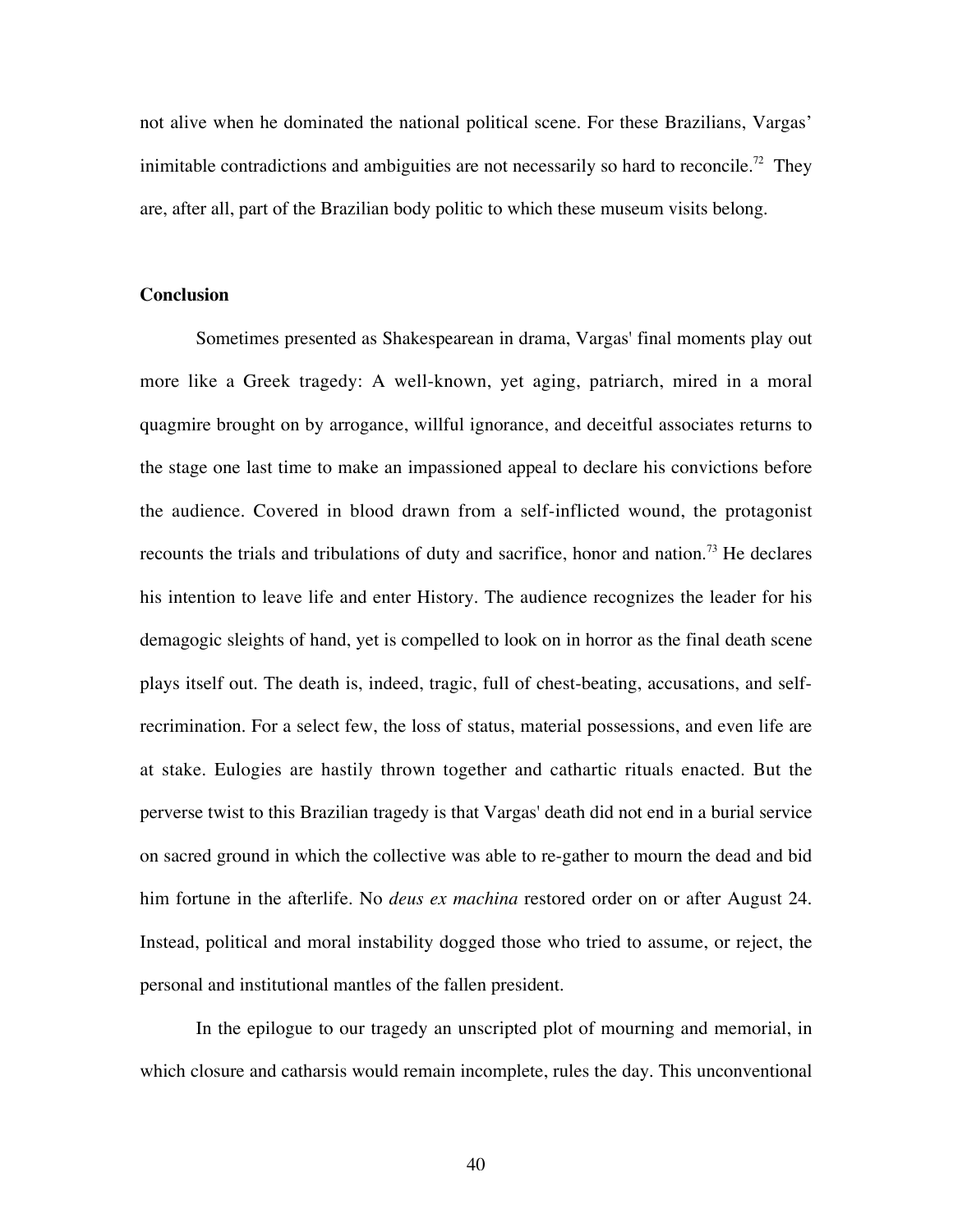script of post-death was not unlike Vargas' unconventional political career—full of contradictions, oscillating between affection and cruelty, unbounded hope and cynical calculation, and fused together by a deep emotional commitment to an organic Brazilian body politic that Vargas himself knew to be more dream than reality.

In closing, we return, one last time, to the mise-en-scène of Vargas' death suite, now found in the permanent exhibition of the Museu da República. Vargas' bedroom furniture, the blood-stained pajamas, and the infamous 32-calibre bullet can be seen as we would want them to be — isolated and untouchable, but tantalizingly close. One can almost imagine seeing Vargas lying on the bed, dressed in the same suit and vest that he "wore" for the police detectives who arrived around 9:30 on the morning of August 24, 1954. As we take one last glimpse into the room, viewed through flowing curtains added during the 1996 reinstallation, we come to a small room next to Vargas' bedroom; it is the last gallery of the exhibition. An old man, cinematographically projected onto a single bed, restlessly dreams of a national history seen in the hundreds of photographs and film clips projected onto a large white sheet behind the bed. The images are constantly being consumed by flames, only to regenerate for the next audience. *Vargas morto,* Vargas in death*,* is part of this national history, constantly consumed by destructive flames, yet immune to actual destruction. As the museum visitors descend the stairs and exit into the now-vibrant museum gardens, they are left to ponder how and why this history endures as a museum exhibit and as a point of reference in the hurly-burly of everyday Brazilian political life.

#### [INSERT IMAGE J]

41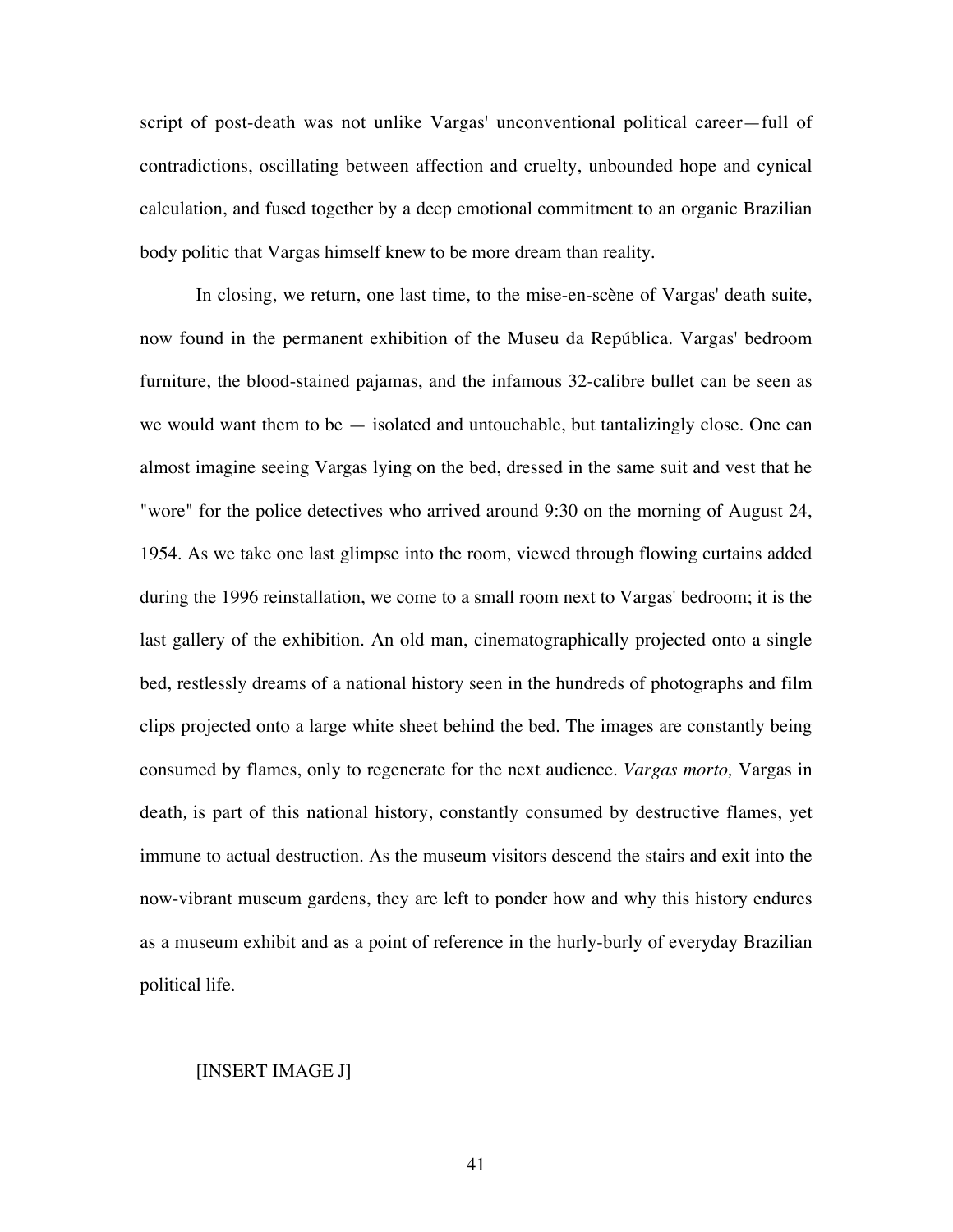## **NOTES**

 $\overline{a}$ 

<sup>1</sup> Getúlio's final hours have been discussed in minute detail. Journalist Araken Távora offers a minute-by-minute account of August 24-25 in his *O dia em que Vargas morreu*, (Rio de Janeiro: Repórter, 1966). For other chronicles of the "Crisis of 1954," see Hélio Silva, *1954: Um Tiro no Coração* (Rio de Janeiro, 1978), Carlos Heitor Cony*, Quem Matou Vargas* (Rio de Janeiro, 1974), and Claudio Lacerda, *Uma crise de agosto: o atentado da rua Toneleros*. (Rio de Janeiro: Nova Fronteira, 1994).

2 Getúlio Vargas, *Diário* (Rio de Janeiro: Siciliano/Editora da FGV, 1995), 209.

 $3$  A still valuable narrative of Vargas' political career in the context of changing Brazilian political structures can be found in Thomas E. Skidmore, *Politics in Brazil: An Experiment in Democracy, 1930-1964* (Oxford: Oxford University Press, 1967). A more recent synthesis of Vargas' political life and legacy is found in Robert Levine, *Father of the Poor? Vargas and His Era*. (New York: Cambridge University Press, 1998).

<sup>4</sup> John D. French, "The Populist Gamble of Getúlio Vargas in 1945: Political and Ideological Transitions in Brazil," in *Latin America in the 1940s: War and Postwar Transitions*. David Rock, ed. (Berkeley: University of California Press, 1994), 141-165.

<sup>5</sup> The development of the Brazilian middle class is treated in Brian Owensby, *Intimate Ironies: Modernity and the Making of Middle-Class Lives in Brazil*. (Stanford: Stanford University Press, 1999).

 $6$  On the different intellectuals and artists who participated in the first Vargas regime, see Daryle Williams, *Culture Wars in Brazil: The First Vargas Regime, 1930-1945* (Durham: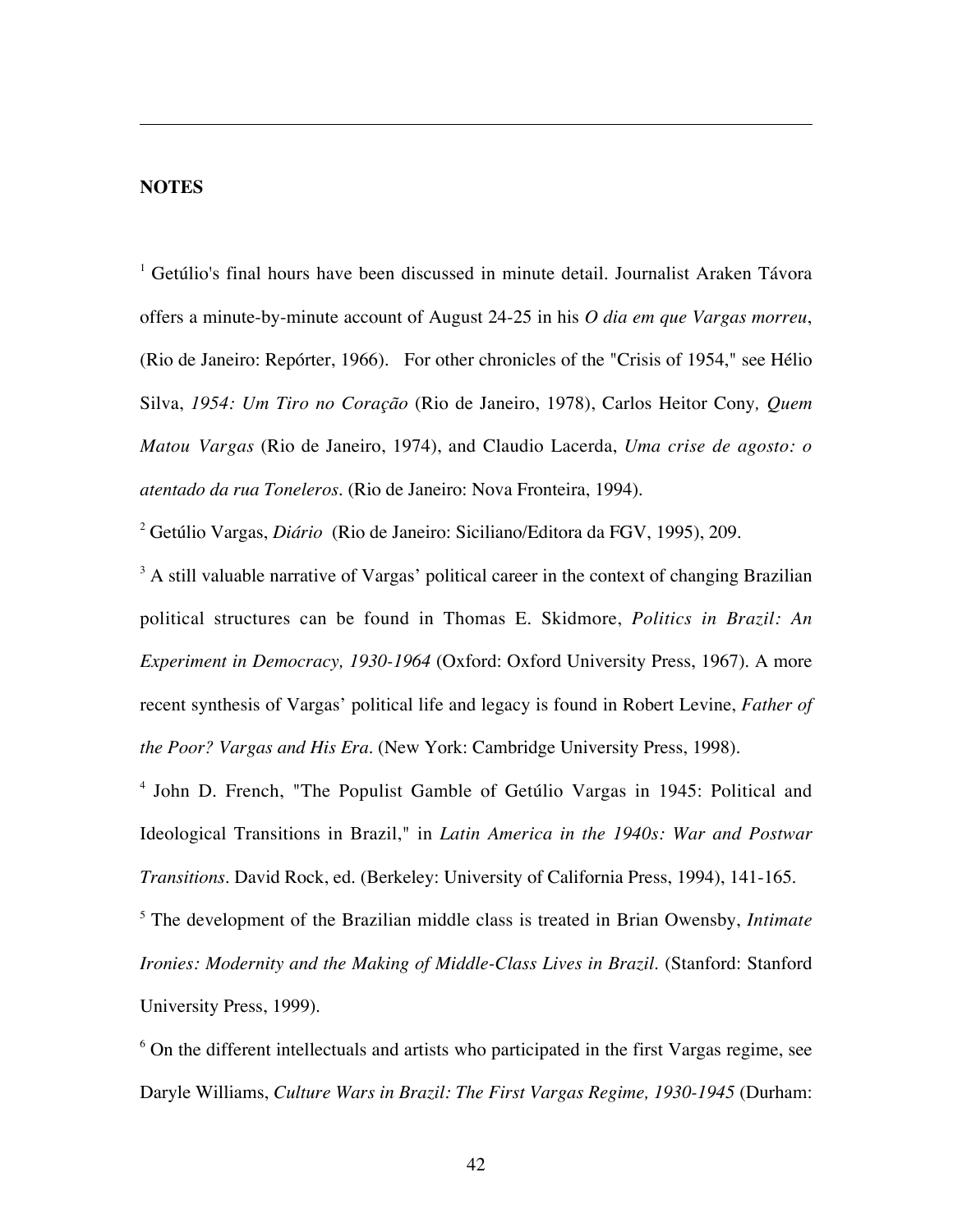Duke University Press, 2001); on the incident involving Olga Benario Prestes, the wife of Communist leader Luíz Carlos Prestes, see Fernando Morais, *Olga* (São Paulo: Alfa-Omega, 1985).

 $\overline{a}$ 

<sup>7</sup> Barbara Weinstein. *For Social Peace In Brazil: Industrialists and the Remaking of the Working Class in São Paulo, 1920-1964*. (Chapel Hill: University of North Carolina Press, 1996), 280.

<sup>8</sup> On the crises of the era see Maria Celina Soares d'Araújo, *O Segundo Governo Vargas* (Rio de Janeiro: Zahar, 1982) and Maria Victória de Mesquita Benevides, *O PTB e o Trabalhismo* (São Paulo: Brasiliense, 1989). On the Brazilian Communist Party and the second Vargas government, see Flávia Millena Biroli, "A nação diante do suicídio de Vargas: uma análise do discurso do PCB," M.A. Thesis, Unicamp, 1999.

 $9^9$  For a comparison between Juan Perón, a full-fledged populist, and Vargas' more limited populist appeal, see Ernesto Laclau, "Toward a Theory of Populism," in Laclau, *Politics and Ideology of Marxist Theory* (London: Verso, 1977), 143-198, and Maria Helena R. Capelato, *Multidões em Cena: Propaganda Política no Varguismo e no Peronismo* (Campinas: Papirus, 1998).

<sup>10</sup> On Lacerda as a middle-class crusader-*cum*-populist, see, Bryan McCann, "Carlos" Lacerda: The Rise and Fall of a Middle-Class Populist in 1950s Brazil," *Hispanic American Historical Review* 83:4 (November 2003): 661-696.

 $11$  For a brief but fascinating discussion of the press' attempt to conflate its campaign with "public opinion," see Flávia M. Biroli, "Verdade, opinião e política: um ensaio sobre imprensa e democracia no Brasil dos anos 50," (unpublished ms.)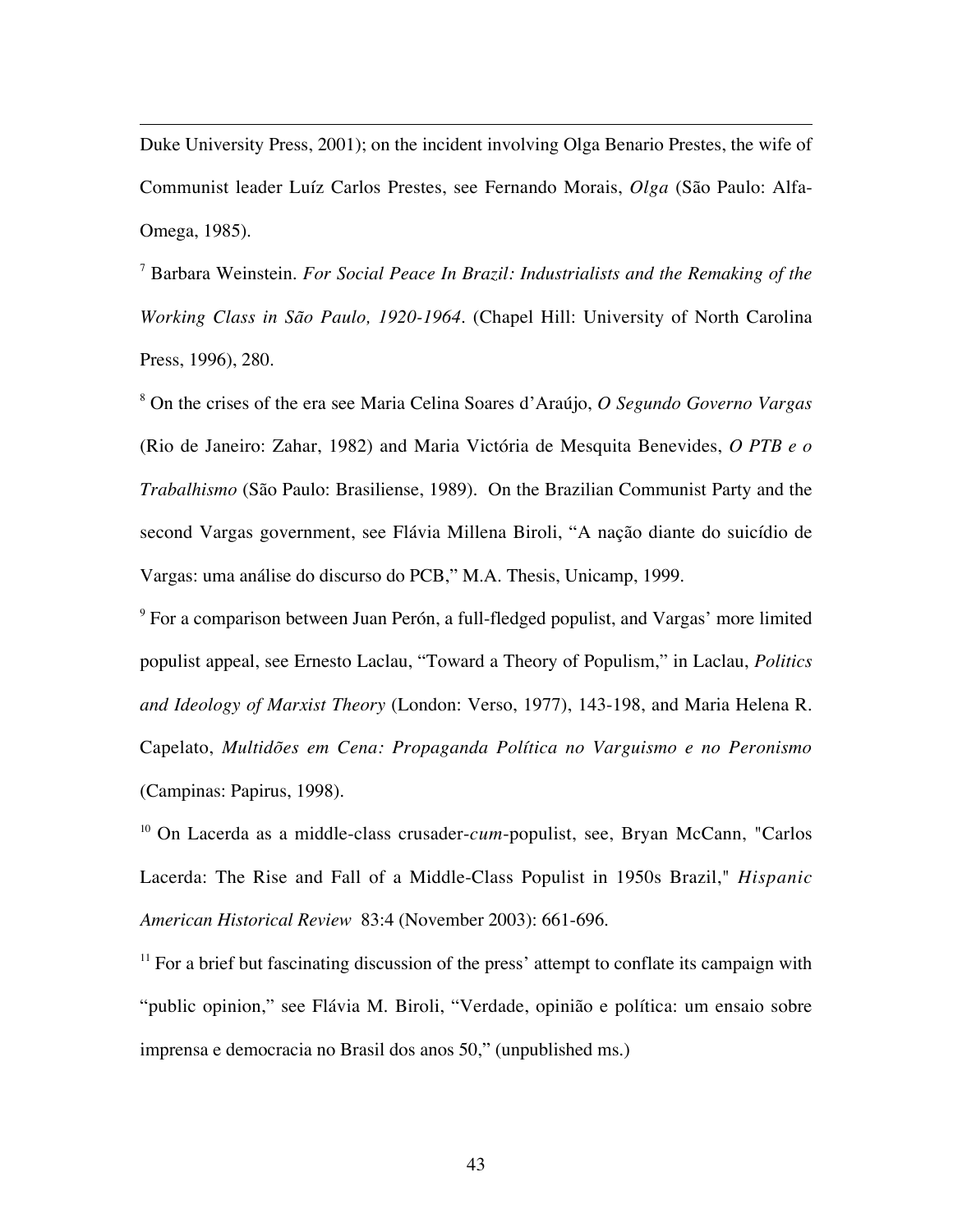12 For a highly sympathetic biography of Fortunato, see: José Louzeiro, *O anjo de fidelidade (a história sincera de Gregório Fortunato na Era Vargas)*. (Rio de Janeiro: Francisco Alves, 2000).

<sup>13</sup> John W. F. Dulles, *Carlos Lacerda, Brazilian Crusader*. vol. 1 (Austin: University of Texas Press, 1991), 157-8.

<sup>14</sup> Ibid, 159.

<sup>15</sup> *Getúlio*, *Uma História Oral*. Valentina da Rocha Lima, ed. (Rio de Janeiro: Editora Record, 1986), 190. Similarly, Amaral Peixoto recalled "It [the UDN] now had a cadaver at its disposal, and we know perfectly well how this shocks public opinion (p. 191).

<sup>16</sup> See, for example, *O Mundo Ilustrado* (Rio de Janeiro), 18 August 1954, 81. Though the photographs mainly portrayed peaceful demonstrators and mourners, or family photos of Vaz in happier days, the magazine did include one shot of protesters setting fire to a PTB car near La Candelaria.

 $17$  The blackness of Fortunato and other principals of the botched assassination attempt is an unmistakable leitmotif in contemporaneous and retrospective accounts of August 1954. This close association between blackness, criminality, and corruption strongly suggests how highly racist language could enter national political discourse even in the heyday of the ideology of racial democracy.

<sup>18</sup> José Loureiro strongly suggests that it was Benjamin Vargas who masterminded most of the corrupt dealings in the presidential palace.

<sup>19</sup> McCann, "Carlos Lacerda," p. 690.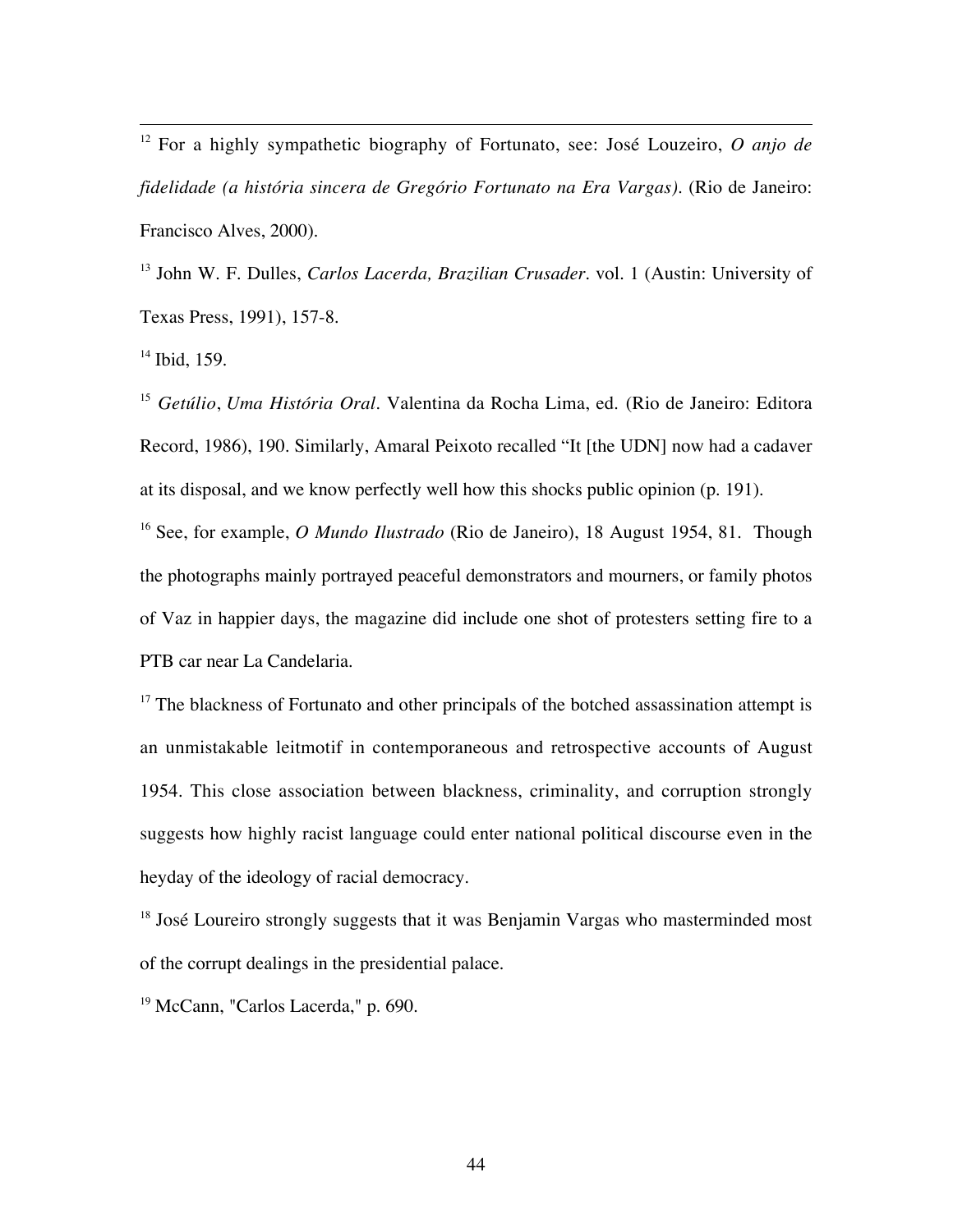20 Louzeiro, *O anjo de fidelidade,* pp. 420-21; The *negro sujo* episode might be more accurately translated as a Fortunato's claim to being a "Good Negro" against the insult of being called a "Dirty Nigger."

<sup>21</sup> Aspásia Camargo, Lucia Hippolito, et. al. *Artes da Política: Diálogo com Amaral Peixoto*. (Rio de Janeiro: Nova Fronteira, 1986), 368-72.

 $22$  On Lodi's role as a mediator between the Vargas regime and industrialist interests, see Weinstein, *For Social Peace in Brazil*, 99-100.

<sup>23</sup> See, for example, "Indignação, Lágrimas e Revolta durante o Sepultamento do Major Assassinado no Covarde Atentado contra Carlos Lacerda," *Folha da Noite* (São Paulo), 6 August 1954, 7.

<sup>24</sup> *Getúlio, Uma História Oral*, 178. Tancredo Neves was himself a future distinguished dead body: indirectly elected to be the first civilian president following the 21-year military dictatorship (1964-1985), he died of stomach cancer before he was able to take office. His death set off an eruption of national grief and mourning.

<sup>25</sup> *Folha da Tarde* (Porto Alegre), (24 August 1954), 10.

<sup>26</sup> Gustavo Borges, one of the principals of the República do Galeão, chronicled the tribunal's inner workings in *Getúlio e o mar de lama: a verdade sobre 1954*. (Rio de Janeiro: Editora Lacerda, 2001).

 $27$  Alzira Alves de Abreu and Fernando Lattman-Weltman, "Fechando o cerco: a imprensa e a crise de agosto de 1954," in *Vargas e a crise dos anos 50*. Angela Maria de Castro Gomes, org. (Rio de Janeiro: Relume Dumará, 1994) 31-35.

<sup>28</sup> Cited in Biroli, "Verdade, opinião, política," 6.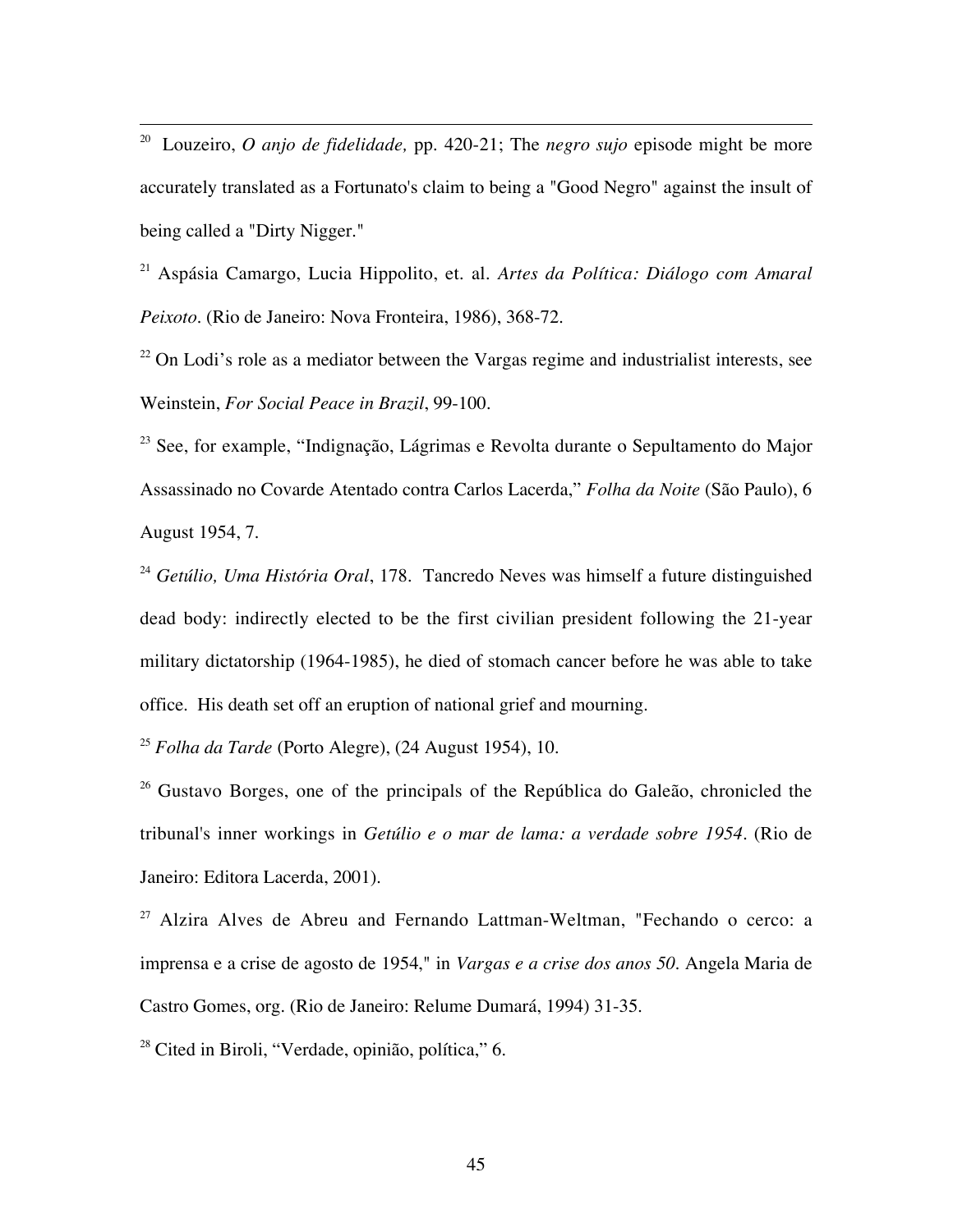29 Centro de Pesquisa e Documentação da História Contemporânea do Brasil/Fundação Getúlio Vargas (Rio), Arquivo Gustavo Capanema [hereafter CPDOC-GC] k 1954.04.05 Doc. III-41. Hand–corrected manuscript version of Capanema's eulogy, delivered on the floor of the Chamber of Deputies, 25 August 1954.

<sup>30</sup> Museu da República-Arquivo Histórico, Arquivo Getúlio Vargas, Documentos Complementares GV 954.08.24 "Guia para o Necrotério" Departamento Federal de Segurança Pública do Instituto Médico Legal 24 August 1954.

31 José Americo de Almeida, *Ocasos de sangue* (Rio de Janeiro: José Olympio, 1954), 36.

<sup>32</sup> Jorge Luis Ferreira, "O carnaval da tristeza: os motins urbanos do 24 de agosto," in *Vargas e a crise dos anos 50*, 61-96.

<sup>33</sup> The original text of the *Carta-Testamento*, first read on Radio Nacional before 10:00am on 24 August 1954, has been reproduced on the online version of the *Dicionário Histórico-Biográfico Brasileiro*, available at: <http://www.cpdoc.fgv.br/>. English translations appear in a number of sources, including *The Brazil Reader: History, Culture, Politics*. Robert M. Levine and John J. Crocitti, eds. (Durham: Duke University Press, 1999).

 $34$  Café Filho later described the tricky situation: "No other man in Brazil, besides me, had assumed the presidency of the Republic under such painful and aggressive circumstances. Within Catete, the president was dead by his own hand. Outside, the choral wail of thousands of people...The manifestation of the hostility of the Vargas family, who refused all government role in Getúlio's funeral...the fires and tumults…all left me feeling without guarantees." See: *Do Sindicato ao Catete: memórias políticas e confissões humanas*. Vol. 1 (Rio de Janeiro: José Olympio, 1966), 354-356.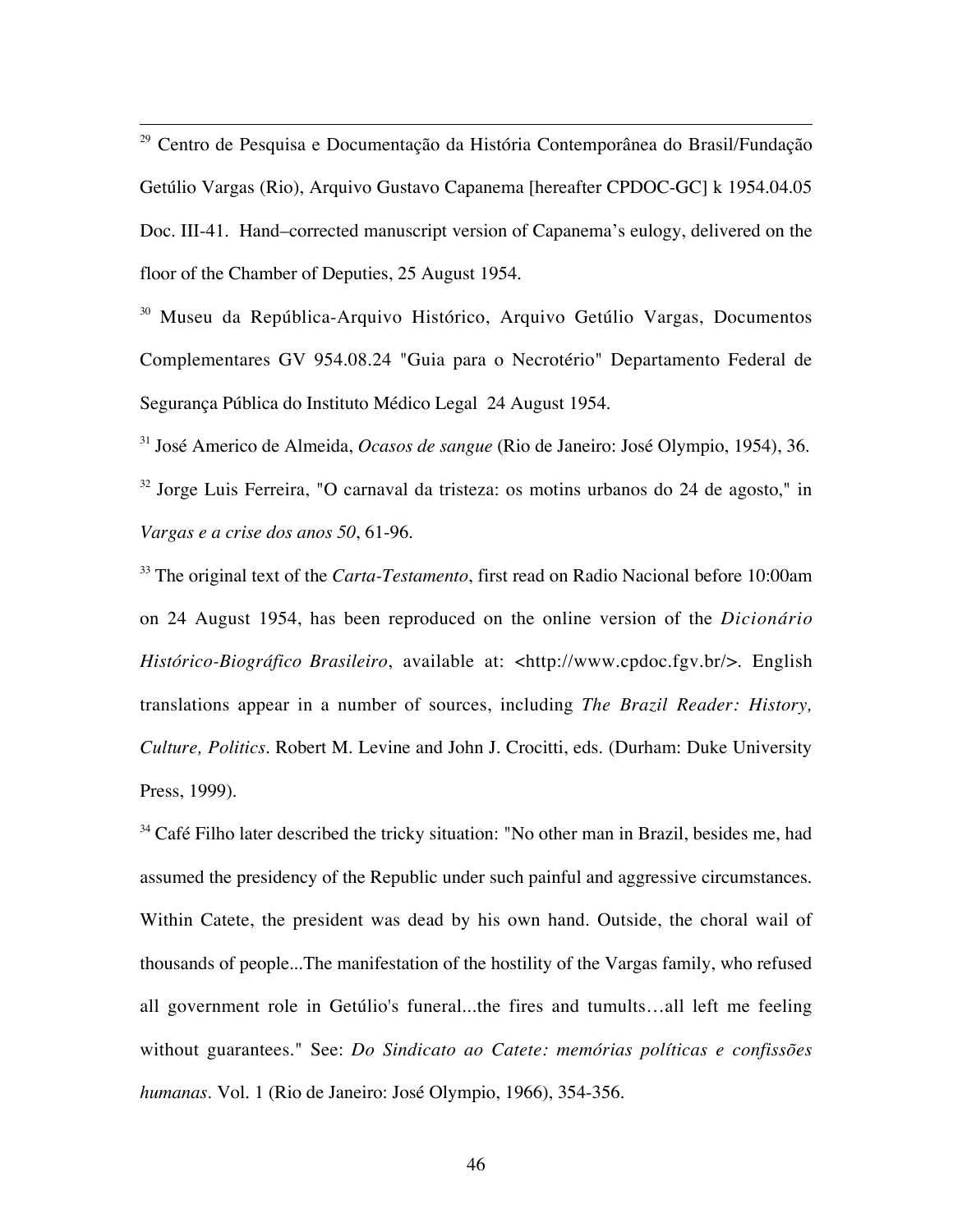35 Arlindo Silva text in *Manchete*, 25(?) August 1954.

36 CPDOC-GCk 1954.04.05 Doc. III-41.

 $37$  Aranha's speech, spoken with the tenderness of a long-time friend and the rhetorical flourish of a would-be populist, is reprinted in Távora, *O dia em que Vargas morreu*, 113-119.

<sup>38</sup> On funerals of "national heroes" as a centerpiece of Brazilian civic culture during the First Republic (1889-1930), see Geraldo Mártires Coelho, *O Brilho da Supernova: A Morte Bela de Carlos Gomes* (Rio de Janeiro: Agir, 1995), and João Felipe Gonçalves, "Enterrando Rui Barbosa: Um Estudo de Caso da Construção Fúnebre de Heróis Nacionais na Primeira República," *Estudos Históricos* 25 (2000/1): 135-161.

 $39$  On the (successful) use of Vargas' memory by subsequent presidential candidates, see *Getúlio, Uma História Oral*, 262. According to Tancredo Neves, "Getúlio's suicide really made the career of Juscelino [Kubitschek]. Jango's [Goulart] as well. Even Jânio's [Quadros]. Jânio exploited Getúlio more than anybody."

 $40$  For retrospective comments by political allies and family members on Vargas' decision to commit suicide, see *Getúlio, Uma História Oral*, 261-8. His daughter Alzira disputes the claim that her father was a "born suicide" (*um suicida nato*), and insists that he regarded suicide under most circumstances to be "*uma verdadeira covardia*"—a true act of cowardice (p. 263).

41 Brian Hall, "Undaunted Craziness," *New York Times*, 21 January 2003, 27.

<sup>42</sup>Several of the commentators cited above used the specific phrase *"virou a mesa."* See, for example, Antonio Balbino's testimony, *Getúlio, Uma História Oral*, 263.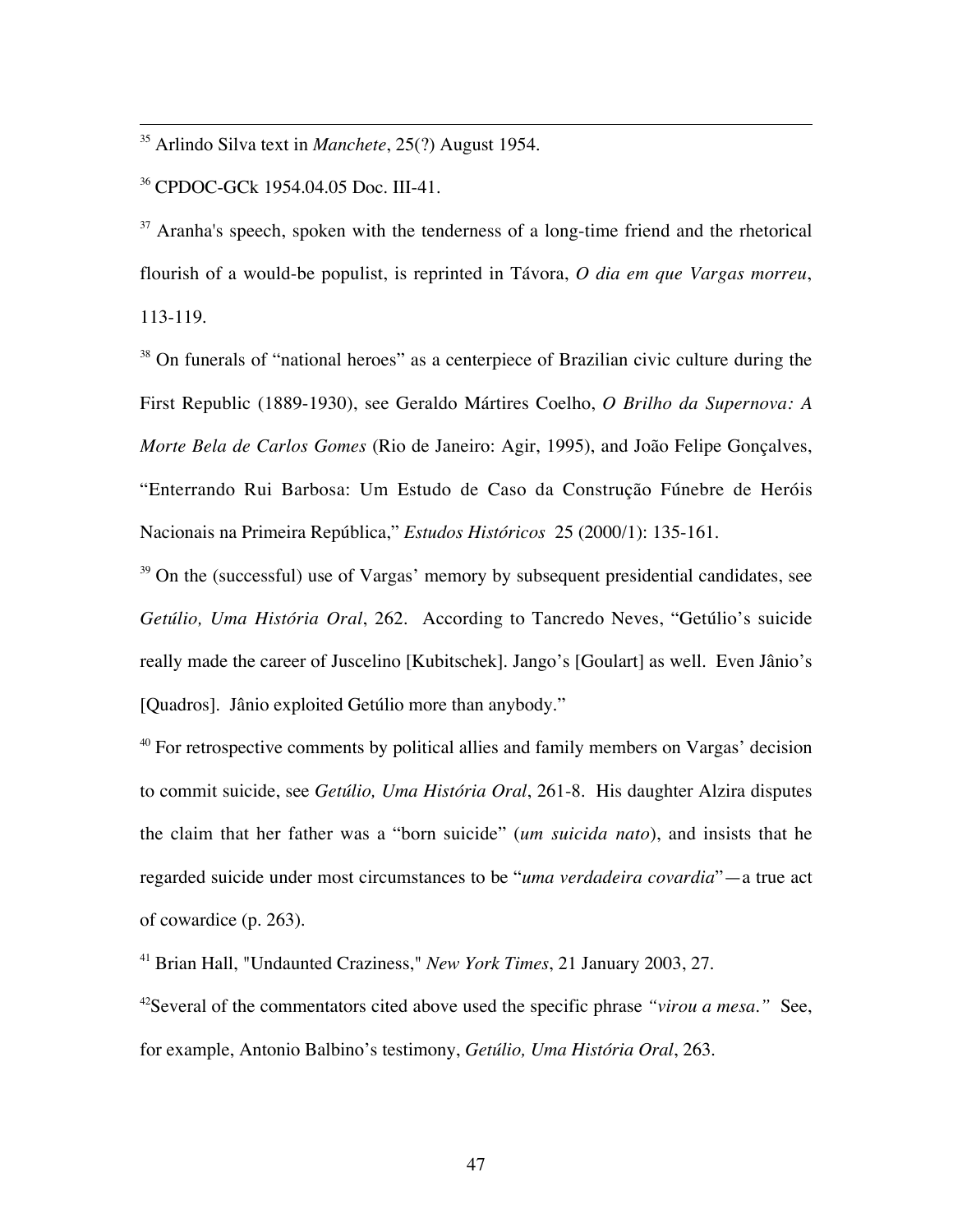43 For a discussion of Darcy as a sort of "anti-Evita," see Barbara Weinstein, "Getúlio Vargas, *Diário*, 1937/1942," *Luso-Brazilian Review*, 34, 2 (Winter 1997), 137-141.

44 Ferreira, "O carnaval da tristeza," 62.

<sup>45</sup> *O Mundo Ilustrado* (1 September 1954) 9.

<sup>46</sup> The authenticity of Vargas' suicide note is one of the great whodunits in Brazilian history. Oral histories, corroborated by archival evidence, indicate that Vargas crafted several goodbye messages, of various levels of drama and blood, in his last weeks in office. Vargas' speechwriter, José Soares Macedo Filho, likely played a role in crafting the final, hyper-dramatic, suicide note. Vargas' family and close associates have consistently maintained that the *Carta-Testamento* was indeed authored by Vargas. Vargas detractors have claimed that the letter was seriously altered, or outright fabricated, for political gain. If the letter was indeed altered or invented on August 24, the work was done exceedingly quickly and well, as the text was widely circulating on the radio shortly after Vargas was found dead. For the transcription of two of Vargas' *carta-testamentos*, see *As Instituições Brasileiras da Era Vargas*. Maria Celina D'Araújo. ed. (Rio de Janeiro: EdUERJ/Editora da FGV, 1999), 161.

<sup>47</sup> This is *not* to endorse the widely discredited view that the labor legislation embodied in the *Consolidação das Leis do Trabalho* (CLT) was little more than an instrument of social control. For an excellent discussion of this question, see John D. French, "Drowning in Laws but Starving (for Justice?): Brazilian Labor Law and the Workers' Quest to Realize the Imaginary," *Political Power and Social Theory* 12 (1998): 181-218.

<sup>48</sup> For the darker side of the Vargas regime, see novelist Graciliano Ramos' posthumously published memoir of his incarceration on Ilha Grande, *Memórias do Cárcere* (Rio de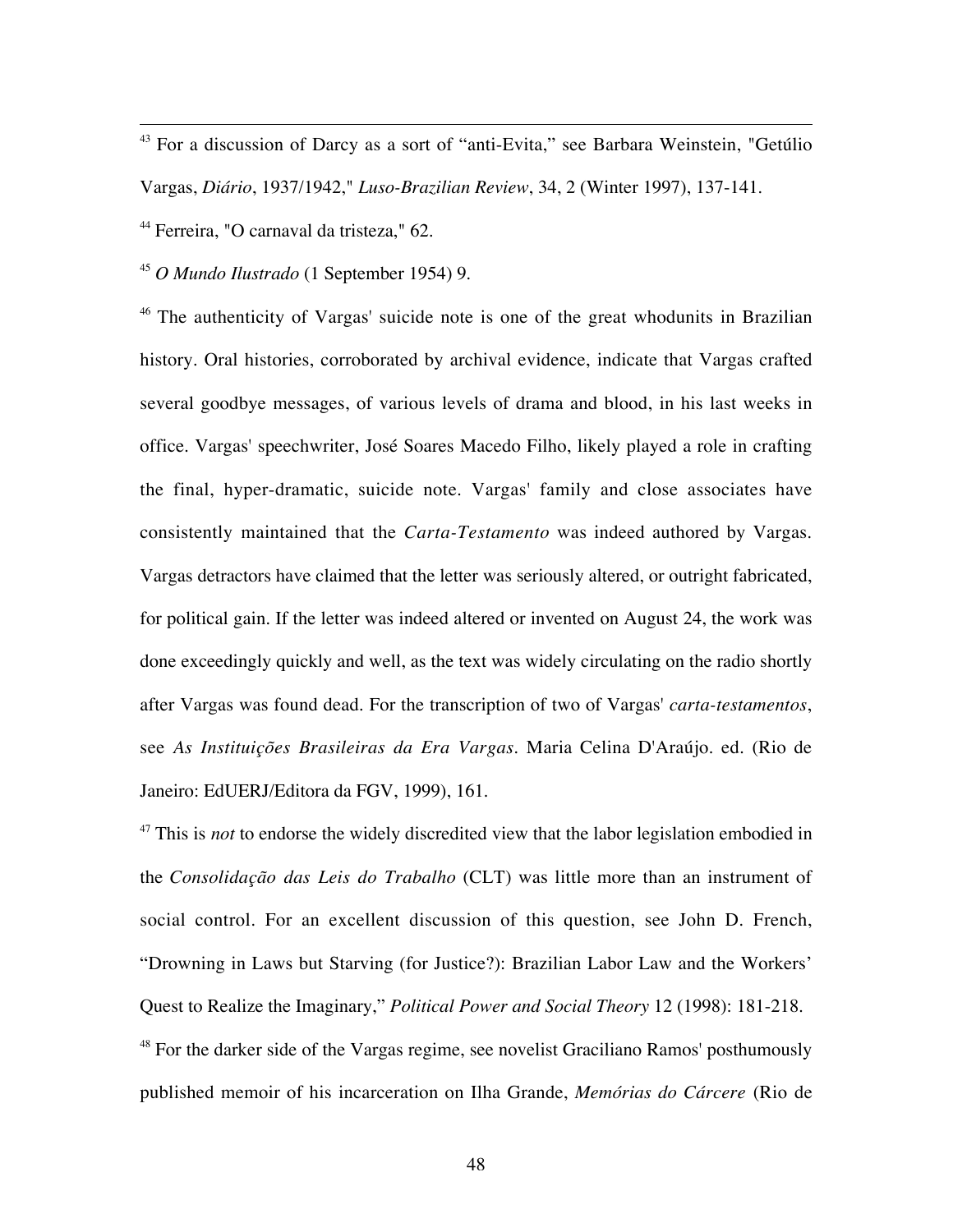Janeiro: José Olympio, 1953); See also Elizabeth Cancelli, *O Mundo da Violência: A Polícia da Era Vargas* (Brasília: Editora Universidade de Brasília, 1993).

<sup>49</sup> Ângela Maria de Castro Gomes, "Trabalhismo e democracia: o PTB sem Vargas," in *Vargas e a crise dos anos 50*, 133-160.

<sup>50</sup> Maria Antonieta P. Leopoldi, "O difícil caminho do meio: Estado, burgesia, e industrialização no segundo governo Vargas (1951-1954); see also Weinstein, *For Social Peace in Brazil*, 294-7.

51 Dulles, *Carlos Lacerda*, 171.

 $\overline{a}$ 

 $52$  A full page photo of the death mask, molded by Museu Nacional de Belas Artes sculptor Flori Gama, appeared in the inside cover of *O Mundo Ilustrado* (1 September 1954), 2.

 $53$  Vargas was a regular at the annual Dia do Soldado ceremonies, held at the equestrian statue to the Duke of Caxias (Rio's Largo do Machado, before being moved to the front of the Ministry of War building on Avenida President Vargas). During the Estado Novo, Vargas was also a regular attendee at the grave-side ceremonies to honor the loyalist troops killed in the 1935 uprising known as the Intentona Comunista. The tomb for Emperor Pedro II and wife Christina, inaugurated at the Catedral Imperial in Petrópolis in 1939, and the ultra-modernist Panteão dos Inconfidentes, installed in the Museu da Inconfidência in 1942, were also funerary monuments well known to Vargas.

 $54$  On the long, intimate ties between the Museu Histórico Nacional and Vargas, see, Daryle Williams, "Sobre patronos, heróis, e visitantes: O Museu Histórico Nacional, 1930-1960," *Anais do Museu Histórico Nacional*, 29 (1997): 141-186.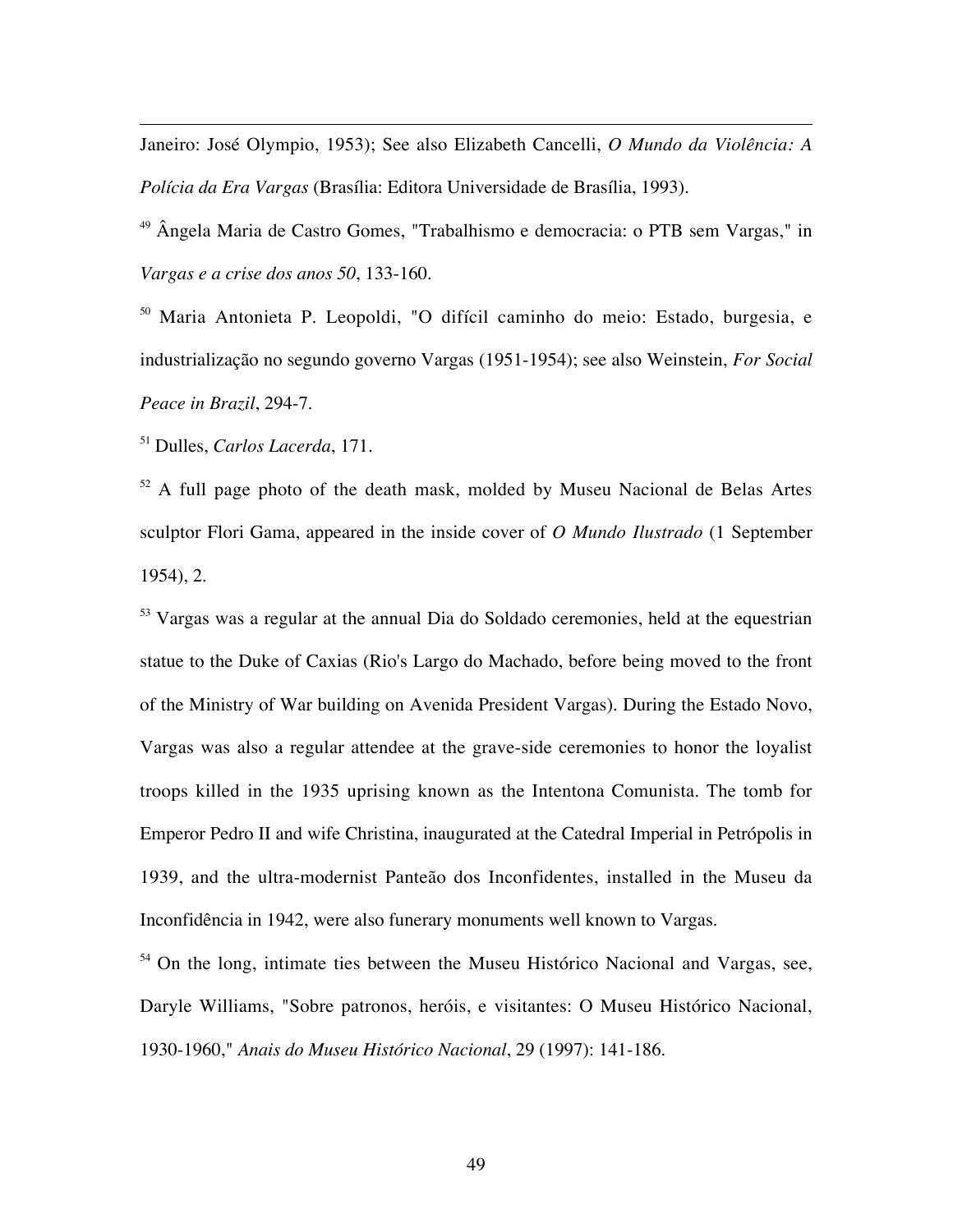55 Museu Histórico Nacional, Rio de Janeiro-Setor do Controle do Patrimônio [hereafter MHN-SCP] 3/55 Dec. 1 Letter from Cincinato Galvão Ferreira to Gustavo Barroso that accompanied transfer of Vargas' bedroom suite, 15 June 1955.

<sup>56</sup> MHN-Setor do Controle do Patrimônio [hereafter MHN-SCP] 5/59 Doc. 2 Letter from Gustavo Barroso to Alzira Vargas, 21 July 1959.

<sup>57</sup> Museu Histórico Nacional, Rio de Janeiro-Arquivo Histórico, Arquivo Gustavo Barroso GB avl 15 Série V *Última Hora*, 13 December 1954.

<sup>58</sup> Museu Histórico Nacional, Rio de Janeiro-Arquivo Permanente [hereafter MHN-AP] *Relatório do Museu Histórico Nacional*, 1955.

<sup>59</sup> *Anuário Estatístico do Brasil*, 1936-1995.

 $60$  To quote Tancredo Neves one more time, he claimed that "Vargas has still not been adequately studied because the Revolution of '64 had an anti-Varguista, anti-Getúlio spirit. Perhaps here the explanation is Freudian, a sort of repression, a resentment, a frustration over Vargas. [The revolution sought] a total rupture with Varguismo . . . As if the history of nations didn't occur through sedimentation, as if it didn't occur through a process of continuity." *Getúlio, Uma História Oral*, 263.

61 MHN-AP/Recortes *Jornal do Brasil* (Rio), 5 May 1967.

 $62$  Francisco Weffort, "Participação e Conflito Industrial: Contagem e Osasco, 1968," *Caderno do CEBRAP* 3 (1972).

<sup>63</sup> On the *Partido dos Trabalhadores'* break with the corporatist politics of Vargas and the PTB, see Margaret Keck, *The Workers' Party and Democratization in Brazil* (New Haven: Yale University Press, 1992). For a study that emphasizes continuities between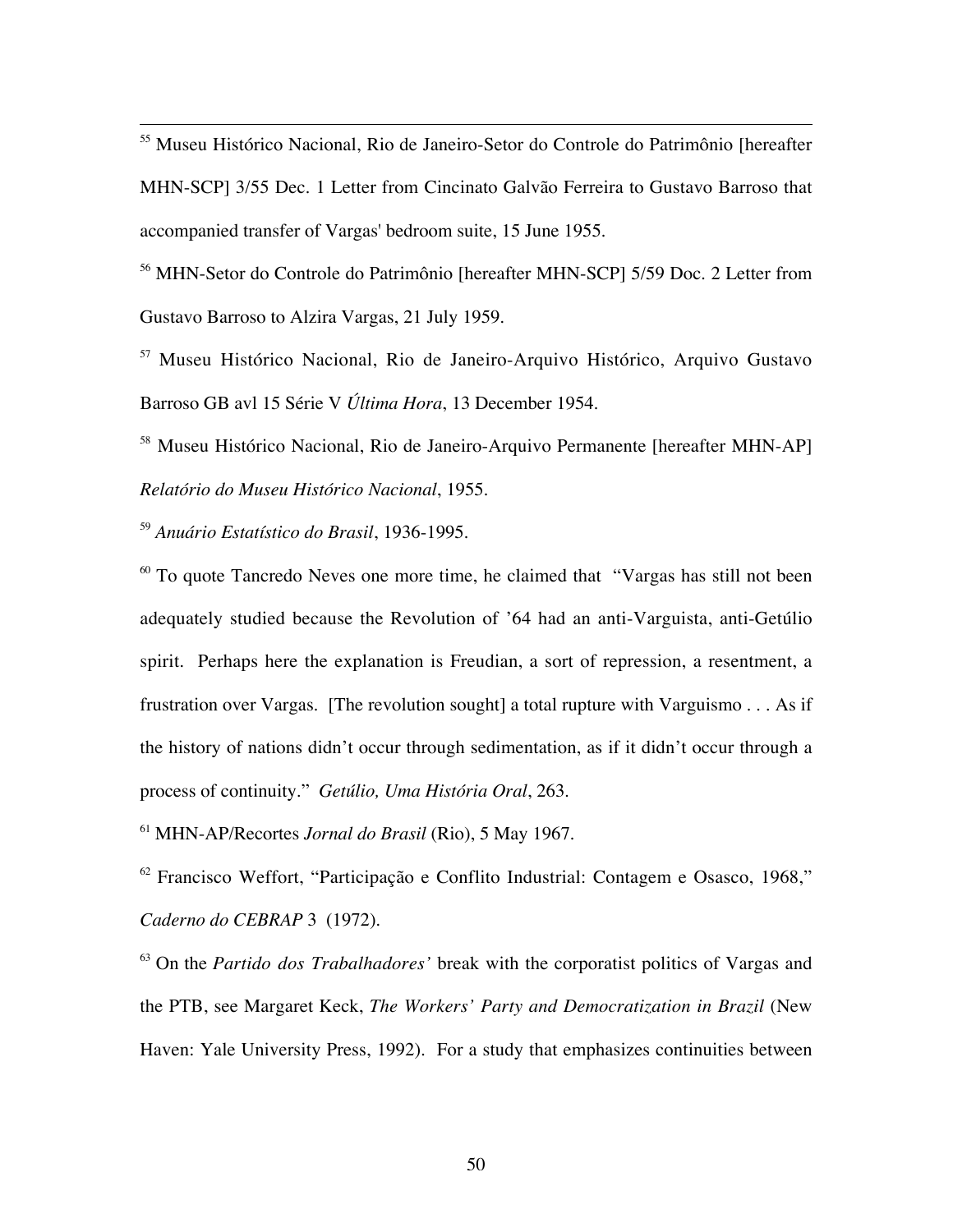*getulismo* and the PT, see Isabel Ribeiro de Oliveira, *Trabalho e Política: As Origens do Partido dos Trabalhadores* (Petrópolis: Vozes, 1988).

<sup>64</sup> Ângela de Castro Gomes, "A guardiã da memória," *Acervo: Revista do Arquivo Nacional*, 9:1-2 (1996): 22.

65 Castro Gomes, "A guardiã da memória," 26-27.

 $\overline{a}$ 

<sup>66</sup> On Alzira's role in the first Vargas regime, see Weinstein, "Getúlio Vargas, *Diário*," 137-141.

<sup>67</sup> Alzira Vargas do Amaral Peixoto, *Getúlio Vargas, Meu Pai*. (Rio de Janeiro: Globo, 1960).

<sup>68</sup> On Celina Vargas do Amaral Peixoto's relationship to the memory of Vargas see her introduction to Vargas', *Diário*, Vol. 1, vii-xiii. On the Memorial in Volta Redonda (the steel town that was the apotheosis of Vargas' developmental nationalism), inaugurated in 1992 and later augmented by Celina's donations, visit: <http://www.portalvr.com/portal/cultura/memorial/index.php>.

 $69$  The repeated statements by then-president Cardoso that the Vargas era had ended provoked a significant popular and academic response. The public discussion included a great deal of vocalized wondering about the possible meanings of Cardoso's statement, given the omnipresence of the Vargas state within the interstices of national and everyday life in Brazil, as well as the widespread indifference to Vargas as a palpable national legacy. For a discussion of the persistence of the Vargas state, see Helena Bomeny, "Três Decretos e um Ministério: A Propósito da Educação no Estado Novo," in *Repensando o Estado Novo*, org. Dulce Pandolfi (Rio de Janeiro: Editora da FGV, 1999): 137-166.